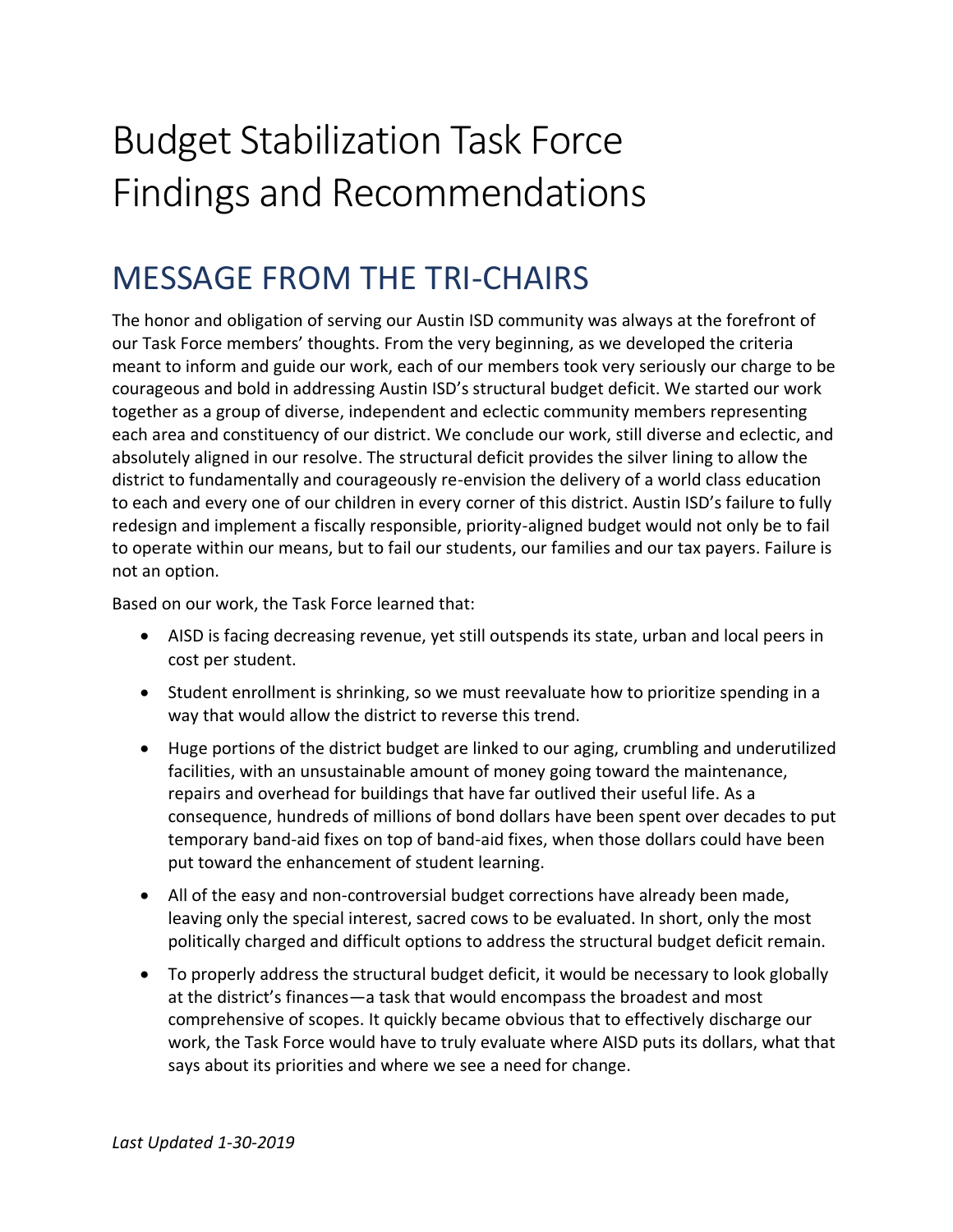Diving deeply into the district's finances and historical expenditures made it glaringly obvious that past policy decisions (manifested in the district's budgets) have had a disproportionately negative impact on certain parts of the district, namely east Austin. As a Task Force, we could not ignore that where and how the district solves its structural budget deficit will speak the loudest as to its commitment to finally address decades of disparate impact on the most vulnerable parts of our community.

In very rare and unique instances are large institutional systems confronted with a crisis that simultaneously presents the opportunity for bold, holistic, systemic and transformative change. The silver lining around Austin ISD's dark budget clouds are the opportunity for generational transformation that will change the educational, and therefore life, trajectory of all of our children, not just a select few who live in "preferred" vertical teams or boundaries. Austin ISD must seize this opportunity to address the structural budget deficit in a way that re-envisions the delivery of education for every one of our students, in a way that materially improves educational attainment. To stabilize the budget crisis and solve the budget deficit in a fair, transparent, equitable and generational way, will require the closure of schools and realignment of school boundaries. Critical to this process will be making every vertical team "preferred," without the need for access to specialized or magnet programs.

High level reflections on our work are as follows:

- The Task Force was able to come to consensus around challenging and sensitive issues by establishing criteria to guide our decision-making. This included a foundational agreement that impact on student achievement and equity were the two most important criteria to measure each option against. In addition, we identified the need to protect the classroom as one of our highest priorities.
- We committed to looking at revenue generating options and efficiency enhancement opportunities, in addition to budget cuts. This freed us to create cost neutral options and investments to redirect dollars as needed to address the district's strategic plan and Scorecard.
- Not every member of the Task Force supports every recommendation. As a whole, the Task Force was able to develop a compelling consensus around the specific list of recommendations included in this report, culled from the hundreds that were evaluated.

The Task Force was passionately faithful to its charge, working tirelessly as community volunteers fundamentally committed to our students' academic success. Our future depends on it. And, we did not do it by ourselves. We had the engagement and support of the district employees who worked equally as tirelessly to staff our meetings, provide us with data, crunch numbers, update reports and answer countless questions. We thank the district staff. We thank the community members who showed up and spoke at our meetings, sent emails and fully engaged to give us meaningful feedback on our work. We thank the Trustees who attended our meetings, asked thoughtful questions and who encouraged us to be brave and courageous in our work.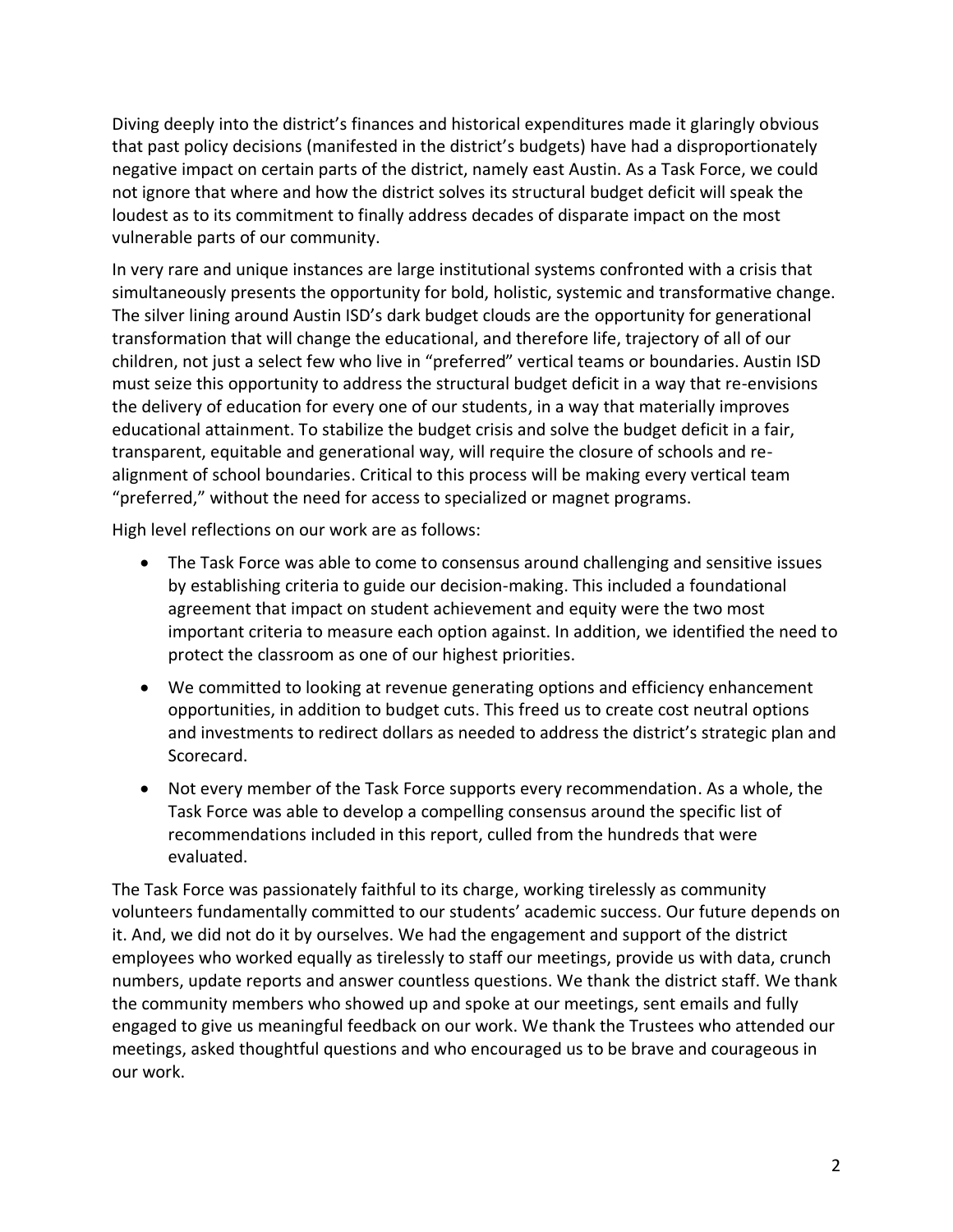Finally, we thank our Task Force members for the countless hours they dedicated to our meetings, for tediously pouring over documents and data, and for showing up with a willingness to engage in courageous conversations. We thank them for their commitment to meeting with their individual communities, vertical teams, and our broader Austin ISD community to ensure transparency and engagement critical to the success of our work. For this and so much more we are grateful to them for their dedication to a process that was at times grueling, intense and difficult, yet rewarding. It took all of us committing to each other and our process to successfully conclude our work, culminating in this report.

Finally, it is our hope that the district meaningfully considers, and incorporates, the thoughtfully compiled ideas, wisdom, values and concerns of our members in its budget stabilization and deficit correction plan. Our members took seriously your instructions to act courageously, to think outside of the box, and to deliver a set of recommendations that would fully and finally solve the budget deficit crisis in a way that represents the values of our community. The Task Force has finished its work and has spoken.

Robert D. Thomas Claire Milam Kevin Garcia

# THE CHALLENGE

In June 2018, the Board of Trustees approved a budget that uses \$30 million of the district fund balance, or savings. The district anticipates a shortfall of roughly \$55-65 million by the upcoming school year. If we do not address our budget deficit, the district will run out of savings in a few short years. This will put AISD at risk of being taken over by the state, leaving local communities with little say in how the district prioritizes spending. This also has the potential to compromise the district's AAA bond rating, which allows AISD to fund bond programs that support the delivery of a 21st century education to all students.

While Austin is experiencing significant economic growth, AISD does not get to keep the majority of the property tax revenue that comes with that growth. This is because the state law known as recapture requires "property wealthy" school districts like Austin to send money to the state to be redistributed to school districts that are considered "property poor."

For the 2019-20 school year it is estimated that AISD will send over half of its local property tax revenue to the state. That is \$673 million of the total \$1.3 billion in property tax revenue will be sent to the state, leaving AISD with \$646 million.

In addition to recapture, there are several factors that put pressure on the district budget. As it becomes more expensive to live in Austin, AISD strives to offer competitive salaries to enable it to recruit and retain highly qualified teachers and staff. Along those same lines, the cost of healthcare goes up each year and AISD works to absorb some of those cost so they do not land on its employees. The outdated state funding formulas that determine how much schools need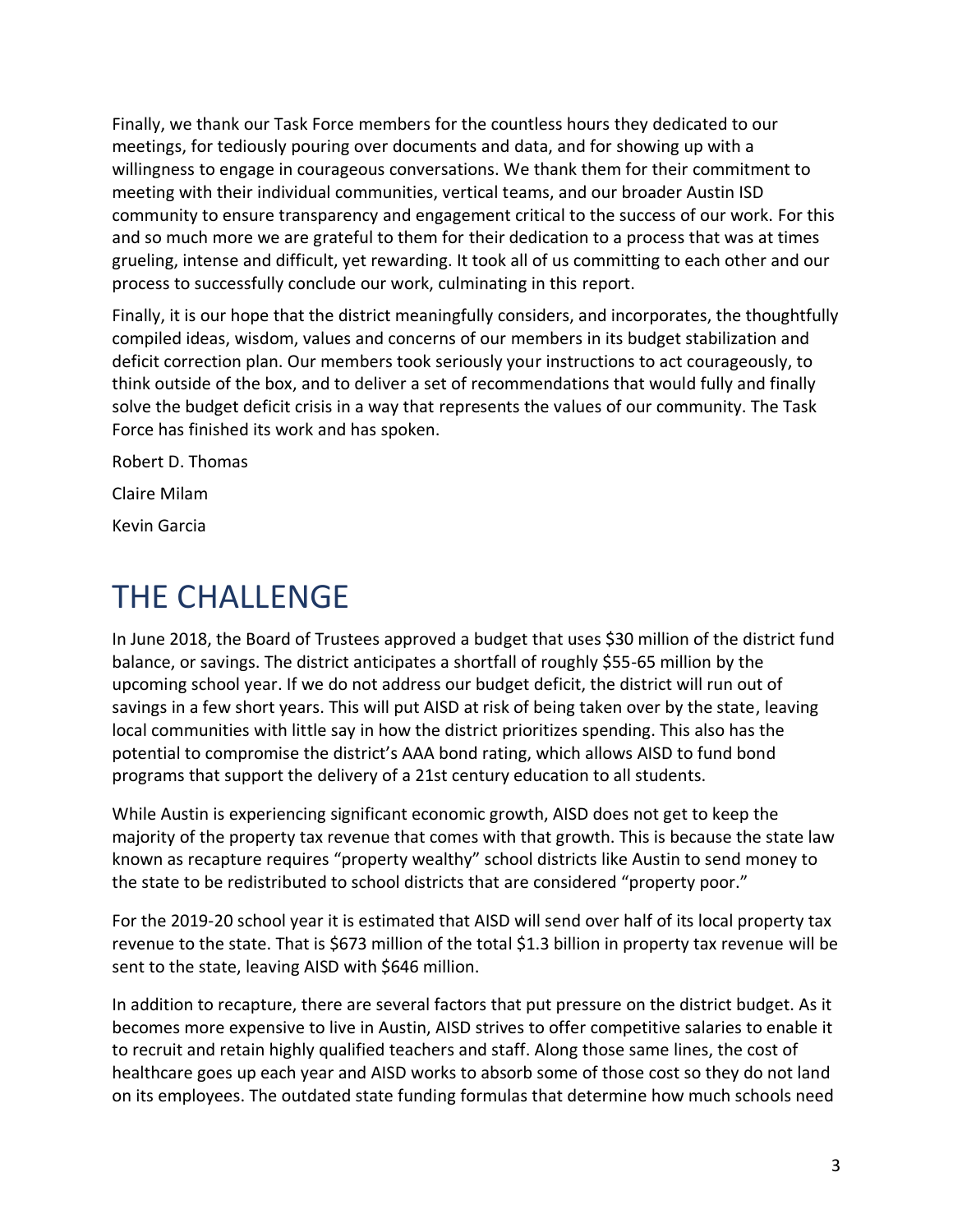to operate do not take these and other growing expenses such as energy and technology costs into account.

At the same time, AISD has lost over 6,000 students in the last six years. Since most school funding is allocated on a per student basis, less students means less dollars. Because many of the district's expenses are fixed and do not go down with declining enrollment, it costs the district more per student just to provide the same level of service.

Notwithstanding, AISD has the responsibility to ensure that every student is provided the support, resources and opportunities that he or she needs to succeed in college, career and life—and it must do this with the money it has. The district cannot continue to evade difficult or unpopular decisions or it runs the risk of being a district driven by financial exigency, not by its values. If it comes to this, the district is ultimately compromising the best interests of its students.

Therefore, the challenge is not only financial. Despite commendable efforts to close achievement gaps, the fact remains that there continues to be a strong correlation between a student's social or cultural background and the likelihood of his or her success in AISD. While indeed we must close the budget gap, we must also adopt strategies that unlock the full potential of our struggling students.

# BUDGET STABILIZATION TASKFORCE

The Budget Stabilization Task Force was convened in late June 2018 to assist the district in exploring a broad range of actions the district could take to balance the budget in the next two to three years.

The Task Force is comprised of Austin ISD staff, parents, community members and a high school student. Membership is a combination of Board nominated and non-nominated individuals with the intent of ensuring representation from diverse backgrounds, perspectives and expertise, reflective of the AISD community at large.

Members committed to delve deeply into the district budget to allow for robust dialogue and analysis of district spending and budget priorities. The scope of their work included evaluating the alignment of budget investments and potential divestments with the district's strategic plan, considering the potential effects of resource reallocations and increased efficiencies and exploring additional revenue opportunities.

Their charge was to:

- Review and carefully consider broad stakeholder input
- Review and carefully consider pertinent data and information
- Discuss a broad range of possible actions to stabilize the district's budget
- Develop recommendations to enable the district to meet its financial obligations and remain in alignment with its stated priorities and strategic direction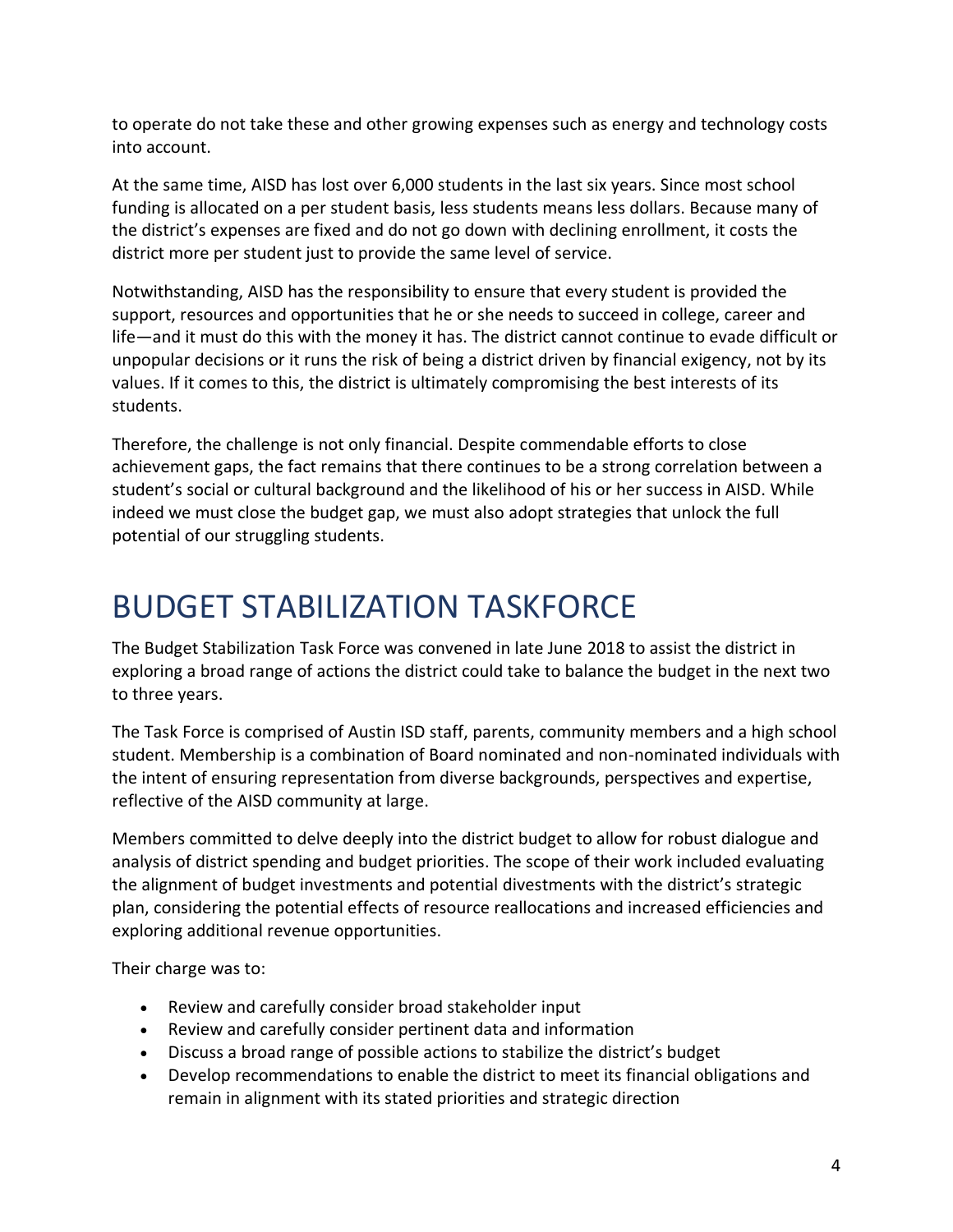More information about the BSTF membership and meetings can be found at [www.austinisd.org/advisory-bodies/bstf.](http://www.austinisd.org/advisory-bodies/bstf)

# THE PROCESS

Through a series of eleven 3-hour public meetings, additional sub-committee meetings and meetings with key staff, the task force evaluated and deliberated over roughly 150 options.

The Task Force first established a list of [criteria and guiding principles](https://www.austinisd.org/sites/default/files/dept/advisory-bodies/docs/BSTF-Principles-and-Criteria.pdf) against which each option would be assessed. While members acknowledged these criteria are somewhat subjective and difficult to measure, they represent an attempt to standardize the evaluation as much as possible to ensure each option received the same, comprehensive level of scrutiny.

From the onset, members committed to seeking input from and bringing back information to their respective communities. Time for public comment was structured into meetings and written feedback was compiled and shared with members electronically. To invite further input from the community, the Task Force participated in the online platform [MindMixer,](http://austinisd.mindmixer.com/) which facilitated dialogue running parallel to their work.

Early on, members shared concerns about the implications of their work on equity in the district and identified the need to gain a shared understanding of the term. They began with the definition adopted by the district from the [National Equity Project.](http://nationalequityproject.org/about/equity) Through small group work that was brought back to the Task Force as a whole, members determined that three main concepts encapsulated what equity looks like: all students have access to rich resources and opportunities, well-maintained, inviting physical environments, and culturally responsive/engaging climate and instruction.

The initial approach was for key district departments to present to the Task Force how they spend their budgets, options for reducing expenses and what they saw as outstanding needs. Shortly into this pattern of presentations and discussion, the tri-chairs determined that this approach would not support members fulfilling their charge in the time allotted. They developed an expedited approach and requested that the district provide members with a list of budget savings and revenue options, while departments continued to share their presentations with the Task Force electronically.

The district provided a list of measures AISD had considered in the past, those that its peers have implemented and other ideas that emerged out of efficiency studies and research into best practices. The list was by no means comprehensive and many of the options were blunt tools that were intended to act as a starting point for discussions.

Members poured over the list to identify what was missing in terms of potential savings and revenue options and outstanding needs. To allow for a deeper exploration of how the options might be tailored to the needs of AISD, the Task Force divided into three sub-committees: Revenue and Programs, Efficiencies and Departments and Staffing and Compensation (note that a Contracts and Procurement subcommittee had formed and completed its work prior to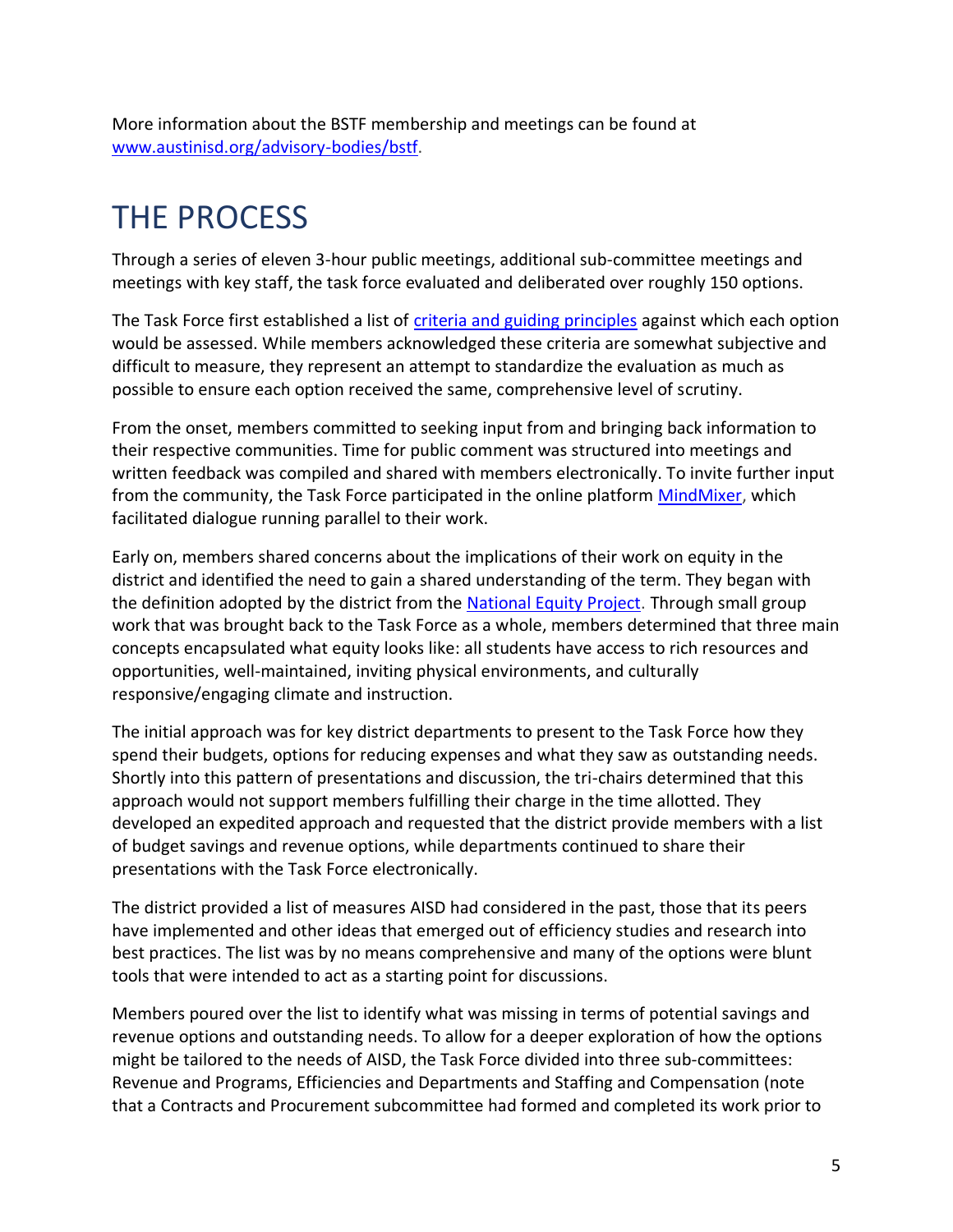the formation of these three subcommittees and was later absorbed into the Efficiencies and Departments subcommittee).

The subcommittees met separately and set up meetings with district staff to better understand various aspects of the budget and the implications of options. They narrowed and refined the list of options and developed options of their own, which were shared at the regular BSTF meetings. Members went through two rounds of voting, further refining options in order to capture everyone's insights and concerns and arrive at the highest level of consensus possible.

One of the key elements that kept members united despite some disagreement was an early commitment to work toward consensus while at the same creating space for dissenting concerns. The success of those efforts is reflected in the fact that the vast majority of the recommendations have in the range of 80-100% support and a limited number have dissenting concerns.

# THE SECTIONS

The findings and recommendations are organized into three categories:

- Revenue
- Efficiencies and Strategic Investments
- Staffing

Below is a key to understanding the components of each recommendation.

Title of Recommendation and description

**Financial Impact:** Estimated savings, cost or long-term impact, i.e. increase in enrollment, potential revenue source, etc.

**Context:** Background information that might be needed to better understand the recommendation

**Rationale:** The reasons members support the recommendation including how the option measures up against the criteria. This section can also include member comments from surveys if they are in line with the original thinking or were "friendly amendments."

**Safeguards:** What members have referred to as guardrails or bumpers. Safeguards include ideas from members who support the recommendation but have outlined some parameters or have indicated they would like to see the district exercise particular care in how the option is potentially implemented.

**Auxiliary Options:** Alternative options recommended by one or more members. Ideas listed here are from members who supported the recommendation but who had supplemental suggestions that are not necessarily in line with the formal recommendation. This does not necessarily mean that the rest of members do not support the idea, simply that they did not have the opportunity to vote on it.

**Dissenting Concerns:** Ideas listed here are from members who voted against the recommendation and shared their cause for concern.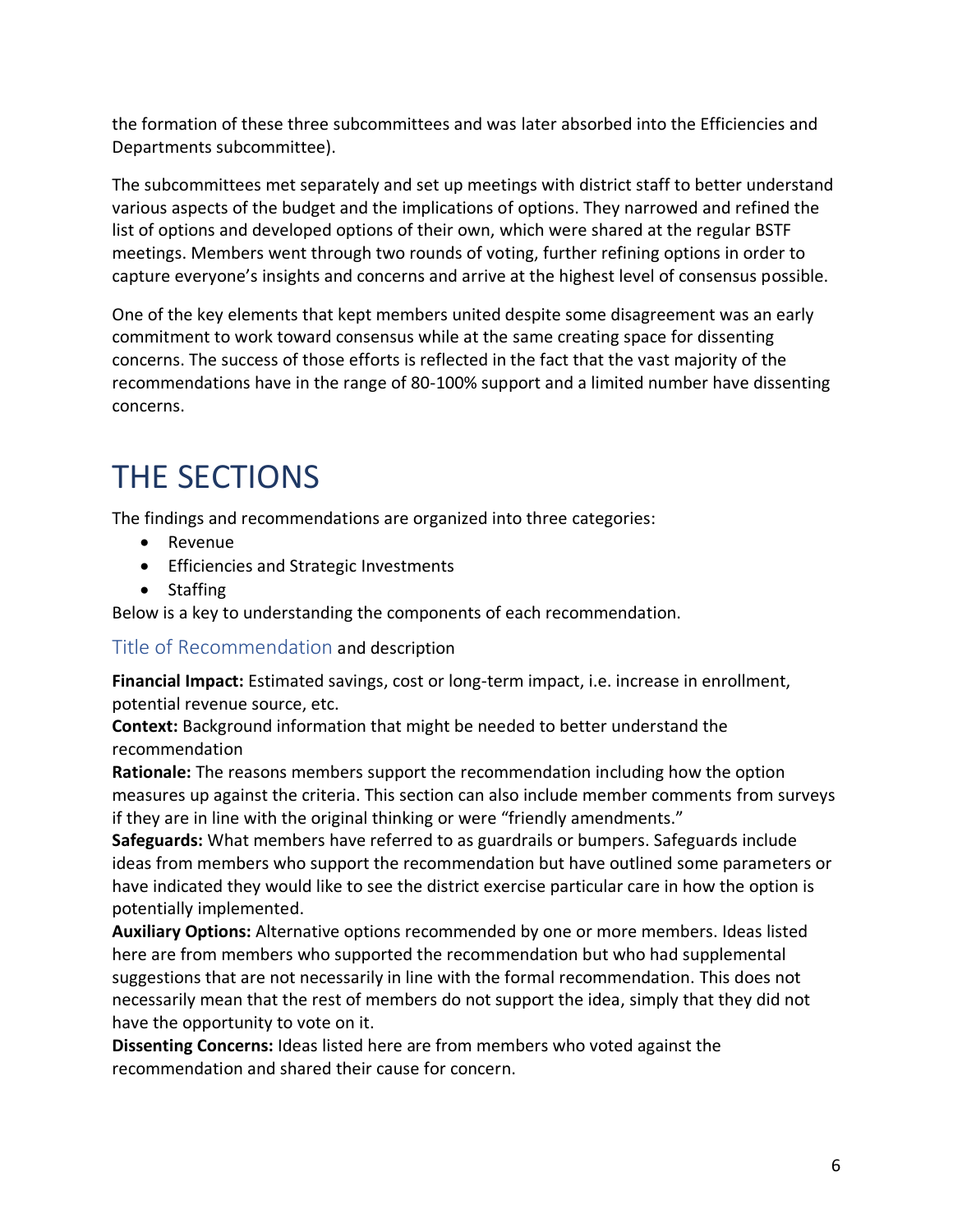**Resources:** Includes data pulled by district staff as well as research and articles referenced in the report.

## FINDINGS AND RECOMMENDATIONS

## REVENUE

Adjust AISD facilities rental fees to market rates and provide a sliding fee scale for select non-profits that have an educational focus

#### **Level of Support:** 100%

**Financial Impact:** TBD

**Context:** The option presented by the district, an across-the-board 15% increase in fees, would yield an estimated \$315K.

**Rationale**: The preference would be to see the district develop a fee schedule that accounts for the level of demand for specific facilities based on location, amenities and intended use. Current policy offers a discount for any non-profit organization with a valid federal 501( c )(3) status. The recommendation is to only offer discounts to those non-profit organizations that have an educational focus or are partners supporting AISD.

**Auxiliary Options:** The district spends hundreds of thousands of dollars renting space from UT for graduation, an overall better use of district facilities needs to be considered to bring down costs.

#### **Resources:**

<https://www.austinisd.org/facility-use/fees> [AISD 2018-19 Facility Use Vendors](https://docs.google.com/spreadsheets/d/1nWUq8pSPeQq_zg1X-JUId3TdUMswAUs_MVkdnZbfYLo/edit#gid=84024817)

## Contract with a real estate management group to coordinate building rentals as downtime of schools and athletic facilities permits

#### **Level of Support:** 96%

**Financial Impact:** Presumably the contract would pay for itself and potentially generate additional revenue

**Rationale:** An outside contractor would have more specialized knowledge of market rates and could potentially generate increased revenue. As more of the district's new and modernized campuses come online, the district could see increased demand for the use of its spaces. AISD has no meaningful electronic method to keep track of room reservations at present. The BSTF was forced to move at the last moment when some of its locations were double booked. Real estate management groups, which can keep track of thousands of apartments, can keep track of hundreds of cafeterias, libraries and athletic facilities as well as thousands of classrooms. In addition, one stop shopping for AISD rentals could make renting space easier for third parties.

**Safeguards:** There are concerns about the rental of AISD facilities to organizations or churches that promote hate and actively work against the district's core value of inclusiveness.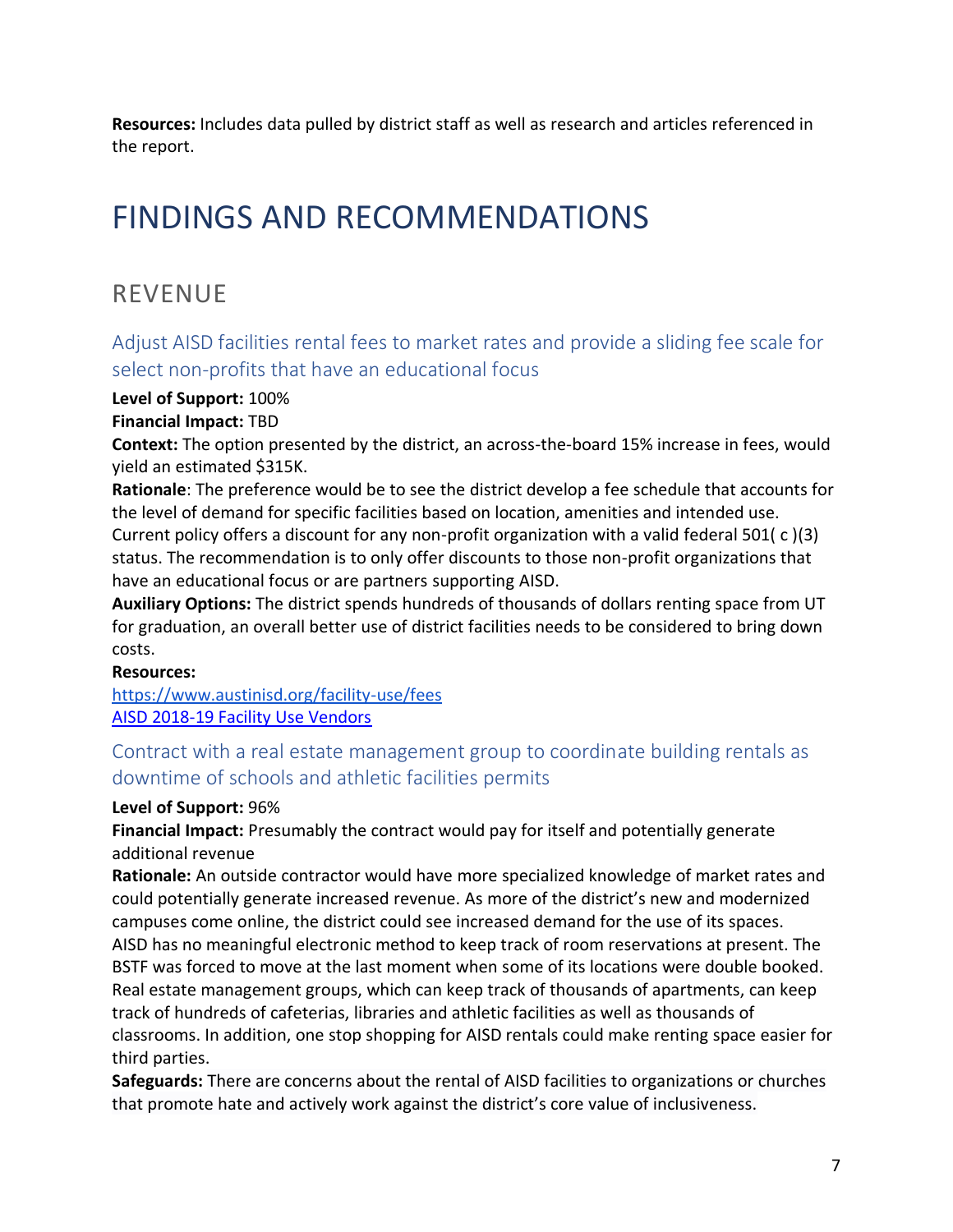**Auxiliary Options:** The district could look to a fair bidding group that has experience with large school districts.

### Eliminate property tax exemptions for historic properties

#### **Level of Support:** 96%

#### **Financial Impact:** \$1M

**Context:** AISD currently offers a tax exemption to a number of historic homes and buildings in Austin. The intent of the tax exemption is to make it easier for property owners to maintain the historic character of their properties. The City of Austin, however, does not require these property owners to restore or rehabilitate their properties in order to be eligible for the tax break and unlike most cities in Texas, the tax exemption is not limited to a number of years. The assumption is that maintaining the historic character of neighborhoods maintains or adds to the value of neighboring properties, which would positively impact revenue.

**Rationale:** Maintaining property tax exemptions has no bearing on student achievement. Given AISD's financial circumstances, it seems the district cannot afford to forego these dollars. Were the district to eliminate this exemption, the properties would still benefit from the tax exemption the City has in place under current policy.

Some public opposition can be anticipated so the district would need to communicate its intentions and provide opportunities for public input before implementing the change. While this option could potentially introduce risk to current and/or future bond projects that are or might be accelerated and supported by Preservation Austin and the City of Austin Landmark Commission, it is hoped that with adequate engagement, these entities will understand will continue to support the creation of 21st century learning spaces for our students.

**Auxiliary Options:** The district could consider leaving in place a short-term exemption, limited to a certain number of years.

#### **Resources:**

[https://www.statesman.com/news/20120901/austin-tax-breaks-for-historical-landmarks-more](https://www.statesman.com/news/20120901/austin-tax-breaks-for-historical-landmarks-more-generous-than-other-cities-review-finds)[generous-than-other-cities-review-finds](https://www.statesman.com/news/20120901/austin-tax-breaks-for-historical-landmarks-more-generous-than-other-cities-review-finds)

<http://www.austintexas.gov/edims/document.cfm?id=240736>

[https://www.preservationaustin.org/uploads/Austin\\_Landmarks\\_Impact\\_Study.pdf](https://www.preservationaustin.org/uploads/Austin_Landmarks_Impact_Study.pdf)

## Apply Build America Bonds Subsidy to the General Fund

#### **Level of Support:** 96%

#### **Financial Impact:** \$1M

**Context:** Build America Bonds are special municipal bonds that carry federal subsidies that allow the district to save on its borrowing costs. Historically AISD has applied these subsidies to its interest and sinking fund. The language of the Build America Bonds indicates, however, that the subsidy can be used not only to pay the interest payments on the district's bonds, but also for any other lawful purpose of the district. This language allows the district to move the subsidy from the Interest and Sinking fund to the Maintenance and Operations fund so it can be used for the districts operating expenses. The subsidy is subject to sequestration which causes the payment to reduce over time. By 2035 it will be worth just over \$80K annually.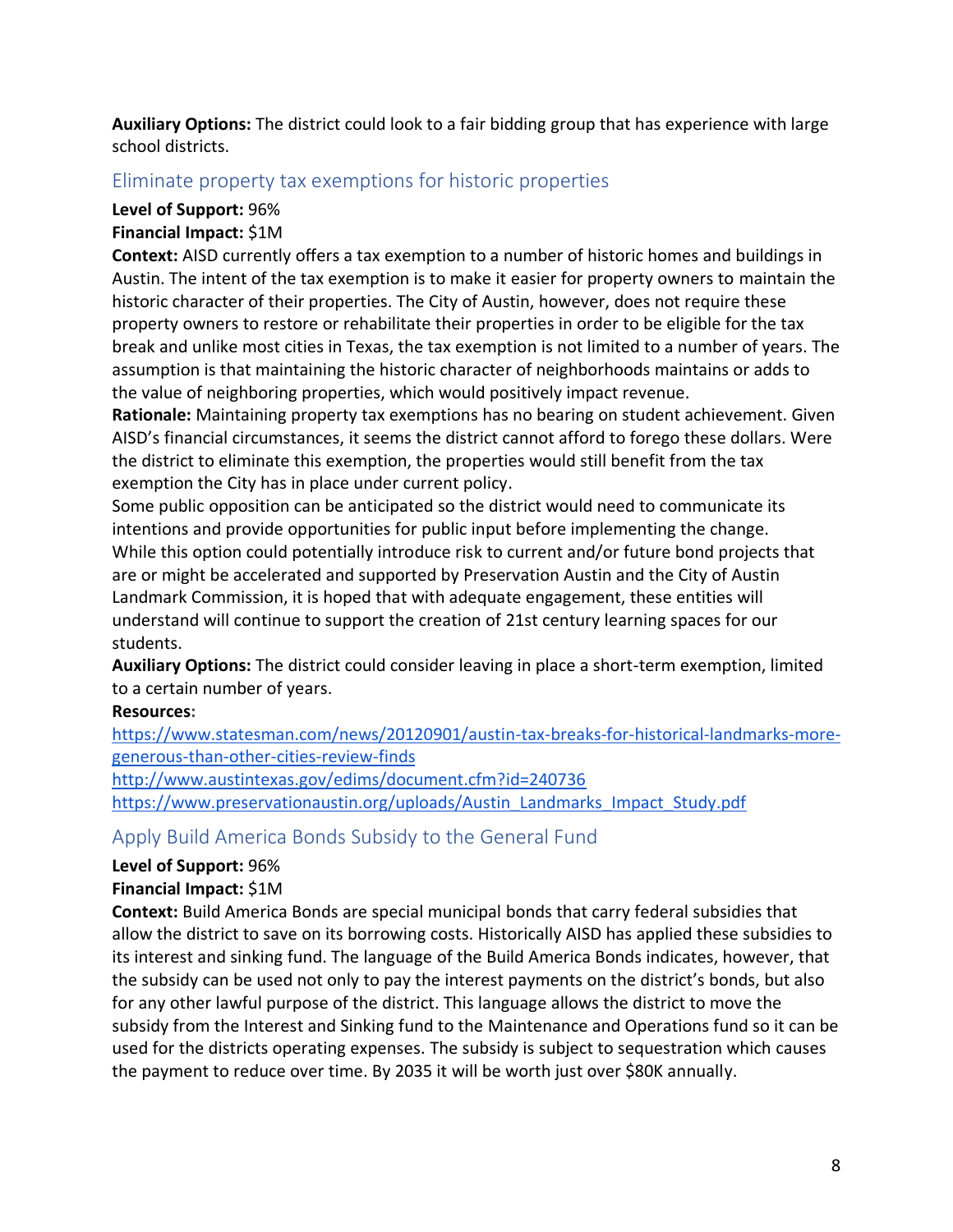**Rationale:** The only criteria meaningfully impacted by this option is financial. Infusing more dollars into the Maintenance and Operations fund has the potential to positively impact the other criteria.

#### **Resources**:

#### [AISD](https://docs.google.com/spreadsheets/d/1HXO909IRSFmpyuCOPRxi4vMElBTYkyTtjRNwsNe2Vg4/edit#gid=988464478) BABS Subsidy

## Pursue the possibility of generating additional revenue by increasing the availability of child care at district campuses and work sites

#### **Level of Support:** 96%

#### **Financial Impact:** \$6,000 per site

**Context:** The district offers childcare at twelve locations (Kiker, Mills, Williams, Hill, Wooldridge, Winn, Casis, Mathews, Pease, Patton, Highland Park and Lee). These facilities have been nominally profitable—roughly \$31k total in FY 2016-17 and \$72k in FY2017-18—and many manage a waiting list.

**Rationale:** Anecdotal evidence suggests that even more employees would take advantage of AISD provided child care if it was offered at more convenient locations. In a recent survey, 29% of central office staff respondents indicated that they would use district provided childcare if it were offered on site at the new Central Headquarters. The new site cannot accommodate child care because it cannot meet the legal requirements of outdoor space. The district is now exploring other sites near the new headquarters. The district should survey campus-based staff to determine the level of unmet demand and explore other strategic sites around the district. AISD provided childcare is considerably more affordable than private facilities (one staff member shared that she would save over \$400/month if she were able to take advantage of district child care). Meanwhile, it is likely that many of the under-enrolled campuses could accommodate any unmet need.

Given the intractable problem of Austin traffic, more conveniently located, affordable childcare facilities could improve employee quality of life and have a positive impact on recruitment and retention. The Task Force acknowledges that child care facilities carry a considerable administrative burden—costs were \$1.7M and \$1.9M in FY 2016-17 and FY 2017-18 respectively—however, the added benefits to staff seem to make the added effort worthwhile since the programs are nominally profitable.

**Auxiliary Options:** The district could also explore options for providing care for elderly or disabled dependents that employees may be caregivers of. **Resources:**

[AISD 2016-17 and 2017-18 Childcare Revenue and Expenses](https://docs.google.com/spreadsheets/d/1L_A-CB30Ko7dFtTaXD10TM_pDXhuNoKtHEeNWY5wNFo/edit#gid=939975289)

#### Expand and manage event revenue on a district wide basis.

#### **Level of Support:** 92%

#### **Financial Impact:** TBD

**Context:** Currently individual campuses keep half of the revenue from rentals of their facilities/grounds instead of all of the money benefitting the district at-large.

**Rationale:** Not all campuses have the ability to generate revenue through events. It is an equity issue when some campuses have additional sources of revenue not on the basis of need but by gift of circumstance. If event revenue were managed district-wide, the district would be in a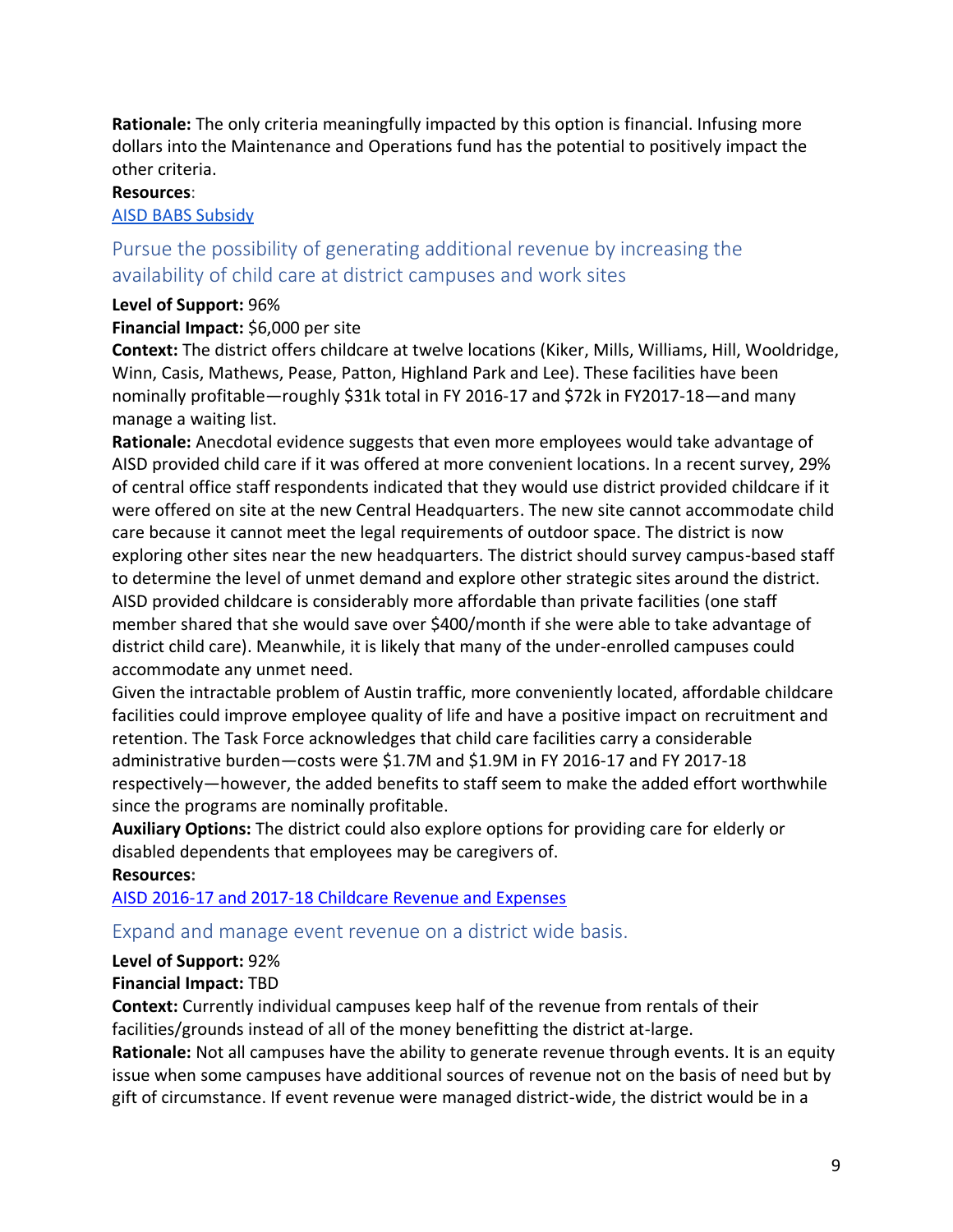better position to negotiate contracts for events such as SXSW to capture more revenue for the general fund.

**Safeguards**: The plan should ensure specific campuses do not bear undo staff burden when sharing proceeds. In some instances, particular schools provide significant manpower—student and/or administrative—to accommodate the use of the campus. In those instances, the district would need to ensure they are compensated for that effort so the incentive is not being taken away. Essentially, in some cases keeping 50% of revenue would be appropriate, in other cases the campus might keep a very small token contribution if the revenue reflects income that incurred no administrative overhead.

**Dissenting Concerns:** This option has a potentially high administrative burden. If acted upon, it should be carefully studied and planned out including a cost-benefit analysis.

## Implement district provided, tuition-based, extended day program until 6:00 or 6:30 for all elementary school campuses where not currently available

Stratify tuition fees based on income thresholds

#### **Level of Support:** 92%

**Financial Impact:** The program would be designed to be cost neutral but would help the district compete with charter schools, potentially boosting enrollment and bringing in more revenue. **Rationale:** Quality after-school programs have a positive impact on student achievement. There are currently gaps in after school offerings as grants run out and funding sources are inconsistent across campuses. There are also disparities in the quality of programming available with some offerings being highly enriching and others less so. Ensuring every elementary campus had highly enriching after school programming would increase equity across the district since some families can afford to pay for extra-curricular enrichment while others cannot. **Resources:** Pflugerville ISD extended day program: <http://www.pfisd.net/Page/7025>

## Move investments into higher-yield vehicles so long as it does not threaten the district's AAA bond rating

#### **Level of Support:** 88%

#### **Financial Impact:** \$200K

**Context:** The district's AAA bond rating indicates that it is exceptionally creditworthy and can easily meet its financial commitments. The rating allows AISD to borrow at a lower cost and makes it possible for the district to pass a \$1.05 billion bond as it did in 2017, to fund improvements to its facilities and technology, without increasing the tax rate.

**Rationale:** Higher yield vehicles presumably introduce greater risk. Since the Facilities Master Plan identifies over \$4 billion in needed facilities improvements, the district's AAA rating will be critical to its ability to fund future bonds. The financial impact of this option merits the added risk so long as the district is confident the higher yield vehicles will not compromise its AAA bond rating.

Sell services to charter schools, other districts and other organizations providing that the participating departments have the existing capacity to do so

**Level of Support:** 80% **Financial Impact:** TBD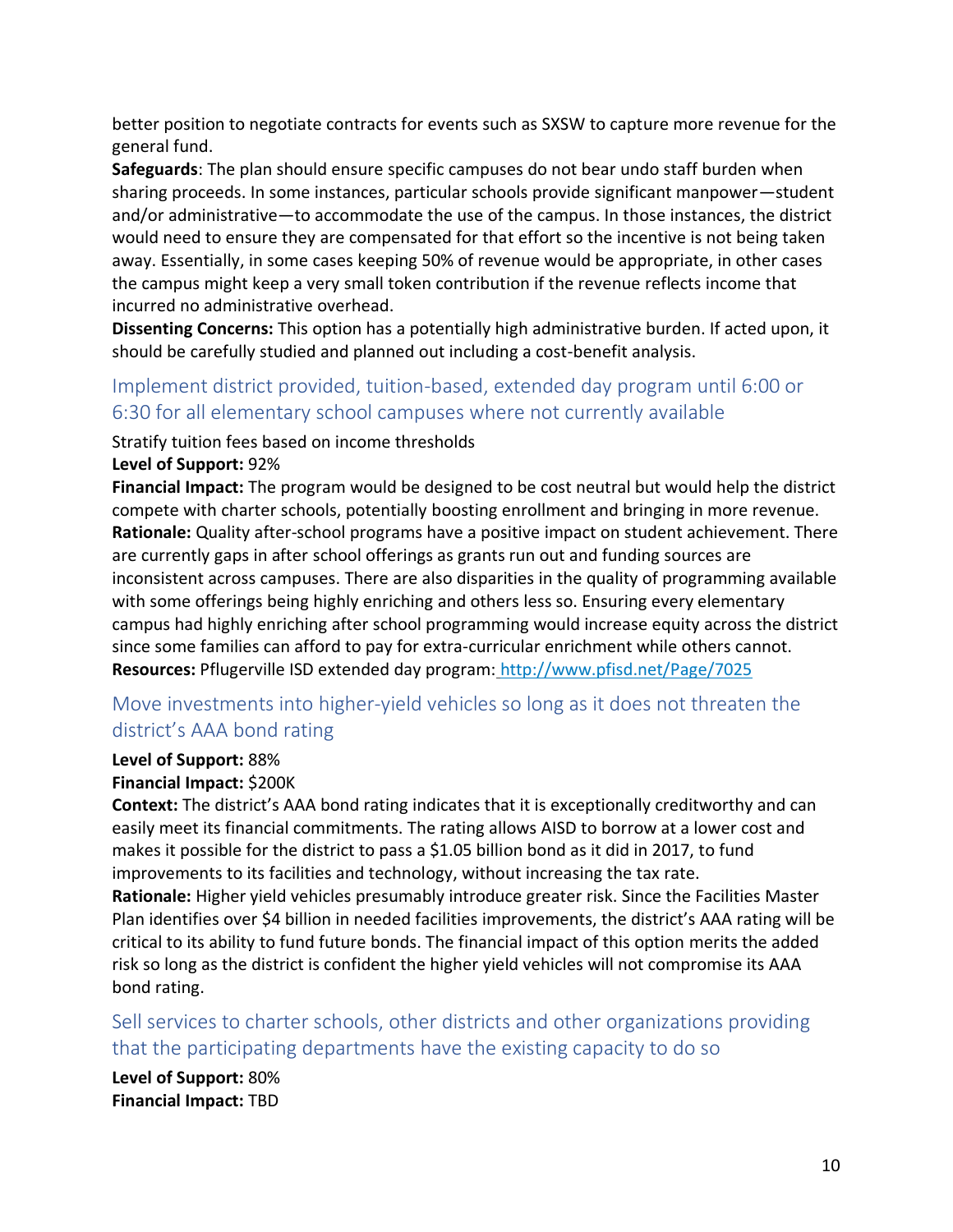**Context:** The Task Force learned that the High Schools Office is in negotiations with Round Rock ISD to provide some administrative capabilities. The district has skilled personnel who could manage RRISD programs within their existing AISD responsibilities with little to no additional effort.

**Rationale:** As a large organization, there are likely activities where AISD has automated capabilities that could be contracted out to other entities. One area of opportunity could be payroll services where once information is entered, it simply runs as an automated process. AISD understands educational payroll better than any of the for-profit payroll services which could make the district competitive in that market.

The district could explore other services that could present similar opportunities to create new revenue streams with perhaps a small investment upfront and essentially automated capacity shortly down the road.

**Safeguards:** Yearly audits on the customer service of these departments should be evaluated to ensure services to the district are not diminished.

**Dissenting Concerns**: The district should not support or provide services to charter schools.

## Eliminate the Copper Penny yield if and only if the legislature does not make changes to recapture formula in the upcoming legislative session

#### **Level of Support:** 76%

#### **Financial Impact:** (\$2.8M)

**Context:** The copper pennies refer to the 1.9 cents AISD collects on every \$100 of taxable property value in Austin. For 2019, the copper pennies are expected to generate approximately \$23M in revenue. Of that yield, AISD will kept only about \$2.8 million due to the recapture formula.

**Rationale**: If the district chose to lower the property tax rate (eliminating the copper penny), it would reduce the property tax burden for Austin residents but Austin ISD would not receive the approximately \$2.8M in revenue. It is understood that this involves some risk because the current tax rate for AISD required voter approval. If AISD were to drop the copper pennies, giving taxpayers a break, and the legislature changed the laws allowing Austin to kept a greater portion of the copper penny yield, the district would have to consider putting it back to voters to increase the property tax rate if it wanted to see that additional revenue.

Texas's 86th legislative session will convene on January 8, 2019 when it is anticipated that school finance will be a priority. It is not clear if any potential changes in school finance law will be favorable for AISD.

**Safeguards**: This recommendation would be rescinded if the legislature addresses the recapture formula and AISD gets to keep a greater share of the copper penny yield. **Auxiliary Options:** The district could consider eliminating the copper penny as a rebate or reduction year by year rather than a full roll back.

**Dissenting Concerns:** The district should not decide what to do regarding the copper penny until after the upcoming legislative session.

This cannot be decided given the uncertainty of whether or not the state will cap property taxes. This scheme only seems to work if we can do a swap with the City but that won't work if the tax cap is severely lowered. The priority should be increasing revenue for the district, not lowering taxes.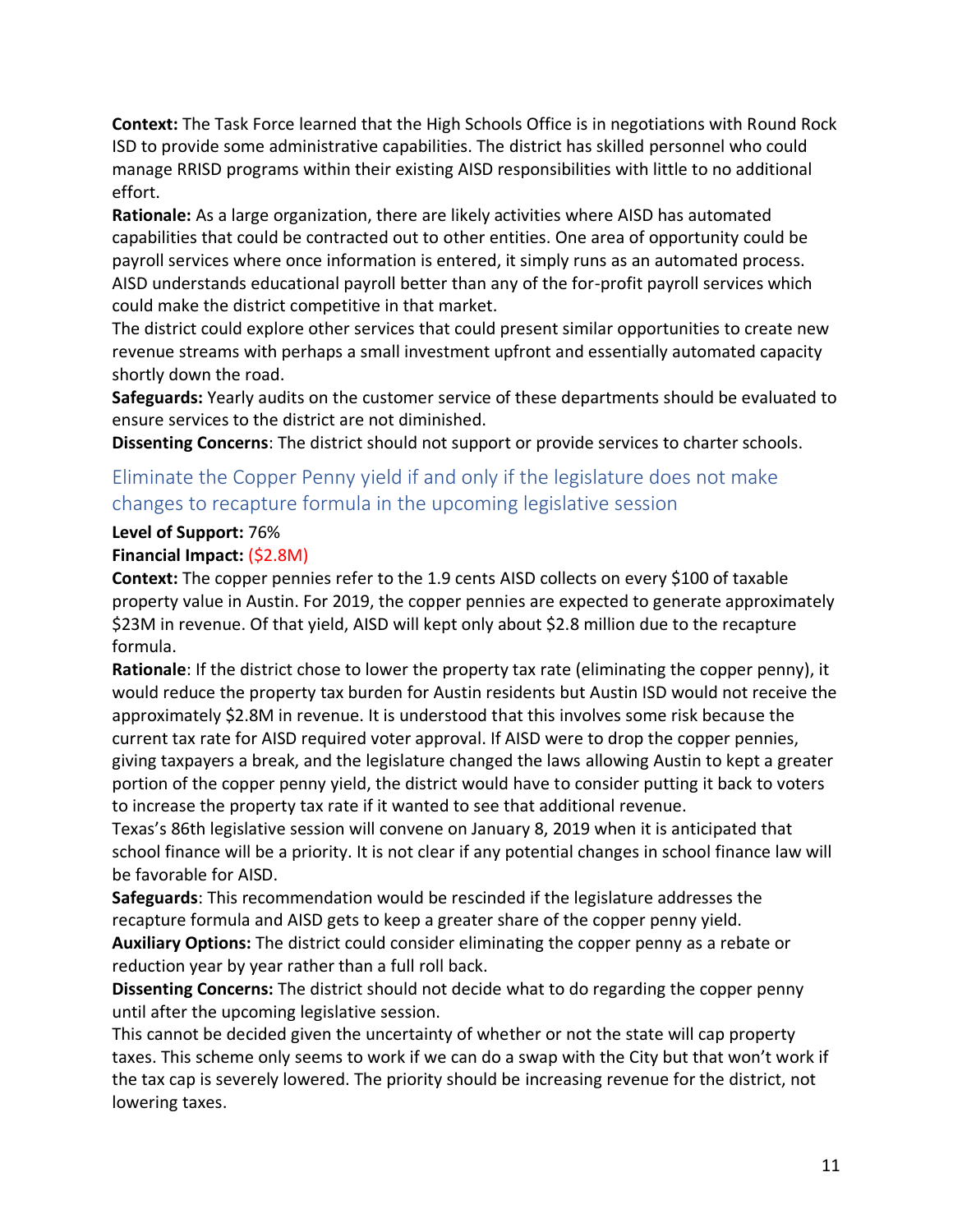## Explore the use of SB 1882 opportunities to gain approximately \$600,000 in funding per campus, providing that at least the following safeguards are in place:

- The community served is involved (parents, teachers, CACs, PTAs)
- Campus practices do not exclude students requiring special education services
- Disciplinary policies and procedures are aligned with those of AISD
- The school is integrated into its vertical team
- Include the right to cancel the contract with 30 days of notice
- Ensure teachers that work under these agreements have the same protections as other AISD teachers, such as 3-year contracts
- Schools that exercise this option should offer varied programming and not all be STEM oriented
- Give Mendez—which is currently operating under an SB 1882 agreement because it was threatened with closure for failing to meet state standards—a full year to assess results before entering into more agreements

#### **Level of Support:** 68%

#### **Financial Impact:** Up to \$600K per campus

**Context:** Senate Bill 1882 allows a state-approved entity such as charters, universities and other eligible non-profit entities to partner with traditional ISDs with the goal of improving the educational experience and outcomes at those schools. The legislation allows three types of partnerships:

- Turnaround Partnerships where the ISD contracts with a partner to turnaround a campus that is not meeting state assessment standards
- Innovation Partnerships where the ISD contracts with a partner to innovate at an existing campus that is meeting state assessment standards
- New School Partnerships where the ISD contracts with a partner to launch a brand-new campus/school model.

**Rationale:** The primary rationale is the hope that the infusion of money can bring about opportunities that the district could not otherwise fund at campuses that pursue these partnerships. For example, Mendez teachers received professional development in project based learning and restorative practices.

**Safeguards:** The district has a valuable tool in looking to Mendez as a sort of pilot to give the district a sense of the potential risks and rewards associated with these types of partnerships. The Task Force would like to see a comprehensive report on how the situation at Mendez has played out from the perspective of students, teachers/staff and the community. This would allow time to reflect on lessons learned to ensure any future pursuits don't have unanticipated or unfavorable outcomes.

Most of the Task Force members who support this option have expressed that the district should proceed very cautiously and ensure robust safeguards are in place when exploring SB 1882 opportunities. The district needs to ensure that no dollars come at the expense of campus communities having a say in what is best for their school and that any arrangement maintains the Board's ability to ensure that campus practices are in alignment with the district's core values.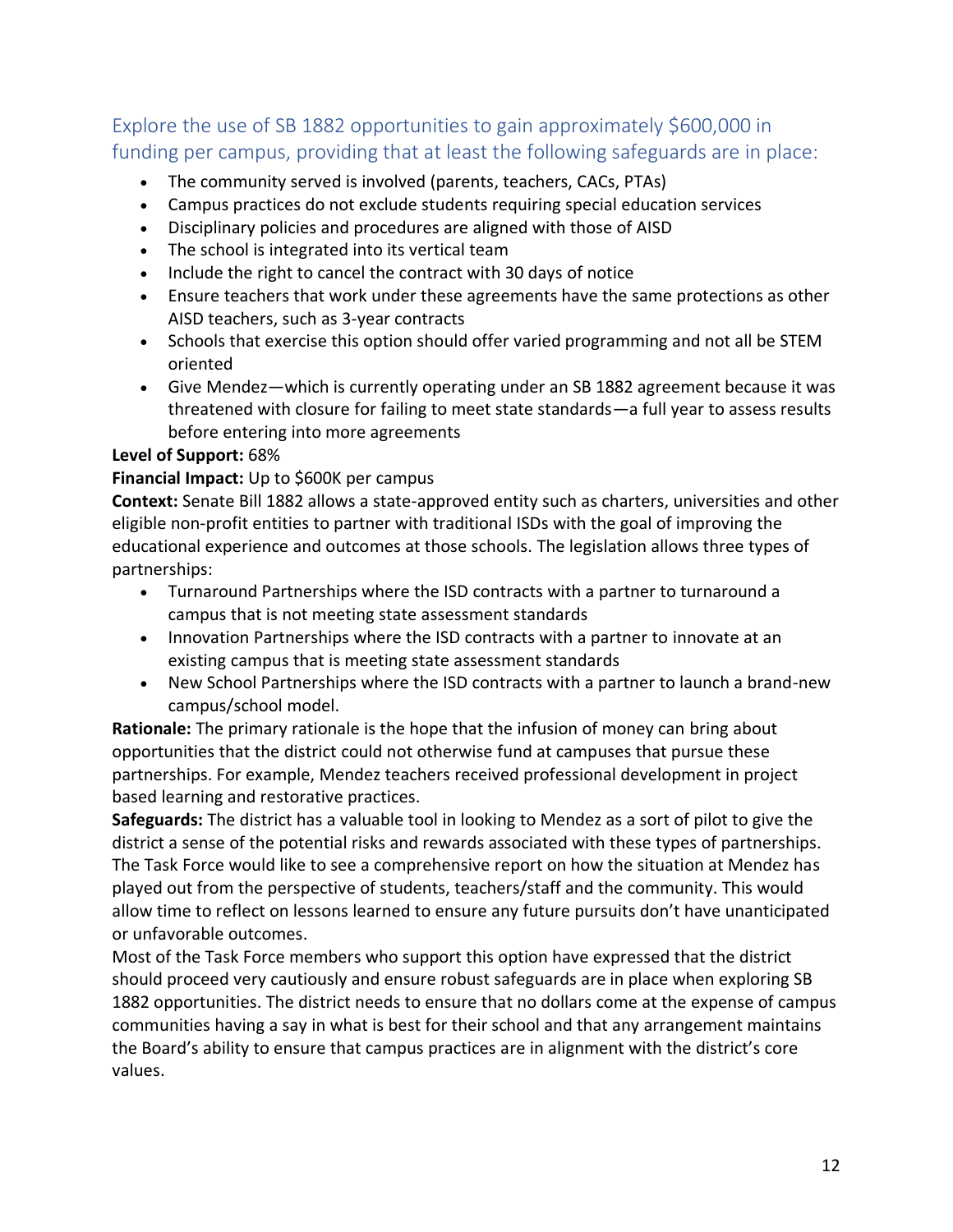If the district pursues these opportunities, members would like to see the district support the deep involvement of campus communities (students, teachers, parents, community partners) in the visioning process rather than a top down approach. This is particularly important in regards to decisions around pedagogy and potential partners. There is a strong desire to ensure that any partnership prioritizes rich, authentic approaches to learning and does not make sacrifices in that regard for short term gains. Current teachers and parents should be able to form proposals for partnerships/pedagogy before outside organizations are invited to. Another area of concern is the potential implications for district employees at affected campuses. SB 1882 has some protections for teachers and staff built in but those protections seem to be up for interpretation. In the case of Mendez, the district ensured stronger protections for teachers by guaranteeing that any teacher that did not want to stay at Mendez, was offered employment at another district school. Additionally, all Mendez teachers are still district employees.

**Dissenting Concerns:** Even given the above outlined safeguards, there are still members who are not comfortable with the district seeking 1882 partnerships. Members expressed that while in theory this sounds like a good idea, charters have a questionable history of promoting existing inequalities. There is concern that 1882 arrangements are just short-term fixes that will further erode democratic engagement within a school community. There is also a fear of the district opening itself up to charters since giving them a foot in the door could precipitate further erosion of public education. Additionally, there are already some concerns and challenges arising out of the Mendez partnership.

**Resources:**

[https://tea.texas.gov/Texas\\_Schools/District\\_Initiatives/Texas\\_Partnerships\\_\(SB\\_1882\)/](https://tea.texas.gov/Texas_Schools/District_Initiatives/Texas_Partnerships_(SB_1882)/) [https://www.statesman.com/NEWS/20180830/Teacher-groups-sue-state-over-turnaround](https://www.statesman.com/NEWS/20180830/Teacher-groups-sue-state-over-turnaround-partners-for-failing-schools)[partners-for-failing-schools](https://www.statesman.com/NEWS/20180830/Teacher-groups-sue-state-over-turnaround-partners-for-failing-schools)

## EFFICIENCIES AND STRATEGIC INVESTMENTS

## Go Green by reducing total utilities billed to M&O by strategically using I&S funds

- Rapidly implement cost effective elements of the Energy and Water Management plan.
- Update school grounds in non-athletic areas for native & xeriscape non-irrigation as I&S expense for M&O relief
- Consider solar roofing and installations to offset electricity consumption at lower I&S tax cost vs. M&O utility fees
- Develop a multi-year equipment replacement plan targeting the least energy efficient items, and a reasonable savings payback period for use of I&S funds vs. M&O utility and maintenance costs.
- Negotiate with City of Austin for further rate reductions for all school sites operating within City of Austin utilities, enabling a lower total tax rate for Austin residents.

**Level of Support:** 100% **Financial Impact:** TBD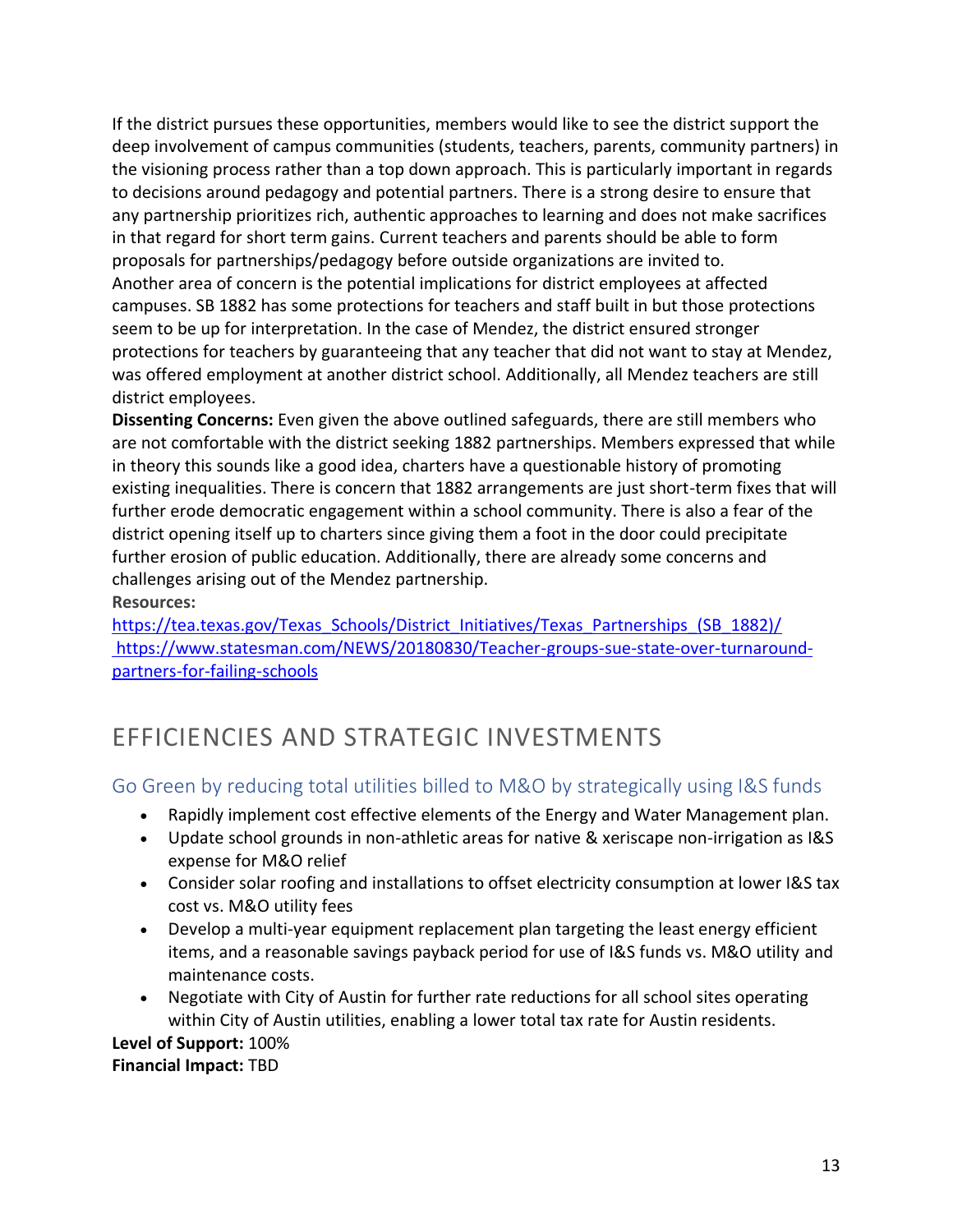**Context:** The City of Austin charges AISD for utilities at a discounted rate, however, it does not subsidize further since there are multiple school districts within city limits that would require equitable support. AISD's taxation rate to pay for utilities is substantially higher than any other local peer and it is the only district in the Austin area at a taxation penalty due to recapture. **Rationale:** AISD spends about \$18M on utilities annually with most facilities failing to meet Energy Star rankings. AISD's Energy and Water Management believes it can save \$3.2m to \$4.2m. AISD should pursue multiple strategies to reduce its utility costs aggressively and explain the I&S costs associated.

Saving on utilities while enhancing facilities and going green can be a great way to not only free up M&O dollars for the district but lower costs to taxpayers too. Texas has created a unique situation with taxation where it is usually far cheaper to invest in infrastructure than to continue paying higher annual operating costs. Every \$1 of M&O spent on utilities is about \$2 tax dollars, while every \$1 in bond I&S dollar for reducing utility costs is \$1 for taxpayers. It can be hard to pass bonds and explain to voters why, so it will take a well-designed plan with strong communication.

**Safeguards**: The district should pursue investments providing that the time for amortization of the initial cost of the improvement is less than the anticipated life expectancy of the building so not to sink more money into buildings that will ultimately need to be closed/modernized.

## Strategically invest in IT plan to enable an efficient district of the future

The plan would include analysis and controls with focused benefits including:

- Reduction in employee time spent on clerical, input, and data entry type tasks
- Optimization of district resources including people, equipment, expenses, and materials
- Connecting classrooms with leading edge teaching information resources
- Increasing the efficiency of employees at their everyday work, with less downtime
- Success should see more educator time with students and the need for less support staff

## **Level of support:** 92%

#### **Financial Impact:** TBD

**Context:** In 2018, AISD budgeted \$28.1M in data processing. To put this in perspective, Fort Worth, which has a similar student population to AISD, budgeted just \$13.7M. Collected insights indicate basic district information infrastructure fails, lacks connectivity between systems, lags behind industry norms, and leaves room for significant inefficiencies within and between departments. While AISD has shown substantial improvement in this area with anticipated 2019 spend of \$21.5M, it is still considerably outspending its peers. **Rationale**: IT can be expensive, difficult to execute and challenging to fund. It can be even harder to justify that expense in a financially difficult environment. IT can also enable happier, and more productive employees who work longer, from more places, and achieve more every day. It can bring unique resources and experiences to the classroom. It can enable procurement leaders to make better decisions, finance teams to better implement controls, and shift the daily grind to information systems – freeing employees to do more. It takes focus, a strategic plan, and clear goals tied to cost, value, and impact on the larger district strategy. AISD should be operating against a longer-range plan, leveraging I&S dollars, to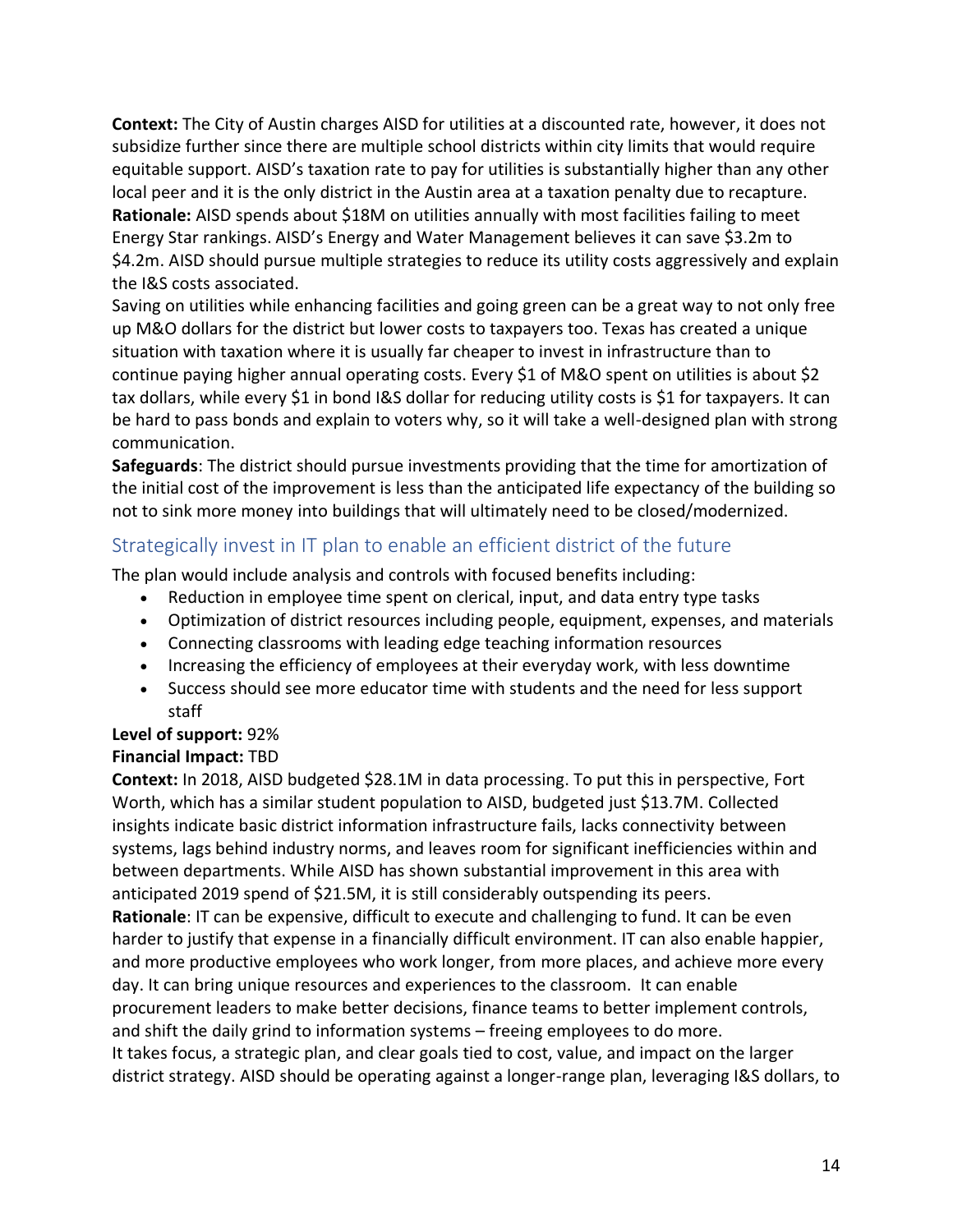reduce IT's cost while doing more for IT's internal and external users. Such a strategic IT plan can be an enabler for the district's educational vision.

#### **Resources**:

2017-18 PEIMS district financial budget reports[:](https://rptsvr1.tea.texas.gov/school.finance/forecasting/financial_reports/1718_FinBudRep.html)

[https://rptsvr1.tea.texas.gov/school.finance/forecasting/financial\\_reports/1718\\_FinBudRep.ht](https://rptsvr1.tea.texas.gov/school.finance/forecasting/financial_reports/1718_FinBudRep.html) [ml](https://rptsvr1.tea.texas.gov/school.finance/forecasting/financial_reports/1718_FinBudRep.html)

## Optimize maintenance spending

- Prioritize the most expensive maintenance items across the district for removal or replacement through I&S funds as part of an annual evaluation. Clearly explain to taxpayers the tax costs to maintain vs. replace.
- Establish a district-wide facility equity scorecard and apply it to each student facility for use in public view.
- Prioritize maintenance and I&S work based on the scorecard with a focus on every campus being inviting.
- Consider creating outsourced city-wide contracts with fair-wage partners for maintenance work vs. incremental staffing.

#### **Level of Support:** 92%

#### **Financial Impact:** TBD

**Rationale:** AISD outspent the average of its peers in maintenance costs by nearly \$15 million in SY 2016-17 (The most recent year of data currently on TEA website as of this writing). At the same time, there is an overwhelming sense that most communities feel their school is not adequately maintained.

About 30% of the roughly \$10M annual cost of maintenance labor was spent at four district sites, and about 30% more was spent at 15 of 136 locations. Prioritizing those sites for removal or replacement could in turn reduce the recurring annual cost of maintenance labor by up to 60%. Since the district keeps 100% of the property tax revenue from the I&S tax rate yield while it keeps just under half of the dollars it collects for the M&O tax yield, it effectively costs taxpayers half as much to pay for maintenance out of the I&S fund.

The facility equity scorecard would be in response to the belief that cosmetic appearance (wallhangings, paint, etc.) has a psychological impact on students, teachers and parents. The intent is that every student at every campus believes their school is inviting and well maintained without the need of PTAs to subsidize. The rating could easily be accomplished by adding a question on the annual Parent, Student and Teacher Surveys about the visual and functional quality of their school. The maintenance team could then respond to and report back the work they do to address deficiencies.

The district could also potentially save costs by contracting fair wage partners to provide quality work, while having increased capacity to rapidly address campus issues.

**Safeguards:** Equity should also be a priority when determining the order of facilities receiving attention.

**Dissenting Concerns**: Outsourcing has the potential to lead to an inferior product and poorer treatment of employees and fewer employment protections. **Resources:**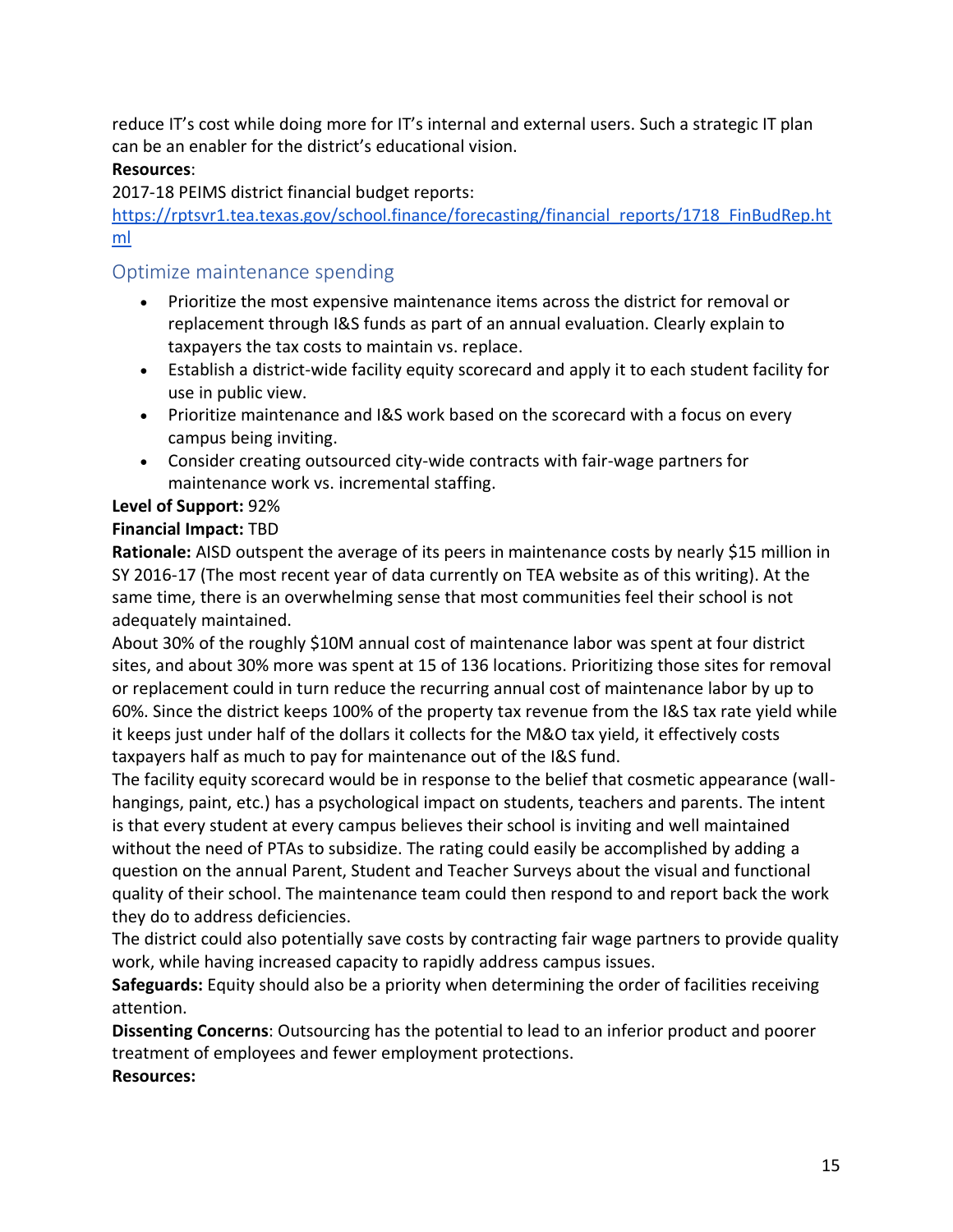#### AISD Work Orders[:](https://drive.google.com/drive/folders/1p6zlRQViX1zuTt7xTU2PCpLC9wHcXd62)

[https://docs.google.com/spreadsheets/d/13vOITpZ3Sgqf4fdfyBdBAb9CviKJm0C5-](https://drive.google.com/drive/folders/1p6zlRQViX1zuTt7xTU2PCpLC9wHcXd62) [2pGTuQKxk4/edit](https://drive.google.com/drive/folders/1p6zlRQViX1zuTt7xTU2PCpLC9wHcXd62)

AISD peer comparisons:

<https://drive.google.com/drive/folders/1ENbmqjDRpblp26zuCrC5Il07uwvZcWXh> TEA PEIMS Financial Data: <https://tea.texas.gov/financialstandardreports/>

Evaluate school start and ending schedules, and specialty programs to create more full-time transportation jobs with less total employees for a net lower cost goal

#### **Level of Support:** 84% **Financial Impact:** TBD

**Context:** AISD budgeted nearly \$33M for transportation in 2018 but receives no state funding to cover these costs due to its chapter 41 designation (meaning it pays the state in recapture). If the district were to receive transportation funding it is estimated that it would amount to roughly \$5.5M. This means that over \$28M of the district's transportation costs are considered elective by the state.

**Rationale:** On a per student basis, AISD significantly outspends its peers in transportation. At the same time the district reports a cost per route mile that is lower than its peers. This indicates there is opportunity in when and how routes are staffed.

The district allows campuses to adjust their own start times which leads to schedules optimized for campuses rather than being optimized for controlling transportation costs.

Currently, 270 people are part-time and 370 people are full-time. Some of those full-time, and part-time employees are being provided additional work at campus to help supplement pay or provide a complete workday. Most, if not all, have full employee benefits. If the district could increase the number of full-time transportation employees, it could reduce the number of total employees thereby significantly reducing benefits costs.

**Safeguards:** High schools should start no earlier than 9 a.m. as it has been scientifically proven that teenagers do not function as well in that scenario.

This strategy needs to be balanced with the needs of student programming and not just transportation efficiencies. The district will need to be careful to watch for equity impacts. **Dissenting Concerns:** More research is needed.

There is concern that his may look good on paper, but it will not work with how busing is scheduled. It would be a disservice to district transportation employees.

**Resources**: <https://www.cdc.gov/media/releases/2015/p0806-school-sleep.html>

## Evaluate alternate legally compliant and safe transportation options for students experiencing homelessness to comply with McKinney-Vento

#### **Level of Support:** 96%

#### **Financial Impact:** TBD

**Context:** The Mckinney-Vento Act is a federal law that stipulates that school districts must provide free transportation to students experiencing homelessness to and from their school or origin, that is, the last school they attended before losing their home.

**Rationale:** This is a national challenge with many districts seeking alternate solutions.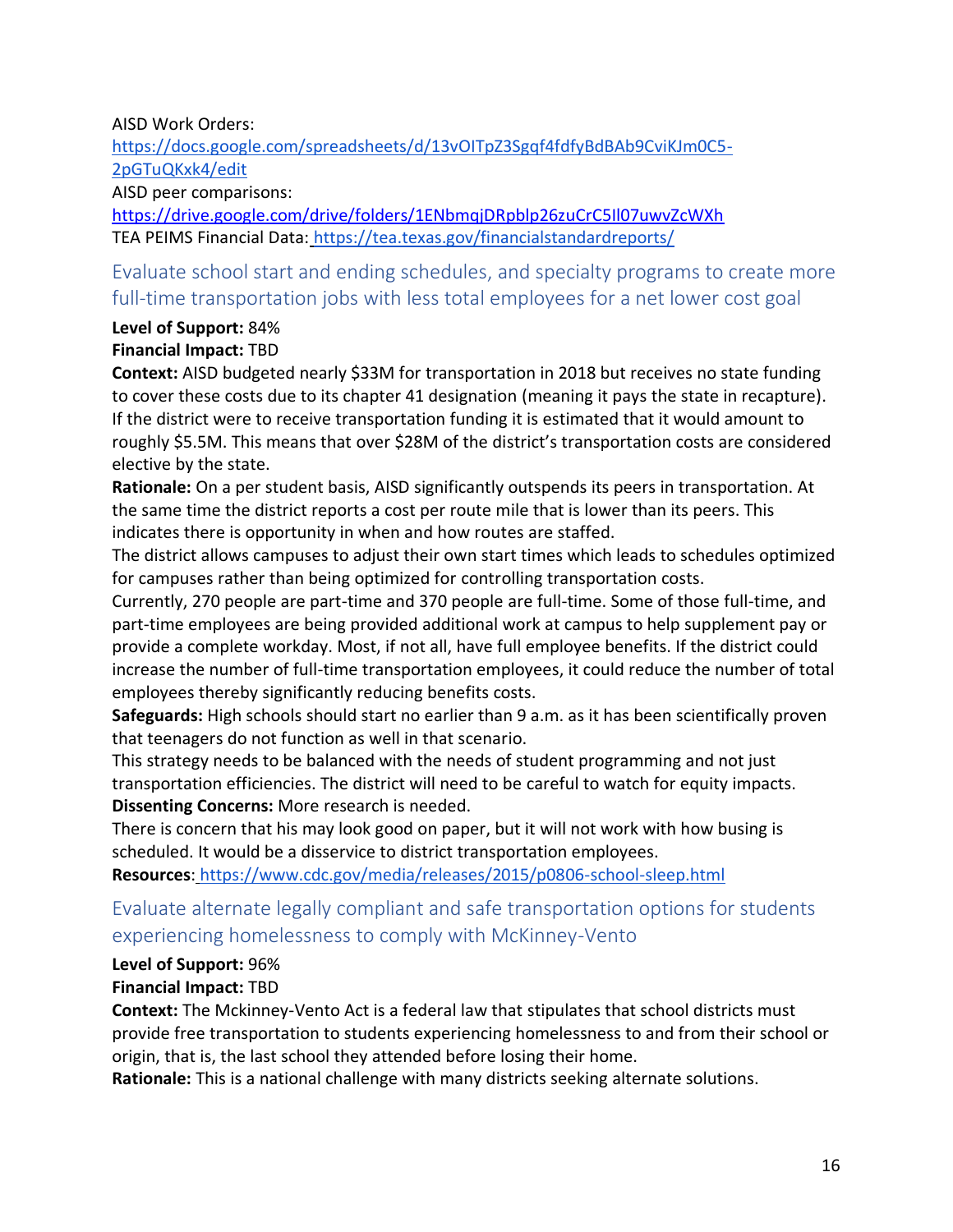The district currently uses full-sized school buses, though there may be other safe and more cost-effective options that should be explored such as more economical vehicles or arrangements with CapMetro.

The district should also ensure the State of Texas is adequately dispensing federal compliance dollars to Austin and other urban districts who pay for transporting children from surrounding communities into the city.

An analysis of how many students currently take advantage of the service as well as improvements in identifying need could help lower the cost per student.

**Safeguards:** Any alternatives should not come at the detriment to students.

## AISD must act to ensure all programs are accountable and strategically aligned

- The District should adopt the District Management Group Academic Return on Investment (AROI) framework and establish Sunset provisions every "x" years for any new funding investments under a governance structure that discreetly measures and monitors program results and performance.
- Provisions should apply to all existing internal program investments and external contracts to hold programs and partnering entities accountable for results.
- As a practice going forward, the district's budget should include evaluative costs for any investments that are made in programing whether from the general fund or grants.
- Program deliverables and results must be aligned with the district's Strategic Plan or Campus Improvements Plans; and must demonstrate progress on improving student outcomes (academic, SEL, attendance, behavior, expulsions, etc.).
- All meaningfully impacted staff, parents and/or partners should be periodically consulted on whether or not to maintain a program on campus.
- AISD cost per student for programs should be publicly available and visibly posted on campus with benefit services.
- Services provided should be specific and measurable with quantified outcomes. Verification of non-duplicative services should be performed prior to signing any contracts.
- Programs providing teacher training should be funded and performed on noninstructional days to keep teachers in class with their students
- Every AISD department should be accountable on an annual basis, to the board, campus, community, and students for the performance of their programs and must demonstrate that given programs have the support of their constituents in order to continue.
- AISD should consider which leadership role will hold departments accountable to the board for adequate information to gain annual program spend approvals.

## **Level of Support:** 96%

#### **Financial Impact:** TBD

**Context:** Several Task Force members expressed concerns about the number of dollars spent on district programs and external partnerships with little transparency regarding program effectiveness. The district underwent a sunsetting process in an attempt to address this challenge in the past but failed to act on the findings of that work. Given the limited amount of time at hand, the Task Force agreed that individually evaluating the merits of each district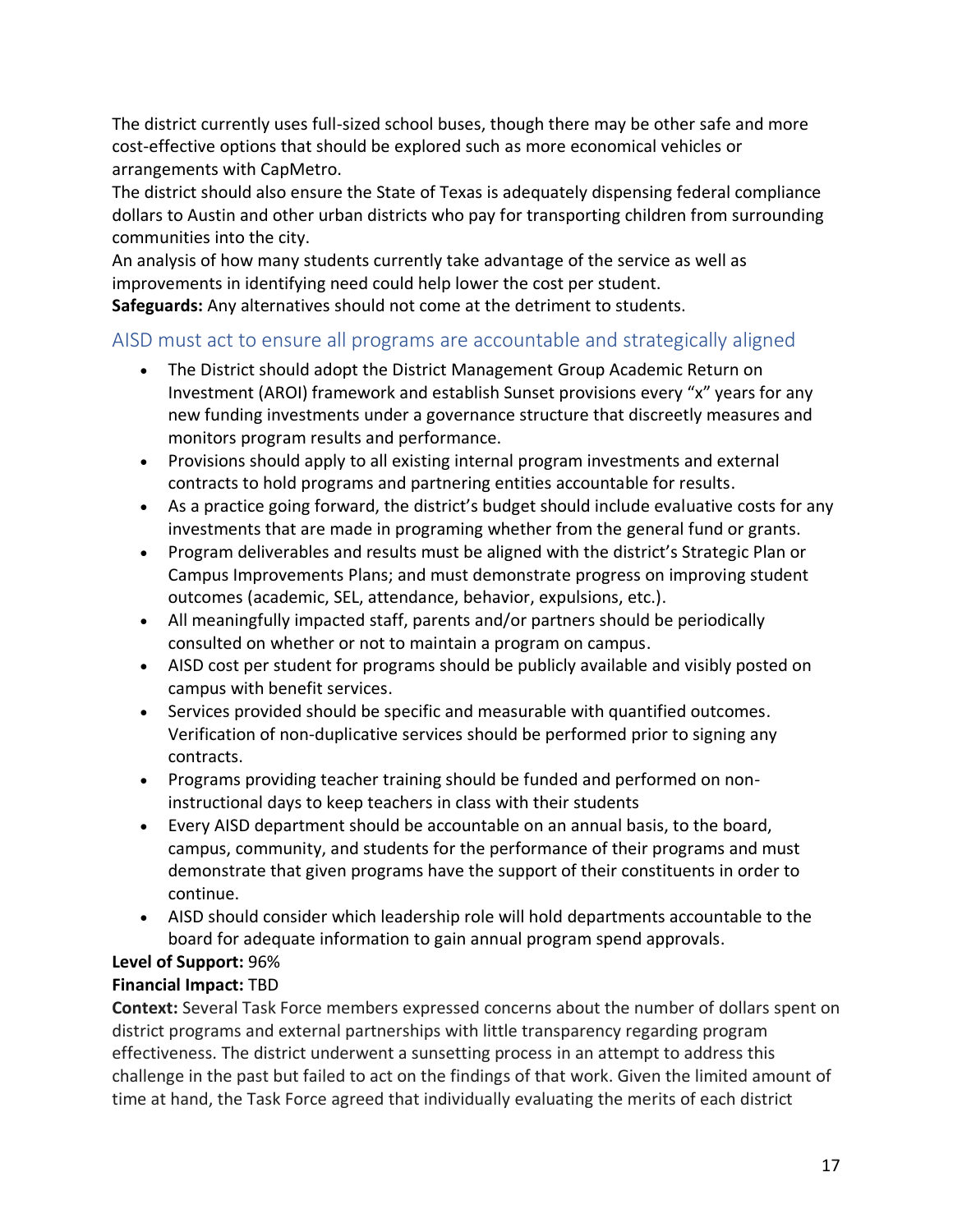program or partnership was beyond the scope of their work and expertise. This recommendation was developed instead to outline how the district can offer more focused programming with the end goal of ensuring that demonstrable, positive student outcomes are at the center of decision-making.

The DMGroup is currently working with the district to strengthen its ability to demonstrate the effectiveness of both in-house and external partner programs. What is key for the Task Force is that this work result in standard operating procedures for sunsetting programs that do not meet expectations.

**Rationale**: AISD has many internal and external partner-based programs that aim to accomplish many different things. Many of these are great efforts that end up competing rather than complementing one another.

While community partners provide offsetting value, the partnerships often require AISD to expend resources that may not be in alignment with its strategic funding priorities and serve as a distraction. Greater governance and standard evaluation and review process should be implemented to determine if the outcomes achieved by internal and external programs merit the dollars spent.

The district does evaluate many of its programs but there is not always funding set aside for that purpose. It must become standard practice to include evaluative costs in any program proposal. Furthermore, it is one thing to evaluate a program, it is another to draw a line and discontinue a program. The district must both improve its ability determine the Academic Return on Investment of its programs and initiatives and adhere to guidelines setting a bar that must be met in order to justify continuation of services.

Gaining campus stakeholder feedback should be one important element in making determinations but it is not everything. For example, Austin Partners in Education found that one of its most beloved programs, the 2nd grade reading program, had wonderful reviews from teachers, parents and the classroom coaches or tutors, but had absolutely no ability to show improved performance on the part of the students. Community perception is one thing but the district must expect measurable improvement in student outcomes if funding is to be continued. APIE discontinued the 2nd grade reading program and shifted those dollars into programs that have both positive public perception and a demonstrated ability to improve academic achievement and SEL competencies.

**Auxiliary Options:** The cost per student for a given program should reflect all funds going toward that program, not just AISD general fund expenditures, to provide greater transparency.

#### Undertake a complete review of special education in the district

The review would encompass: purpose, implementation, uniformity of outcome and use of dedicated resources such as staffing

#### **Level of Support:** 96%

#### **Financial Impact:** TBD

**Rationale**: The need for this review was informed both by insights gleaned from the District Management Group Publication *Spending Money Wisely* and from parent and staff experience. To be clear, no one is suggesting the district balance the budget on backs of students with special needs. Individual Education Plans and accommodations should be driven by student need, not the budget. That being said DMGroup outlines how schools can more efficiently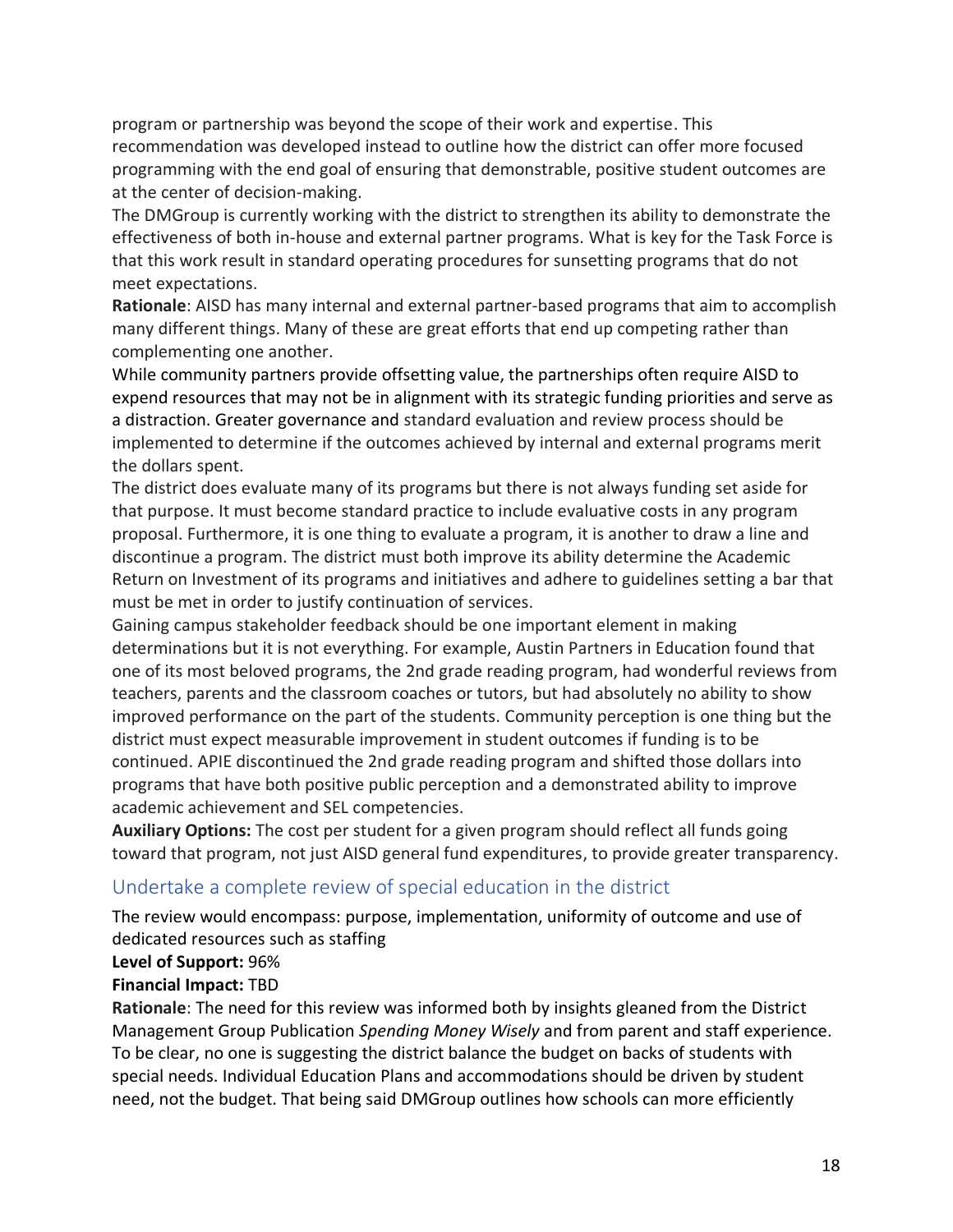structure the time of adults providing these services, simultaneously saving money and getting better outcomes. This can be done not by taking service minutes away from students but instead by standardizing time staff members spend serving students, which research shows can vary anywhere between 30-70%.

One of the challenges identified by parents and teachers on the committee is meeting the requirements of students' Individual Education Plans. When the district fails to deliver these plans with fidelity, it often results in mediation where the district must then commit to expensive compensatory services to avoid even more expensive legal action. The bottom line is AISD outspends its peers in Special Education, but is not necessarily able to boast better outcomes. More than anything there needs to be consistency, increased competency and greater equity in the delivery of these services.

Using FY2016-17 financial data, the AISD Special Education allotment from the state was \$55M while district expenses totaled \$93M.

**Safeguards:** The goal is to be more effective and equitable and not a budget reduction strategy. **Auxiliary Options:** The district needs to increase training to support more inclusion and less pull outs and interventions for struggling learners. AISD has not led in the delivery of progressive Special Education.

#### **Resources:**

For FY2016-17 Special Education student count is 8,647 (See TEA Texas Academic Performance Report (TAPR), page 18[:](https://rptsvr1.tea.texas.gov/cgi/sas/broker?_service=marykay&year4=2017&year2=17&_debug=0&single=N&title=2017+Texas+Academic+Performance+Reports&_program=perfrept.perfmast.sas&prgopt=2017%2Ftapr%2Ftapr.sas&ptype=P&level=district&search=district&namenum=Austin&district=227901)

[https://rptsvr1.tea.texas.gov/cgi/sas/broker?\\_service=marykay&year4=2017&year2=17&\\_debu](https://rptsvr1.tea.texas.gov/cgi/sas/broker?_service=marykay&year4=2017&year2=17&_debug=0&single=N&title=2017+Texas+Academic+Performance+Reports&_program=perfrept.perfmast.sas&prgopt=2017%2Ftapr%2Ftapr.sas&ptype=P&level=district&search=district&namenum=Austin&district=227901) [g=0&single=N&title=2017+Texas+Academic+Performance+Reports&\\_program=perfrept.perfma](https://rptsvr1.tea.texas.gov/cgi/sas/broker?_service=marykay&year4=2017&year2=17&_debug=0&single=N&title=2017+Texas+Academic+Performance+Reports&_program=perfrept.perfmast.sas&prgopt=2017%2Ftapr%2Ftapr.sas&ptype=P&level=district&search=district&namenum=Austin&district=227901) [st.sas&prgopt=2017%2Ftapr%2Ftapr.sas&ptype=P&level=district&search=district&namenum=A](https://rptsvr1.tea.texas.gov/cgi/sas/broker?_service=marykay&year4=2017&year2=17&_debug=0&single=N&title=2017+Texas+Academic+Performance+Reports&_program=perfrept.perfmast.sas&prgopt=2017%2Ftapr%2Ftapr.sas&ptype=P&level=district&search=district&namenum=Austin&district=227901) [ustin&district=227901](https://rptsvr1.tea.texas.gov/cgi/sas/broker?_service=marykay&year4=2017&year2=17&_debug=0&single=N&title=2017+Texas+Academic+Performance+Reports&_program=perfrept.perfmast.sas&prgopt=2017%2Ftapr%2Ftapr.sas&ptype=P&level=district&search=district&namenum=Austin&district=227901)

[Spending Money Wisely: Getting the Most from School District Budgets](https://www.dmgroupk12.com/docmanlinks/dmj/32-spending-money-wisely-getting-the-most-from-school-district-budgets-e-book-1/file)

## Undertake a complete review of the use of interventions and consider a reduction in expenditures

#### **Level of Support:** 88%

#### **Financial Impact:** TBD

**Rationale:** Studies have shown that the use of interventions cannot necessarily be linked to improved student outcomes. Interventions are widely used across AISD and come at a high cost. The district should be able to demonstrate with research and data from its own practices, a connection between the use of interventions and improved student outcomes or it should limit or discontinue the practice. Anecdotal evidence indicates that interventions may be used as a way to avoid the identification of students needing special education services. This is cost avoidance that comes at both a high fiscal cost and at the expense of students not getting the individualized education plan they might need.

**Safeguards:** The goal is to be more effective and equitable and not a budget reduction strategy. **Dissenting Concerns:** There are students that need further "wrap around" services, i.e. tutoring, academic assistance, etc. that are not necessarily "Special Education." AISD needs to provide these services and must be able to identify the students needing them. **Resources**:

[Evaluation of Response to Intervention Practices for Elementary Reading](https://ies.ed.gov/ncee/pubs/20164000/pdf/20164000_es.pdf) Executive Summary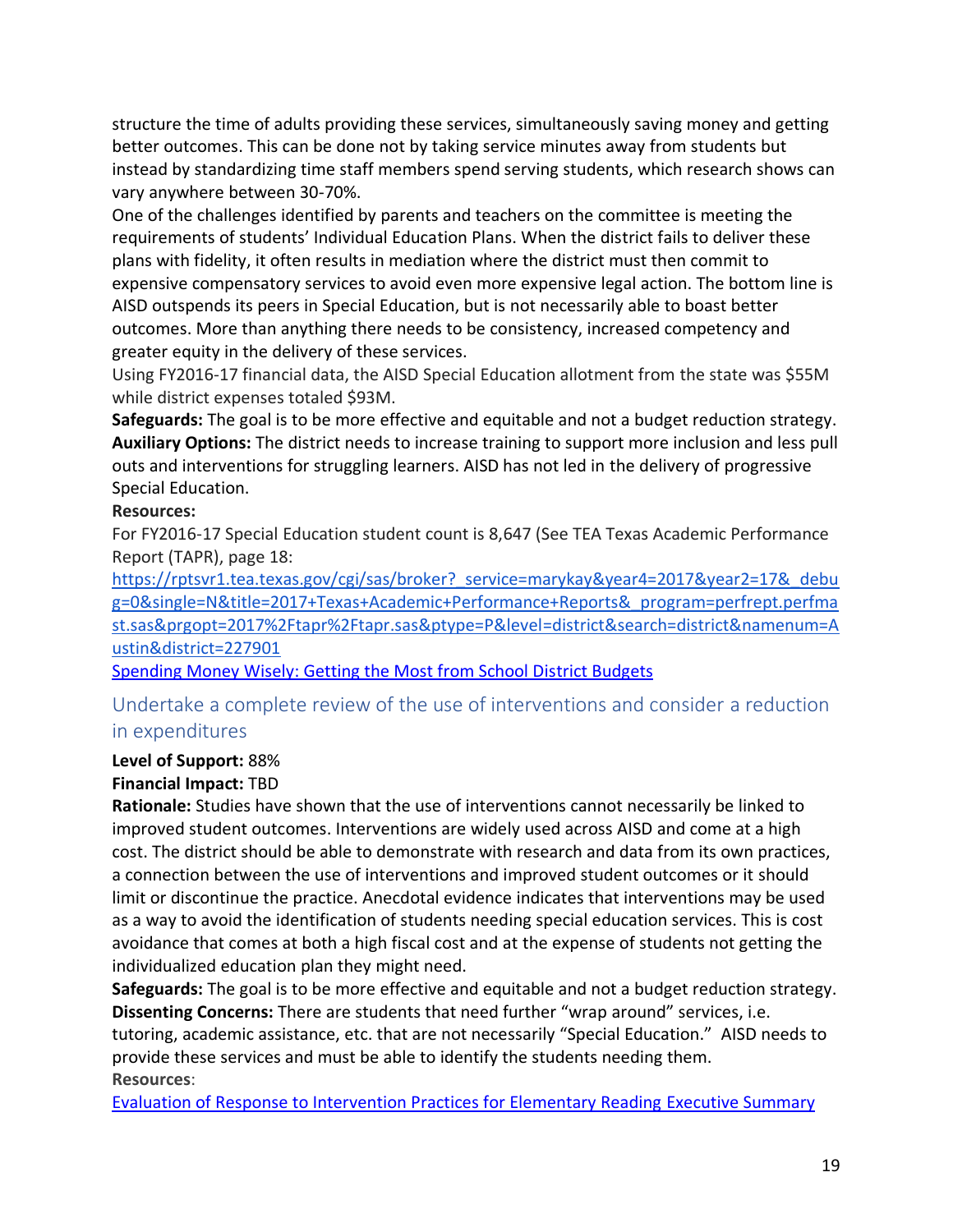## Centrally manage current uncoordinated district activities including professional development, travel, entertainment, etc.

### **Level of Support:** 92%

#### **Financial Impact:** TBD

**Rationale:** The District Management Group argued powerfully in *Spending Money Wisely* that professional development especially tends to be hidden all over in ISD budgets: travel and registration fees, contracted services, salaries and stipends, substitute costs, etc. The Task Force found AISD to be no exception. According to DMGroup, the first step to bringing down costs is gaining a full understanding of how much Professional Development is actually costing by bringing scattered expenses into single budget categories. Ultimately their recommendations can even help districts ensure a stronger connection between Professional Development and student achievement.

The Task Force has also discovered that the types of management or controls on travel, entertainment and purchasing that many in the private sector have long learned to live with, do not exist in AISD. The increased use of P-cards could help address this.

#### **Resources:**

[Spending Money Wisely: Getting the Most from School District Budgets](https://www.dmgroupk12.com/docmanlinks/dmj/32-spending-money-wisely-getting-the-most-from-school-district-budgets-e-book-1/file)

### Implement change in budget methodology to account for projected vacancy savings for wages, salaries, and most benefits

Continue to budget for health-related benefits at 100% per FTE.

**Level of Support:** 92%

#### **Financial Impact:** Revenue Neutral

**Context:** AISD budgets wages, salaries, and benefits for positions (FTEs) assuming 100% staffing levels. In reality, there are positions that are not filled for part or all of the year. The amount not spent due to vacant positions is called vacancy savings. For example, if the AISD budget shows a shortfall of \$30M, but wage, salary, and benefits expenses end up lower than budgeted for the year by \$8M because some positions are vacant, then the actual shortfall is \$22M. Estimating yearly vacancy savings, and recognizing them in the budget process, would allow the stated shortfall to be reported as \$22M.

There would be no actual savings or funds freed up for use—budget reporting would only be recognizing the anticipated budget discrepancy up front, rather than noting it at the end of the year.

**Rationale**: This is an established budgeting methodology used by other entities including the City of Austin.

There is a preference to err on the side of caution until AISD has shown through audited annual financial statements that it can manage the transition well. It would be prudent to practice a year or two demonstrating that the vacancy savings methodology is being implemented properly for non-health-related expenses before expanding the methodology to include healthrelated expenses. This would account for unquantified (but likely minor) risks facing the workforce due to the potential for poor forecasting early on in the adjustment process.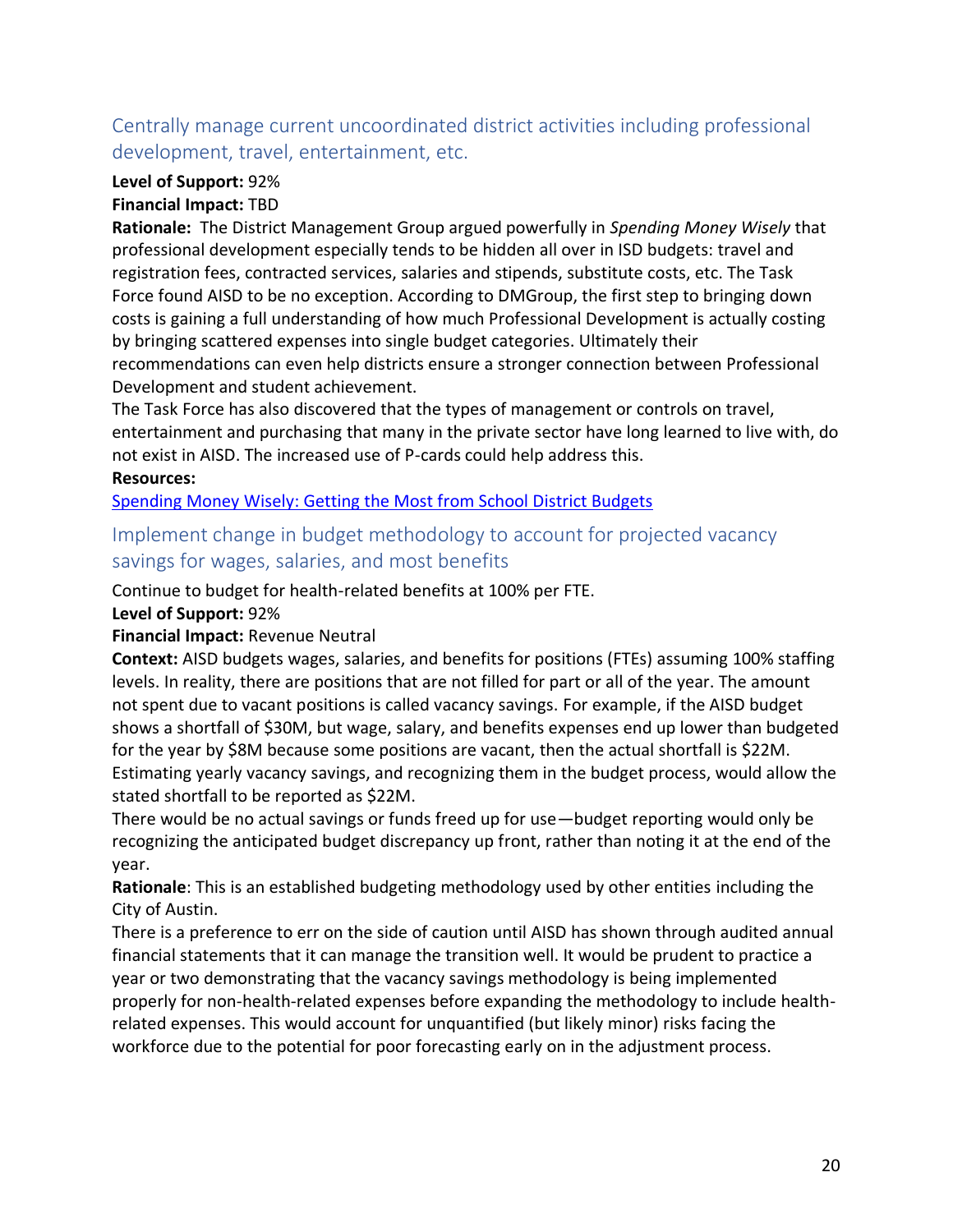## Close/consolidate schools, redraw boundaries, and phase out "diversity choice" busing with these necessary conditions

80% of members felt the following conditions should be satisfied:

- Elementary, middle and high schools throughout the district must be considered
- Boundaries should optimize permanent capacity of schools, considering current and forecasted future enrollment patterns, including some transfers, and avoiding overenrollment and under-enrollment
- District must engage community in conversation about boundary changes and the need for all AISD schools to be great

• Create fairly resourced and equitable schools across the district and promote them 76% felt the following conditions should be satisfied:

• School closures, consolidations and boundary adjustments should increase the socioeconomic and cultural diversity at schools and must be balanced east and west of Lamar

#### 72%...

- Closures cannot occur exclusively in schools that are currently under-enrolled, in part due to small population in district-created attendance zones
- Schools to remain open must have equitable, rigorous, culturally-responsive programs
- Current Vertical Teams should be assessed for re-assignment based on new boundaries, with the intent to promote the boundary priorities through the high school level
- If school consolidations are to be considered it must be done together with boundary changes as part of a comprehensive plan

#### 68%...

- Re-invest part or all of savings into the campus communities impacted by consolidations in order to compete with charter schools
- Children and parents should not perceive that they will now have a lower grade education due to AISD programs, support and performance of their new campus

#### 64%...

- Limit travel time for student and increase efficiencies in transportation
- Reallocate bond dollars to new combined schools (including reevaluating need for new campuses)
- Provide after-school programs (extended education) and more education resources at each campus impacted by consolidations/boundary changes

60%...

- Focus on maintaining community integrity and equity when selecting a campus for closure
- Boundary changes should be intentionally staggered to enable current recommendations and student to have choice of completing at their current campus

#### 56%...

• Remaining campuses should have the facilities or space to accommodate enrollment increases

52%...

• The attendance zones of any new schools coming online should be considered in the conversations around school closures/consolidations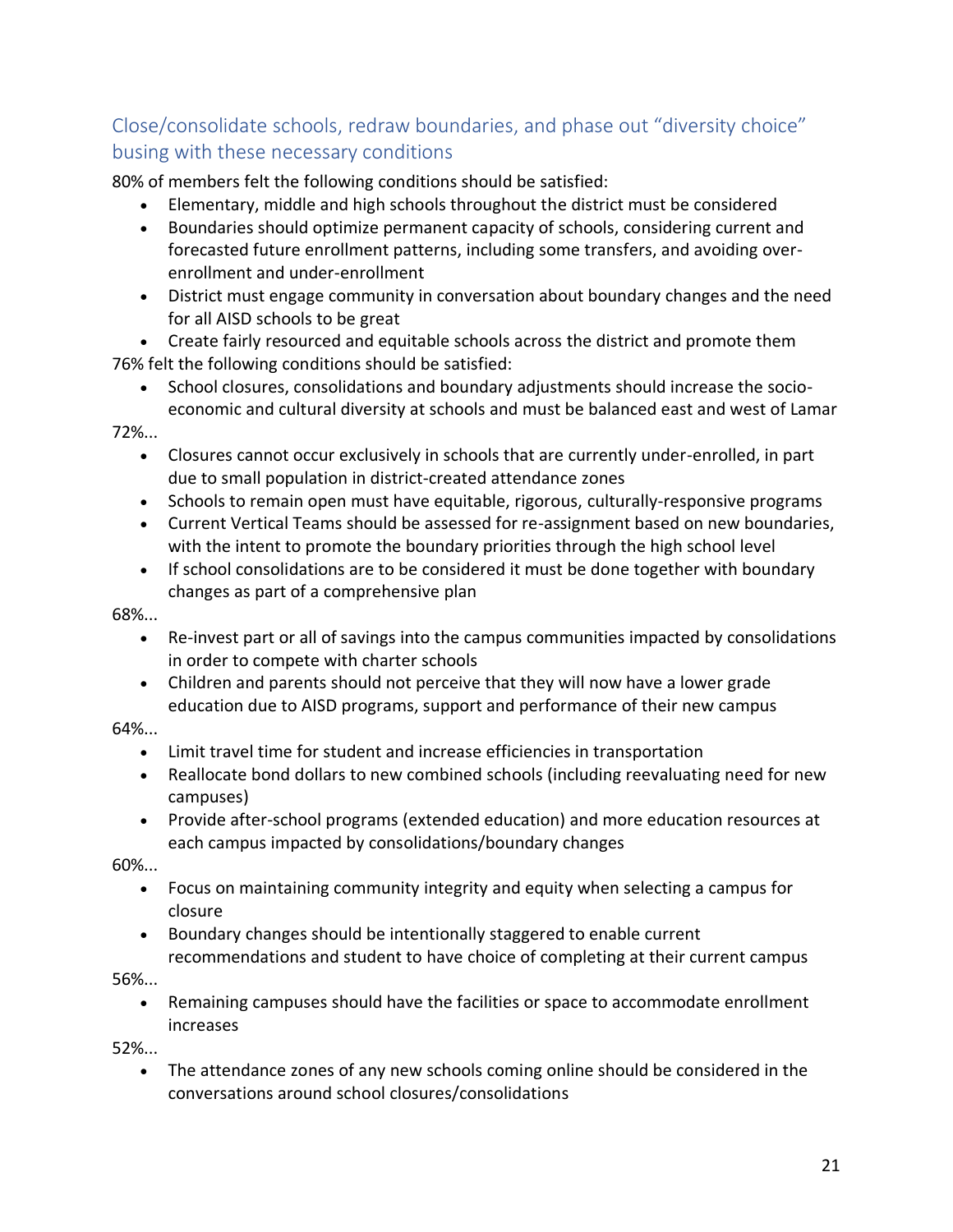36%...

• Intentionally improve STAAR or other school measurements to enable better education experience at the consolidated campuses. All campuses should be education destination of choice superior to nearby charter schools

24%...

• Implementing the changes in a way to limit impact to currently enrolled schools 12%...

• Limit impact to home property values

#### **Level of Support:** 84%

**Financial Impact:** estimated savings of \$800,000 - \$1.2m per campus. This does not consider savings on "diversity choice" bussing or potential additional costs that arise from students living longer distances from their assigned school.

**Rationale:** A 2010 efficiency study conducted by MGT Consulting Group indicated that AISD was operating seven extra elementary schools and one extra middle school. Around that same time enrollment began to decline while the number of facilities the district operates grew. With financial pressures on the district, it is difficult to justify some campuses requiring roughly twice the average funding per student due to underutilization of facilities. Those are dollars that could be spent on student supports and programming rather than on overhead.

AISD is significantly below its state and urban peers in terms of average students per classroom. Being so far from target class sizes comes at a substantial cost. The district is also significantly above its peers in campus administrator to student ratio due to these positions among others, being fixed costs. This forces the district to consider difficult choices such as creating "small school" staffing guidelines which further limit the resources available to the district's small schools.

Studies show that at the elementary level, students do indeed perform better in smaller school settings, but it is important to note that what is meant by small in these studies is around 500 students. AISD has 15 elementary schools with under 300 students. This causes inefficiencies that have not only financial consequences but more importantly academic consequences. Some schools have grade levels with only one classroom meaning that teacher does not have a professional learning community. Further, small schools are having to make increasingly difficult decisions to cut electives or other campus support staff, which is not good for students and creates a climate of uncertainty for staff.

Furthermore, purposeful reconsiderations of attendance zones and vertical teams could have a net positive impact on student achievement. Research indicates that schools that are both culturally and socio-economically diverse benefit all students.

At present, 31 AISD schools are populated by more than 90% economically disadvantaged students. Most private funding lands in a relatively small number of schools on the west side of town, while Title I schools are more concentrated in the east, creating an unhealthy divide. **Safeguards:** This would have to be a thoughtful, deliberative, well-planned out process with a multi-year timeframe, done through the lens of equity. Because historical inequities in the size and delineation of attendance zones have largely contributed to today's enrollment trends, current enrollment numbers should not be the only criteria that factors in to decisions around consolidations and closures. While closing currently under-enrolled campuses might seem like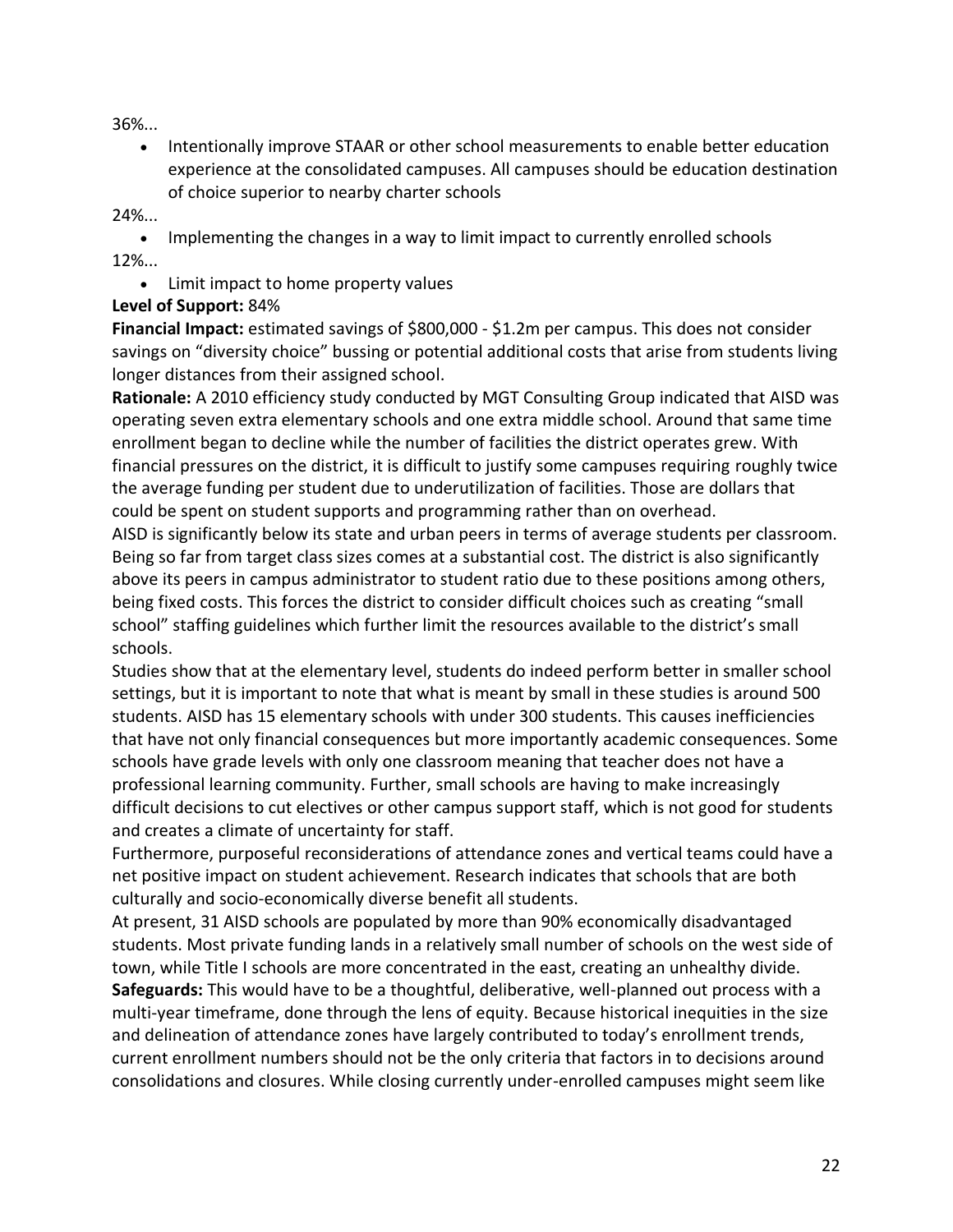the easiest way to address enrollment challenges, it is critical to note that boundary changes can be used as a tool to alleviate under and over-enrolled schools.

AISD should be careful not to enhance segregation patterns already present in the community. Also important is that racial minorities and the economically disadvantaged do not bear the brunt of busing to new campuses at higher rates or distances.

This can only be a good thing in the community if it is done creatively to maximize socioeconomic diversity at schools and build better, stronger schools across the district.

It cannot be forgotten that AISD's school buildings and communities have rich histories. Any changes need to ensure that impacted communities are involved in the process and that the results are a net gain in opportunities and resources for those areas that have been historically underserved. Closing a school entails a grieving process for many so the district should plan well ahead.

There are studies that show that students do not necessarily benefit from school consolidations and closures. That is why AISD must be intentional in what it is trying to achieve with school closures beyond a financial benefit. The bottom line is, Task Force members want to see students in well-resourced, well-maintained, diverse, culturally responsive learning environments where all students receive rich, engaging instruction. Since that is not the current reality, it is hoped that by consolidating students into fewer, more adequately resourced schools the district can seize the opportunity to truly ensure that all students receive the support and resources they need to succeed.

**Auxiliary Options:** One member indicated that if closures were to occur, it should only be done *after* boundaries have been changed.

**Dissenting Concerns:** Three members indicated that under no conditions would they support the closure/consolidation of schools.

One member abstained noting that this was a difficult choice but felt that closures/consolidation, boundaries and diversity choice should be considered with a separate set of similar, yet specific criteria.

#### **Resources:**

[https://tcf.org/content/facts/the-benefits-of-socioeconomically-and-racially-integrated](https://tcf.org/content/facts/the-benefits-of-socioeconomically-and-racially-integrated-schools-and-classrooms/?agreed=1&session=1)[schools-and-classrooms/?agreed=1&session=1](https://tcf.org/content/facts/the-benefits-of-socioeconomically-and-racially-integrated-schools-and-classrooms/?agreed=1&session=1)

[https://tcf.org/content/report/how-racially-diverse-schools-and-classrooms-can-benefit-all](https://tcf.org/content/report/how-racially-diverse-schools-and-classrooms-can-benefit-all-students/?agreed=1)[students/?agreed=1](https://tcf.org/content/report/how-racially-diverse-schools-and-classrooms-can-benefit-all-students/?agreed=1)

[https://www.kqed.org/mindshift/47765/how-socioeconomic-diversity-in-schools-helps-all](https://www.kqed.org/mindshift/47765/how-socioeconomic-diversity-in-schools-helps-all-students)[students](https://www.kqed.org/mindshift/47765/how-socioeconomic-diversity-in-schools-helps-all-students)

[https://www.houstonchronicle.com/opinion/outlook/article/Why-Texas-school-districts](https://www.houstonchronicle.com/opinion/outlook/article/Why-Texas-school-districts-should-rethink-13476262.php)[should-rethink-13476262.php](https://www.houstonchronicle.com/opinion/outlook/article/Why-Texas-school-districts-should-rethink-13476262.php)

[Impact](https://drive.google.com/drive/u/0/folders/1FPXhD88bXsL99XoLEj9QWf1ZGMzRTQNt) of school size, poverty and school closures on student achievement

Cost per Campus -2019 Budget by Org - [General](Cost%20per%20Campus%20-2019%20Budget%20by%20Org%20-%20General%20Fund%20Only) Fund Only

[AISD 2017-18 Population and Enrollment Maps](https://drive.google.com/drive/u/0/folders/1CgTPG7hPOtEWMw7n120DJEFxlneBDAMm)

[2017-18 Utilization, Ethnicity and EcoDis](https://docs.google.com/spreadsheets/d/18ZLYwH2HuURtCrG0x0ReuougHdd_1Cyxj8TEiF9g7Jk/edit#gid=1923851894)

Eliminate 6th grade classrooms in elementary schools

**Level of Support:** 100% **Financial Impact:** \$67K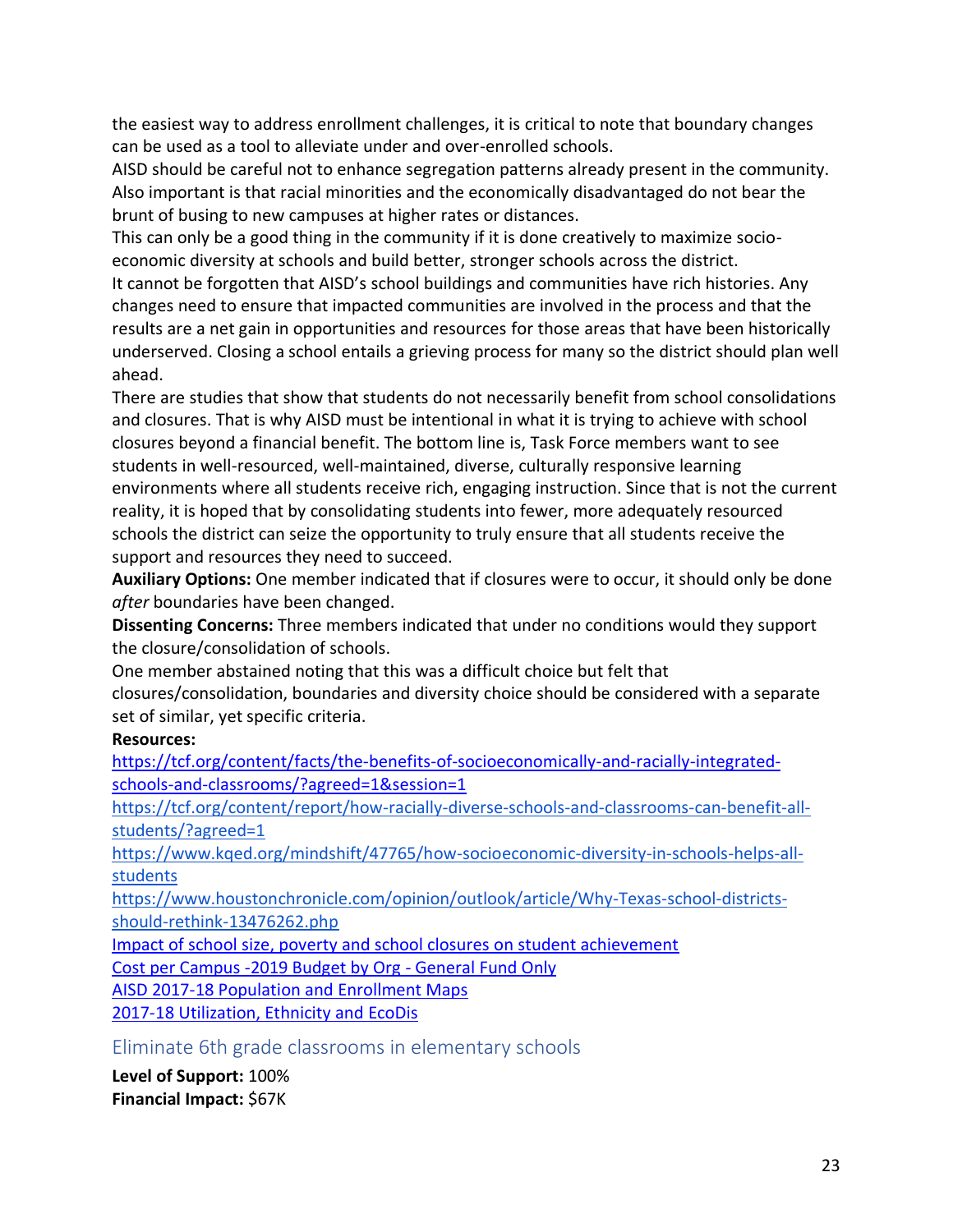**Context:** Six elementary schools in AISD (Pease, Barton Hills, Bryker Woods, Mathews, Lee and Maplewood) maintain  $6<sup>th</sup>$  grade on campus.

**Rationale:** This can lead to smaller class sizes than is efficient at the middle school level and a lack of age-appropriate equipment, resources and facilities. Moving the district to a consistent treatment of 6th graders by sending them to their zoned middle school (O. Henry and Kealing) could bring student to teacher ratios closer to the target, thereby increasing efficiency. The baseline savings is estimated at \$67K annually or 1.0 FTE, but it is likely greater if all efficiencies are considered.

**Safeguards:** This decision should be driven by the Academics Department to determine if the data shows an educational difference between 6th graders housed in elementary vs. middle school campuses.

## Partner with developers to build affordable, family-friendly, and workforce housing or related services on unused AISD properties using 99-year leases or a landbanking approach

Preference should be given to AISD teachers and staff, families who left AISD due to gentrification, and families with school aged children. Partnering with the City, Foundation Communities and other non-profits, as well as commercial developers should be considered. **Level of Support:** 84%

**Financial Impact:** Has potential to be a new revenue source or at the very least, help boost enrollment

**Rationale:** AISD is one of the larger landowners in the city with approximately 2,100 acres or 3.3 square miles of land.

As the district considers consolidations and closures, it must also decide the fate of the properties it takes offline. Schools are a major community asset so the district needs to ensure that any community that stands to lose its neighborhood school should gain an alternative asset or resource.

Not only could these properties be a source of revenue, they could also help address enrollment challenges by making it easier for families to stay or return to their neighborhoods. It could also allow teachers and staff to live in the neighborhoods where they work, which can strengthen relationships with students and families and have a positive impact on recruitment and retention.

The use of 99-year leases or land banking would ensure that as the city grows and changes over time, the district will maintain the option of returning some of its land to educational purposes. Once land is developed it is very difficult to acquire the large parcel sizes needed for a school campus so the district should be careful not to let go of ownership since it may need these properties in 30-40 years

**Safeguards:** Likely and current neighborhood residents should be involved in determining the preferred future use of the campus property. The district should also take great care in selecting a partner by requiring applicants to submit their housing management policies and application criteria and process as a part of their proposal.

An analysis of the fiscal impact and other implications should be conducted prior to implementation of any such arrangement.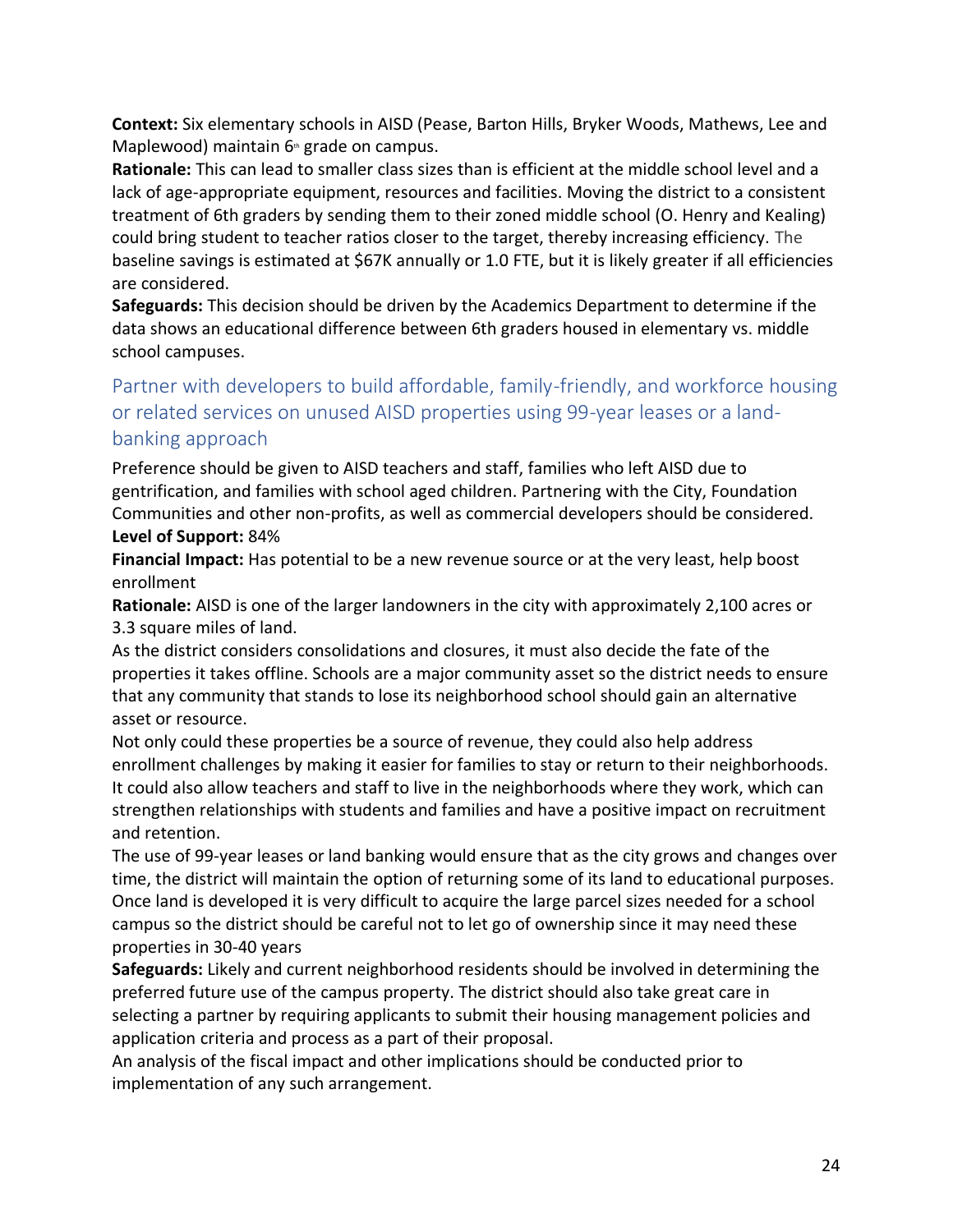**Auxiliary Options:** These should not just be apartments/multi family. Families should have choices of varying housing types and ownership pathways.

**Dissenting Concerns:** The District is not a Realtor. Developers are about making money for their own benefit, which may not be in the interest of the District.

#### **Resources:**

<https://www.communityprogress.net/land-banking-faq-pages-449.php>

## Update the Magnet school model by investing in every campus equitably to build great community schools

AISD should re-evaluate transporting students across the city for specialty programs and reinvest the incremental funding to make middle schools and high schools across the district equally effective for high performing students

- Increase Magnet type class offerings, extra-curricular, technical resources, and art resources at each secondary campus
- Increase transparency about the funding and availability of special programming at each campus to ensure equitable opportunities
- Move specialized teachers and equipment between campuses vs. every day moving students
- Consider campus scale when making boundary & bond investments to enable more specialized courses

#### **Level of Support:** 84%

**Financial Impact**: This is recommended as either a cost savings or revenue neutral, depending on how implemented.

**Context:** AISD provides additional funding to a number of campuses providing differentiated educational experiences. The district spends more per student at these campuses but the dollars are not obvious due to how costs are distributed. The Task Force captured some of the cost variance but struggled to get the full picture of exactly how much funding magnet schools and schools with specialty programs receive.

For example, AISD spends \$3.4M on transportation for Kealing, LASA and Fulmore alone. Those three schools receive \$1.5M in incremental student funding, or funding that goes above the standard allocations that all campuses receive according to district staffing guidelines. Divided over all magnet students at those campuses, that comes to over \$2,000 per student above the standard allocation. While these campuses may still have a cost per student that seems to be on par or even below the average across the district, it appears that high enrollment at magnet campuses is largely responsible for the low to average cost per student. This obfuscates the incremental funding. What further clouds the issue is that magnet campuses have much lower concentrations of students needing additional supports such as Special Education, English Language Learners, etc.

The above study looks only at the three magnets, Kealing, Fulmore and LASA, but the district dedicates additional resources above the standard allocation to many other schools. AISD spends another 760K on transportation for Ann Richards students and \$300K to bus students who elect into or out of Gus Garcia YMLA or Bertha Sadler Means YWLA. Ann Richards is similarly funded incrementally through private sources. The link to the spreadsheet below outlines the additional funding for specialty programs such as Fine Arts and IB.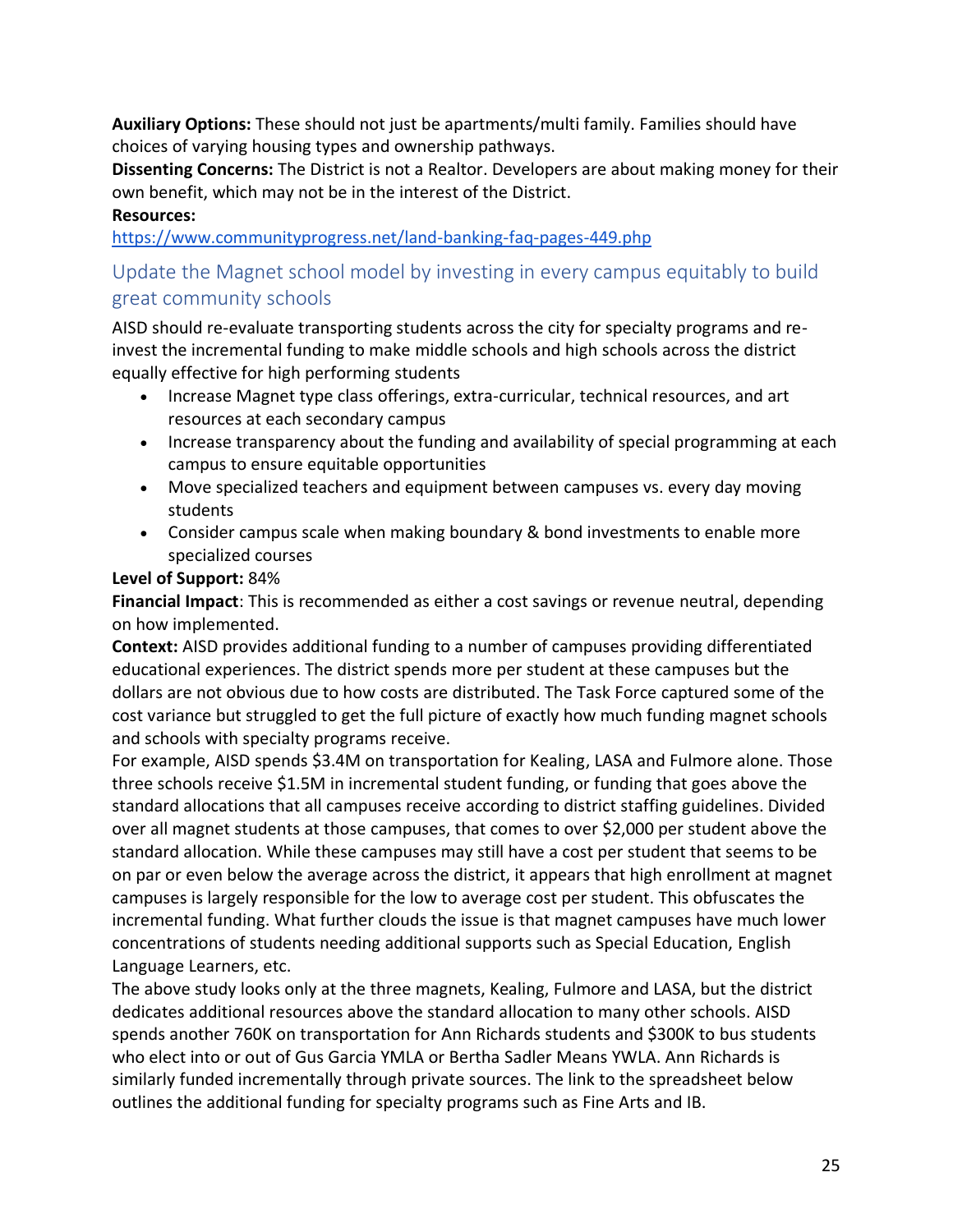**Rationale:** Many of the district's magnet and specialty programs are nationally recognized and provide fantastic opportunities for those enrolled. Without magnets, parents worry their child won't have access to important technology, language, and arts education, and many students believe their future is less bright going to their local campus.

This is the issue the Task Force wishes to see the district confront by thinking differently about the magnet model in this modern age. Several members whose kids attend magnets indicated that they would not be sending their kids to magnets if they felt their neighborhood school provided comparable opportunities. Members expressed a number of reasons for their discomfort with the current magnet model:

- There are historical grievances and upheaval due to the district's admissions policies, implementation and administration of magnet schools and specialty campuses.
- Magnets are serving to divide local communities since most models do not integrate students and doing so would unfairly burden neighborhood students by setting the bar higher to be guaranteed acceptance into UT or other programs based on class rank.
- Neighborhood schools have their most academically advanced students leave the community for magnets
- Magnet programs lack adequate diversity despite efforts to address the problem.
- Comprehensive schools with over 1,000 students should be able to support specialized/advanced art, music, or technology classes.
- Selectively offering opportunities to certain groups of students as though such opportunities are not suitable for all students is problematic.
- Magnets continue to benefit only a select group of students, similar to charter schools.
- The magnet model stonewalls resources from reaching a critical mass of students who are typically minorities, English Language Learners, and/or receive Special Education services.
- Magnet students' standardized STAAR scores mask under-performance at the co-located comprehensive schools.
- Magnets provide separate and unequal education experiences for students.

Moving resources, expanding access or pointing to gains for students of color obfuscates the root causes of inequity which must be addressed to transform education outcomes. Otherwise, rather than reinventing the urban school experience AISD will continue to reproduce a stratified class system where some students get good education and associated benefits while other students get vocational or subtractive education based in remediation.

While the primary focus of this rationale is magnet programs, the bottom line is that the Task Force values the diversity of educational opportunities AISD offers and acknowledges that these offerings cost money. The issue is that the Task Force would like to see the district be more equitable in terms of the dollars it allocates to ensure that all students succeed. The cost of bussing in particular is difficult to justify considering dollars spent on transportation for the few could be better spent on additional opportunities that benefit the many.

**Safeguards:** It should be reiterated that members are not saying that the district should defund specialized programs. Members value the advanced academics offered by magnet schools, Fine Arts and International Baccalaureate programming, etc. Instead, members are challenging the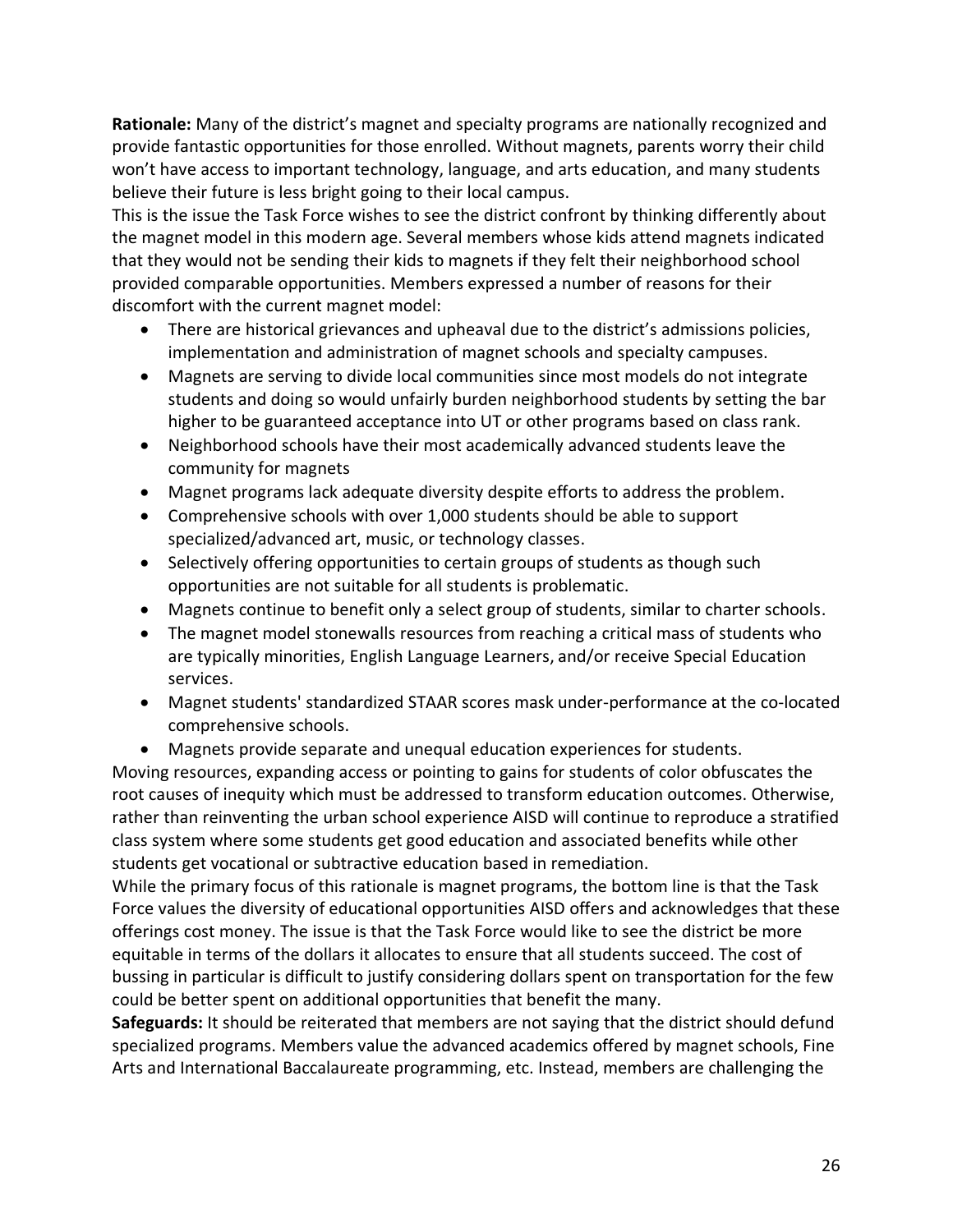district to make those opportunities more universally available and truly practice the belief that all students have the ability to thrive given such opportunities.

**Auxiliary Options:** The Task Force voted on alternative options to this option below, however one member suggests that if the above recommendation is not advanced then the district could consider spreading the magnet schools out geographically across the major transportation divides, i.e. north/south of the river, east/west of 35. This would minimize transportation problems for parents who are transferring their children to the advanced programs. **Dissenting Concerns:** This is an important conversation but the district should consider furthering the conversation with a well-educated task force for this sole purpose of equity. Another member in no way supports the above recommendation.

#### **Resources:**

[Additional Allocations for Special Programs](https://docs.google.com/spreadsheets/d/1PUcdl5nLhZz1D8cE8BAo8DQQze6DFyw3xyXi0wfRguI/edit#gid=1454731227) Cost per Campus -2019 Budget by Org - [General](Cost%20per%20Campus%20-2019%20Budget%20by%20Org%20-%20General%20Fund%20Only) Fund Only [AISD Out of Boundary Transportation Costs](https://drive.google.com/drive/u/0/folders/1hlrIcOwSb4GzqcOLq0nfIIu_-ax_SOno)

#### Offer transportation to magnet students on a sliding scale

#### **Level of Support:** 88%

**Financial Impact:** The district would need to develop scenarios to determine the optimal approach

**Context:** This option was initially provided by the district. Note that 84% of members are in favor of the option of reimagining the magnet model altogether. Members chose to vote on this option is an alternative to that recommendation.

**Rationale**: The magnet programs provide families with a private-like experience within the public-school system. Many families whose students attend district magnets could afford to pay for private tuition but choose to send their kids to AISD magnet schools because of the richness of the opportunity. For those families, it would not be an undue burden to pay fees to cover the cost of transportation for not only their own children but to also subsidize the cost to bus students who cannot afford it.

Fees would be on a sliding scale that starts at \$0 for those who cannot afford to pay at all. It is understood that a significant administrative burden might accompany this recommendation and that the district would have to weigh that in its calculations.

**Safeguards**: There is uncertainty as to whether this should be accomplished via a program fee or optional transportation fee. The concern is that families would simply opt out if it were tied to use of transportation services. There is also concern that families who cannot afford to pay might be discouraged to apply to magnets for fear of an added cost, not recognizing that it might be free to them. Some families might also be reluctant or have barriers to apply for a waiver. The district would need to ensure its approach would mitigate these potentially negative impacts.

**Dissenting Concerns:** This alternative would unfairly burden middle income families who do not qualify for free transportation but who are not so wealthy that the cost would be insignificant.

Remove additional weighting for magnet schools applying equivalent staffing guidelines to magnet campuses and standard campuses

**Level of Support:** 80%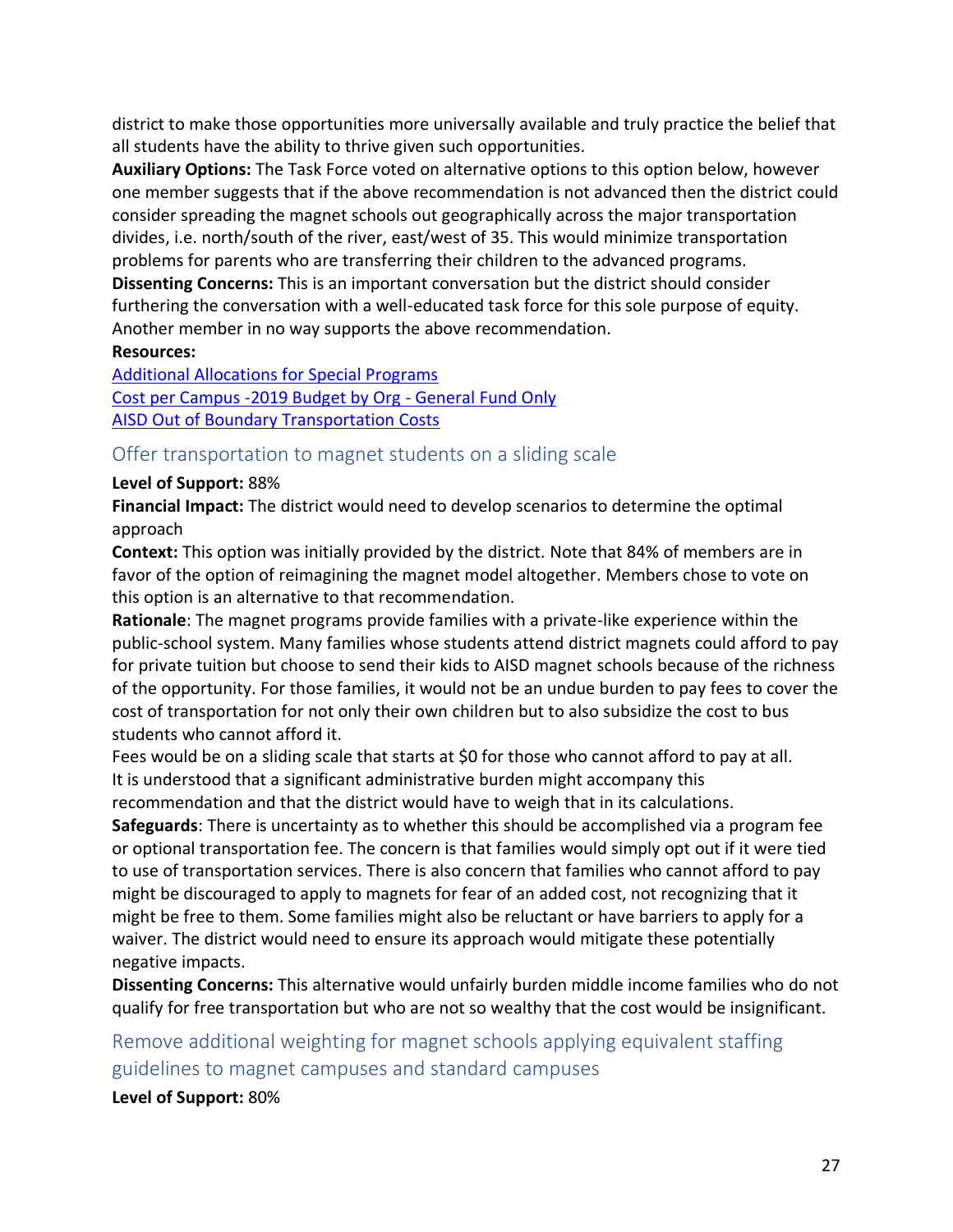#### **Financial Impact: \$**1.5M

**Context:** This option was initially provided by the district. Again, note that 84% of members are in favor of the option of reimagining the magnet model altogether. Members chose to vote on this option as another potential alternative to that recommendation.

**Rationale:** The general intent is to become more transparent and equitable with incremental funding that goes above the standard campus allocations. Incremental funding should be based on the needs of the student populations striving toward more regionally balanced availability of unique enrichment opportunities across the district.

Magnet schools don't need the additional weights to be successful since they have the top tracking students and they have little trouble recruiting highly qualified teachers.

There is a lack of clarity on how much incremental funding magnets receive above the standard allocation. For example, the staffing guidelines currently allocate fewer FTEs to LASA for campus administrators and counselors so some of LASA's incremental funding is used to make up for that discrepancy. The intent would not be to reduce funding below the standard allocations but to bring the magnet school allocations in line with that of comprehensive schools.

**Auxiliary Options:** The district could also approach the concepts of weights for magnet schools based on student need, rather than simply allocating based on a campus's magnet status. For example, weights could be applied to the magnet campuses' economically disadvantaged population.

There is also some concern as to how this option would impact students currently enrolled in the magnet schools. The district could consider a gradual phase out of weights so the impact was not felt all at once.

**Dissenting Concerns:** This option needs further, more in depth review.

## AISD should consider releasing comparisons of average AISD TEA testing outcomes compared to those of competing charter schools

#### **Level of Support:** 96%

#### **Financial Impact:** Potential to increase enrollment

**Rationale:** Families do not necessarily have a clear understanding of the difference between AISD and charter schools in terms of offerings and outcomes. AISD should be marketing in both English and Spanish since charter schools are targeting our families in largely Spanish speaking neighborhoods. While the district does publish this data, it does not seem to be reaching the families it needs to be reaching most, namely, the ones leaving the district to attend charters. The district cut its district-wide marketing budget last year so would need to come up with creative ways to more cost-effectively market itself. Some ideas include capitalizing on social media or partnering with CTE partners and students to prepare this type of marketing at a lower cost.

**Auxiliary Options**: AISD could create metrics beyond the test and graduation rate to demonstrate the success of a campus and show the superior programming. STAAR data should not be the only indicator. The success of a school community is not defined by a test score.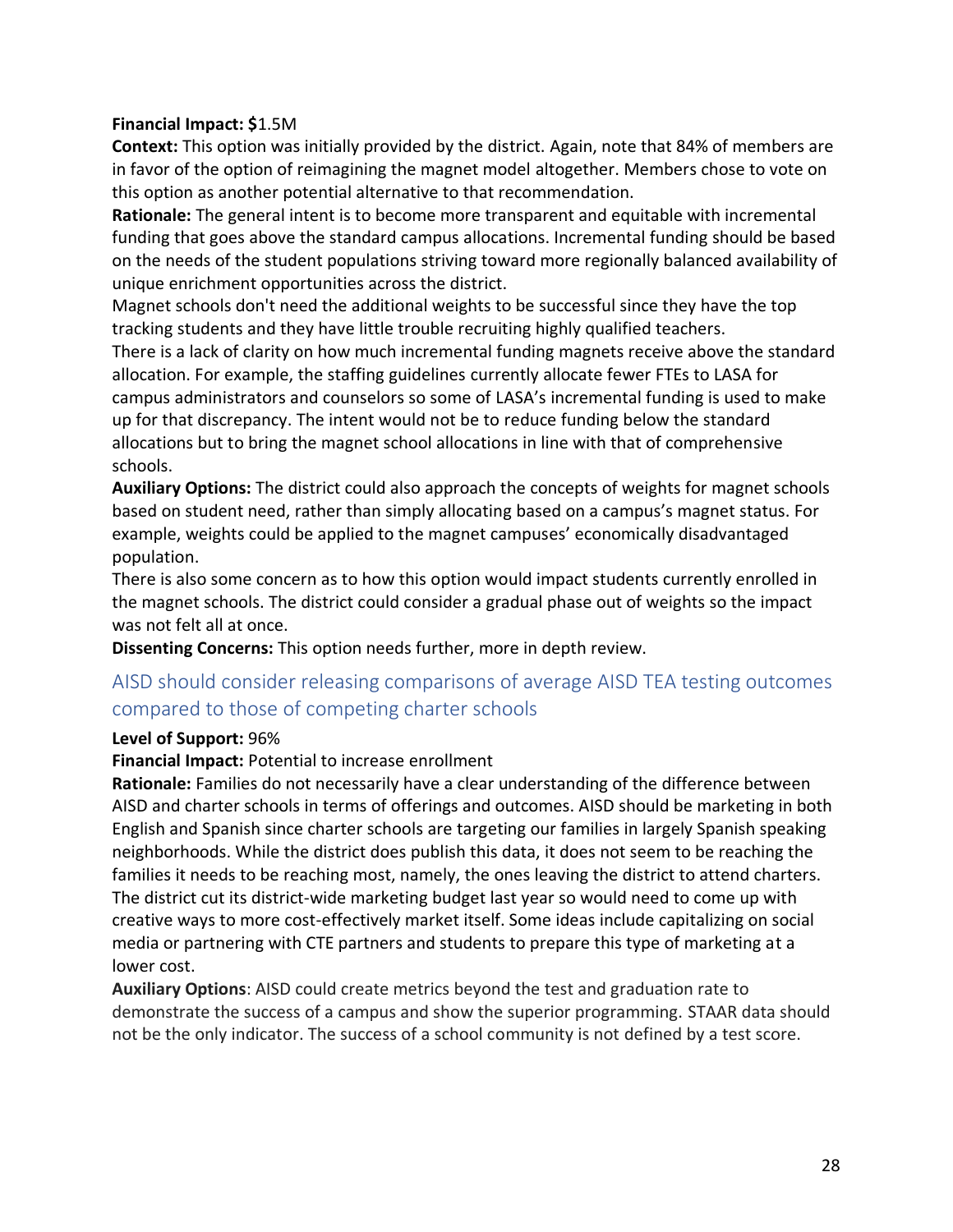Establish a task force or other appropriate body to provide an easy to understand explanation of the district's myriad secondary offerings including: magnet schools, Fine Arts, Career Launch, Early College High School, International Baccalaureate, etc.

## **Level of Support:** 76%

#### **Financial Impact:** TBD

**Rationale**: AISD has an advantage over charter and private schools in terms of the variety of its offerings. AISD must have a simple to understand statement of what it offers if it is to capitalize on that advantage. The district's new website is a good start; however, it does not go far enough to explain how all of the programs and opportunities compare to one another and why students might be drawn to one opportunity over another. It seems that these programs take different approaches as to how to prepare students for 21st Century jobs and families should be given a clearer understanding of the philosophy behind the various approaches.

**Auxiliary Options:** It may be better to have consultants do this with steering from an advisory committee. The district may not get recommendations of real impact if left to special interests. **Dissenting Concerns:** There is no need to establish a Task Force to get information that people currently in the district can provide. The curriculum department could reach out to individuals and campuses and gather all this information. To some extent this is already happening.

#### **Resources:**

#### <https://www.austinisd.org/schools/compare/4+5+6+1>

## Eliminate board runoff elections awarding the seat to the candidate with a plurality of votes

#### **Level of Support:** 72%

#### **Financial Impact:** \$200K

**Context**: Currently, if a candidate does not win a majority of the votes, the race goes to a runoff election. Plurality voting would instead award the seat to the candidate with the most votes and does not require the winner to receive a majority.

**Rationale:** This is a simple change and is common across Texas. Eliminating run-off elections would increase the possibility of "splitting the vote" where two candidates with similar platforms lose to a third candidate whose platform is inconsistent with the platform that has the majority of support. Another possible outcome is that the candidate who receives the most votes in the regular election could end up losing in the runoff election. Even recognizing these possibilities, the Task Force recommends the change believing that the cost of these low-turnout runoff elections outweigh the benefit.

In the event that the technology becomes available in the future, members would like to see the district use ranked choice voting, an approach that allows voters to rank their preferences when there are three or more candidates—as is done in in Maine for example—to avoid this problem altogether.

#### **Resources:**

<https://www.maine.gov/sos/cec/elec/upcoming/rcv.html>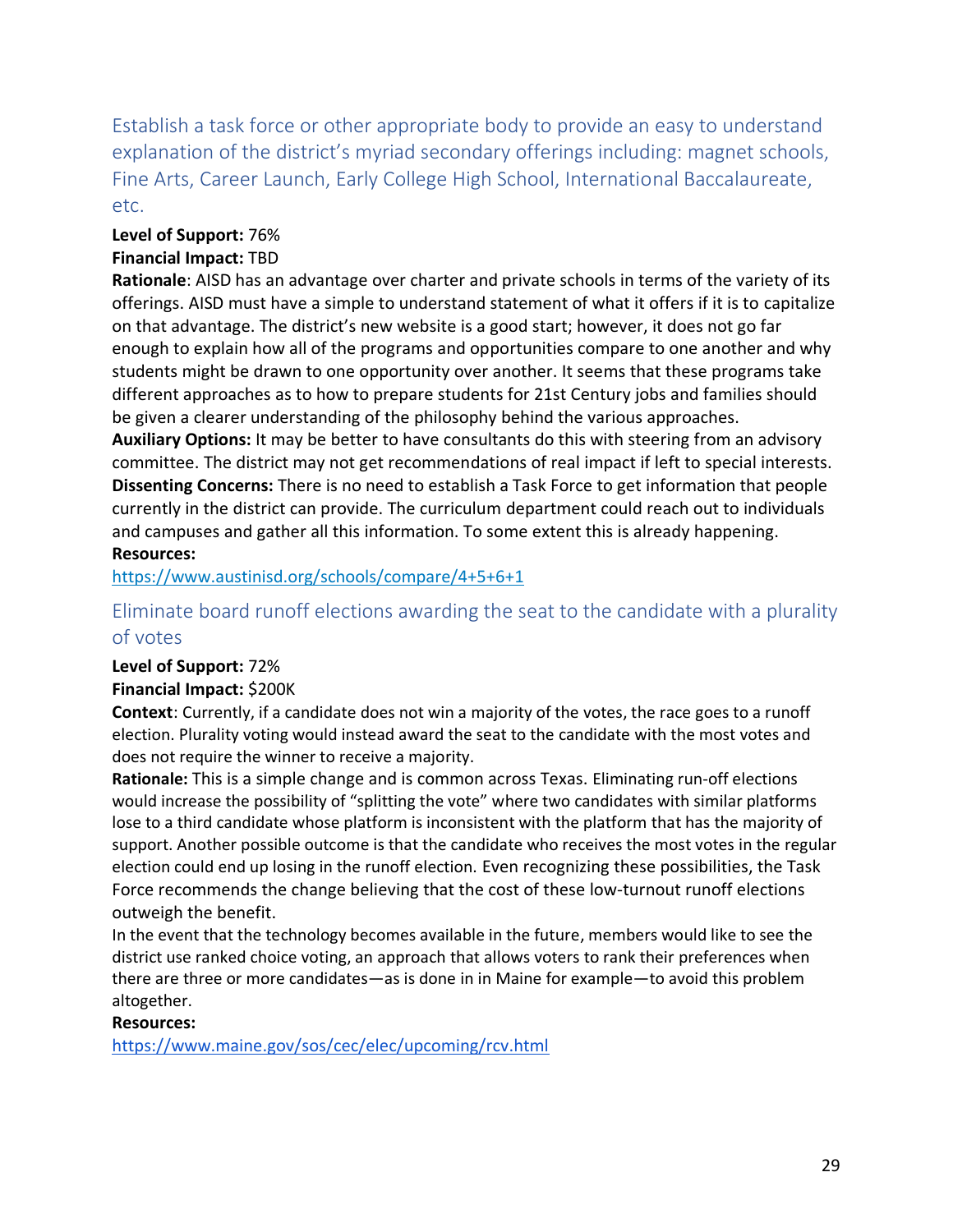## STAFFING

## AISD should not increase the student to teacher staffing allocation for the next budget year because adequate research and stakeholder engagement have not yet occurred

#### **Level of Support:** 92%

Further research, collection of data specific to AISD and stakeholder engagement should take place before any decisions are made around the teacher staffing ratios.

**Rationale:** The district should not make short-term staffing allocation changes without first studying the past impact of larger class sizes on student performance and without first considering the impact on existing staff. If there is an impact on existing staff—either through an unreasonable workload, uncompensated increase in workload or a reduction in force—such actions will have a financial impact via decreased morale and increased turnover. These costs across multiple years should be factored into staffing allocation decisions.

Individual campus considerations also deserve mention in that turnover of experienced teachers at the hardest to serve campuses should be a major outcome to be avoided. Increasing the staffing ratio works against the district's goal of attracting and retaining experienced teachers.

Research indicates that increasing staff-teacher allocations would negatively impact students' educational outcomes.

**Safeguards:** Considerations of staffing ratio changes should include a report/review of how much can be done through attrition and how many staff would have to be let go. This would include total number of staff to be lost with breakdowns by campus, plus total by each level: elementary, middle and high school.

#### **Resources:**

Literature Review - [Class size and Student Achievement](https://docs.google.com/document/d/1XzRIIYI79Eyxr7o8mckDELpSZB8bvXBuWrrzU9_gtDc/edit)

#### AISD should not move to a 7 of 8 model at this time

#### **Level of Support:** 92%

**Context**: The 6 of 8 model has secondary teachers delivering instruction for 6 of 8 period (or 3 of 4 in block schedules)—the other two periods are a planning period and a professional learning period.

**Rationale:** It was made clear to the Task Force that an uncompensated 12.5% increase in workload for teachers would have a considerable cost in terms of teacher morale and likely turnover, which ultimately has a negative financial impact. There is also concern that it would have a negative impact on student achievement since teachers use their planning time to prepare lessons, collaborate, and mentor other teachers and students.

**Safeguards:** The Task Force could not find anything to suggest the district knows how many hours of work it takes to perform a given job. Before considering such an increase in the instructional workload of secondary teachers, formal research should be conducted on teacher workloads and stakeholder engagement should take place. Additionally, if changes are to be made, the district needs to be prepared to provide adequate tools and resources to enable teachers to be effective enough to reduce the number of planning periods.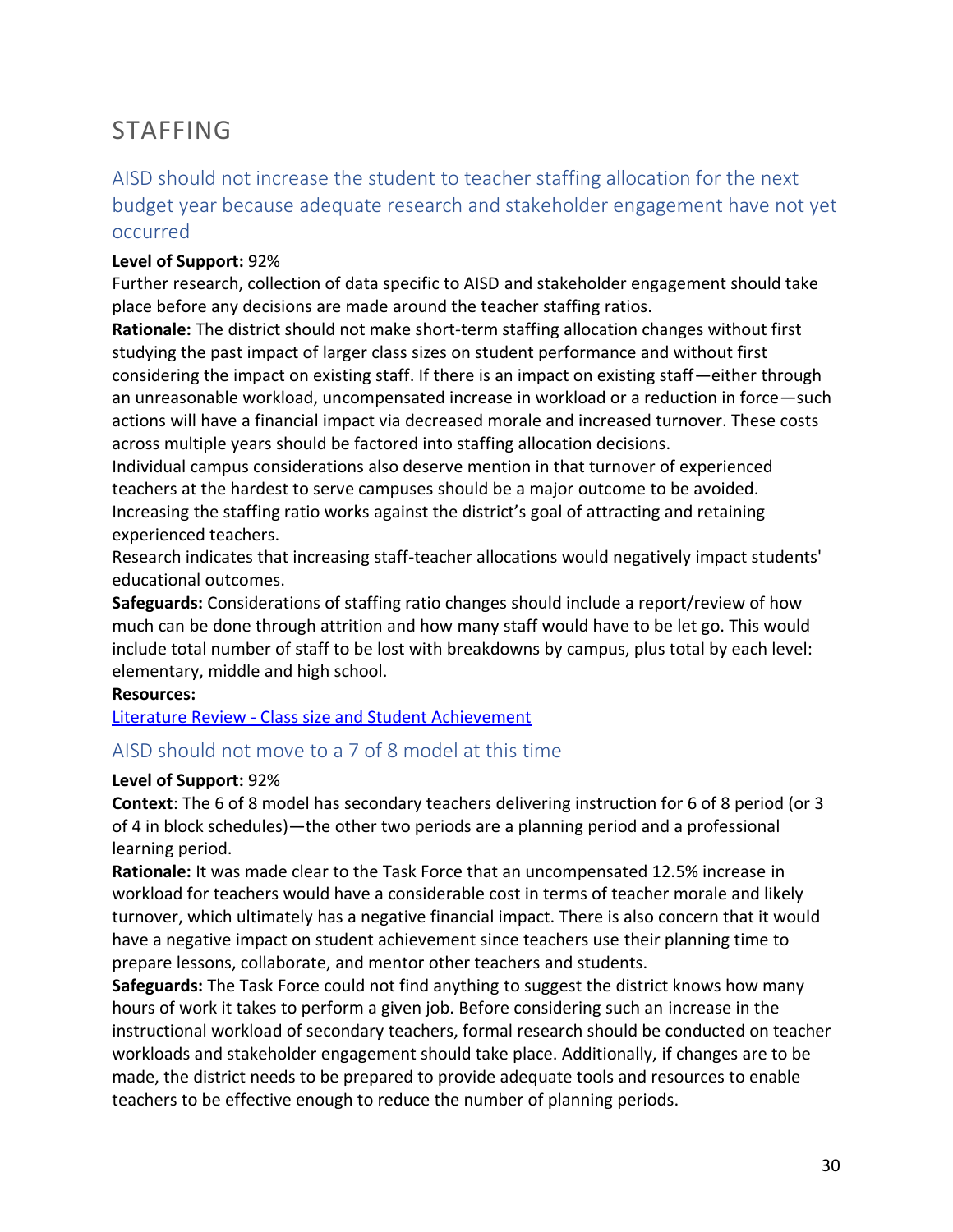## Austin ISD should evaluate workloads across the district including central departments to determine appropriate workload for given roles before making changes to staff ratios

#### **Level of Support:** 96%

#### **Financial Impact:** TBD

**Context**: This option ties in with the conversation about secondary planning periods and the 6 of 8 model.

**Rationale**: This kind of analysis at both central and campus level would be appropriate before acting on changes to campus staffing allocations. If the district expects to make good decisions around staffing levels or how much planning time is needed, there needs to be a better understanding of expectations around standard workloads and compensation.

The evaluation should include core vs. non-core teachers, reductions in central departmental/functions according to enrollment, etc. A time study of counselors in particular would be helpful as there are many anecdotal stories of their time being used for tasks other than counseling.

This type of evaluation could also inform decisions around weighted student allocations for special populations such as ELLs, students receiving special education services, etc. This would help ensure the district allocates funds equitably based on students and their specific needs. For example, if we had a clearer understanding of the additional time commitment associated with certain tasks/requirements (ARDs, LPACs, etc.) we'd be in a better position to determine which positions might need additional weights.

## Certain items should be examined in the future by creating accurate savings estimates and providing a cost-benefit analysis to clearly understand impacts before implementing. These items include but are not limited to:

- Reduce department-level staff development and substitute costs
- Surcharges to employ retired applicants
- Weight adjustment in campus administration staffing formula
- Reduce Central Support Specialists

#### **Level of Support:** 100%

**Rationale:** For the items listed above, members felt more information would need to be provided to fully understand the implications. For example, what sorts of Professional Development would be impacted? What would be the cost of eliminating surcharges to employ retired applicants? Which weight adjustments would be under consideration? Which central support specialist have the greatest impact on teacher and student success? Exploration should not be confined by the list of options that was provided by the district.

## AISD should set a formal goal of reducing staff turnover and implement programs to achieve this goal by addressing issues related to culture, work climate, employee satisfaction, benefits and compensation

#### **Level of Support:** 96%

**Financial Impact:** Potential to generate \$8M in savings if turnover is reduced by 25%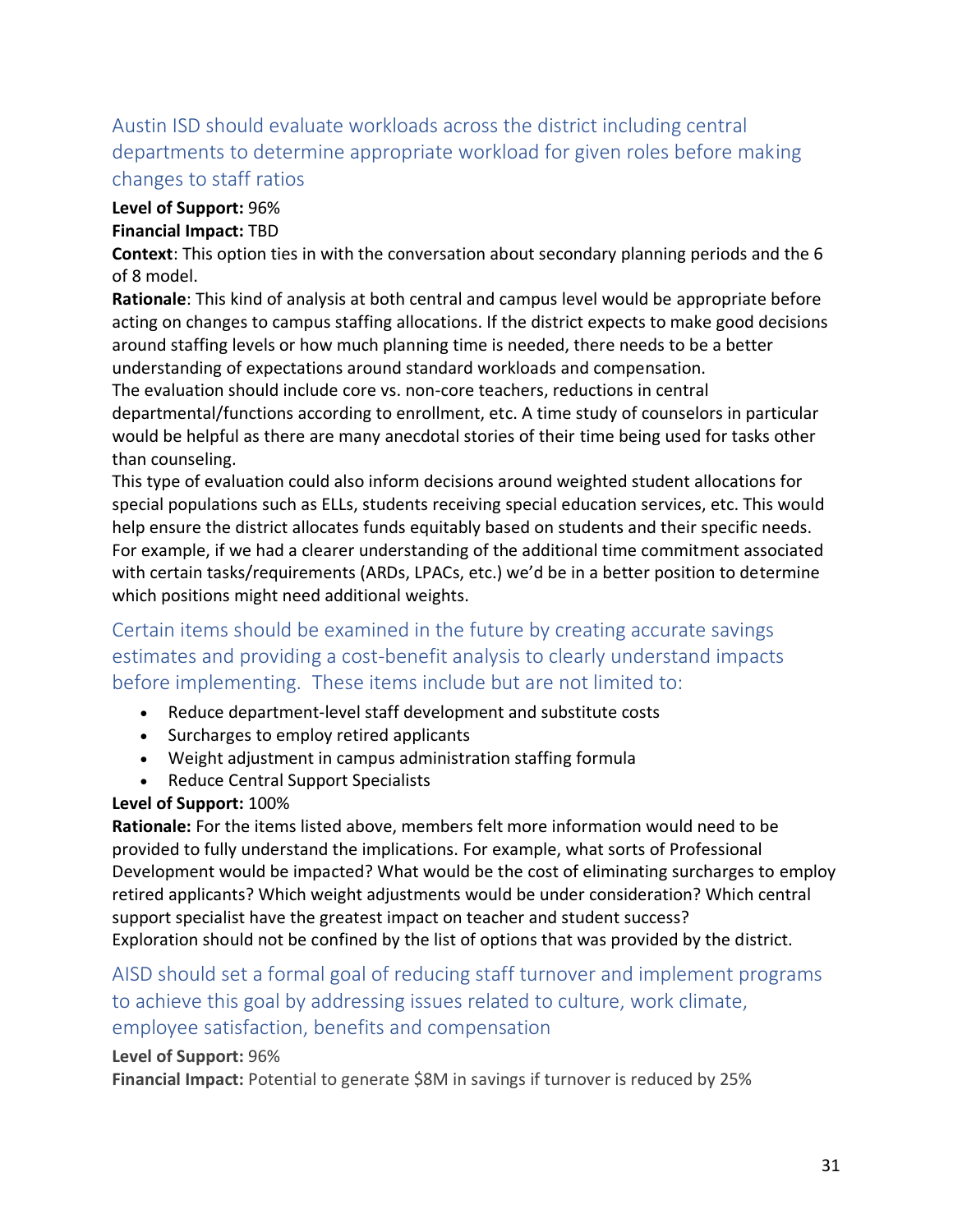**Rationale:** It is estimated that the cost of a single new hire for an urban school district is upwards of \$20K. AISD has a 14% annual turnover rate across approximately 11,800 employees, which can cost AISD up to \$33 million annually when factoring costs such as recruitment, hiring and training. When employees leave the district after just a few years, the district does not see a full return on its investment.

In particular, teacher turnover has a negative impact on student achievement. Since teacher effectiveness is a high predictor of student success and teacher effectiveness is generally not the highest in the first few years of teaching, the importance of reducing teacher turnover becomes self-evident.

Teacher turnover also has a negative impact on equity as AISD sees higher turnover rates in its Title I schools.

Factors such as competitive pay gaps, negative climate and culture and struggling leadership can all contribute to turnover rate and should therefore be considered in any efforts to address turnover.

#### **Resources:**

<https://learningpolicyinstitute.org/product/the-cost-of-teacher-turnover> [https://www.brookings.edu/wp](https://www.brookings.edu/wp-content/uploads/2016/06/092011_education_greenstone_looney_shevlin.pdf)[content/uploads/2016/06/092011\\_education\\_greenstone\\_looney\\_shevlin.pdf](https://www.brookings.edu/wp-content/uploads/2016/06/092011_education_greenstone_looney_shevlin.pdf) [https://www.urban.org/sites/default/files/publication/33321/1001455-The-Impact-of-Teacher-](https://www.urban.org/sites/default/files/publication/33321/1001455-The-Impact-of-Teacher-Experience.PDF)

[Experience.PDF](https://www.urban.org/sites/default/files/publication/33321/1001455-The-Impact-of-Teacher-Experience.PDF)

<https://learningpolicyinstitute.org/product/teacher-turnover-brief>

## AISD should consider using the BSTF as a foundation to create a strategic budget committee with a 2-3-year time-frame

#### **Level of Support:** 88%

#### **Financial Impact:** TBD

**Rationale:** One of the key values Task Force members arrived at is the link between what is best for students and what is best for teachers. Because of this strong link, discussions around staffing must be holistic and marry the well-being of both students and teachers. There is concern that under the present timeline given to the BSTF, the implications of hastily made decisions cannot be fully appreciated. Extending some version or extension of the BSTF would allow rigorous and thoughtful examination of the issues and long-term impact of decisions. The kinds of decisions the BSTF is being asked to make have an impact on teacher experience and effectiveness over multi-year periods. Therefore, any approach to staffing and budgeting should also be a multi-year process that looks not only at the current year needs but also ahead. An extension of this work would also create more opportunities to share the work with the community and gather meaningful feedback. It could also allow greater subject matter expertise to inform some of the decisions.

Furthermore, greater planning could go behind the overall concept, structure, operating procedures, charge, facilitation method, timeline, community engagement strategy, etc. Members acknowledge that the district already has multiple bodies advising on the budget including the Budget and Finance Advisory Committee and the Staffing Guidelines Committee. The work could potentially be carried forward by either of these bodies but would need to adopt a new and clearly defined charge, goals and authority, giving them the space and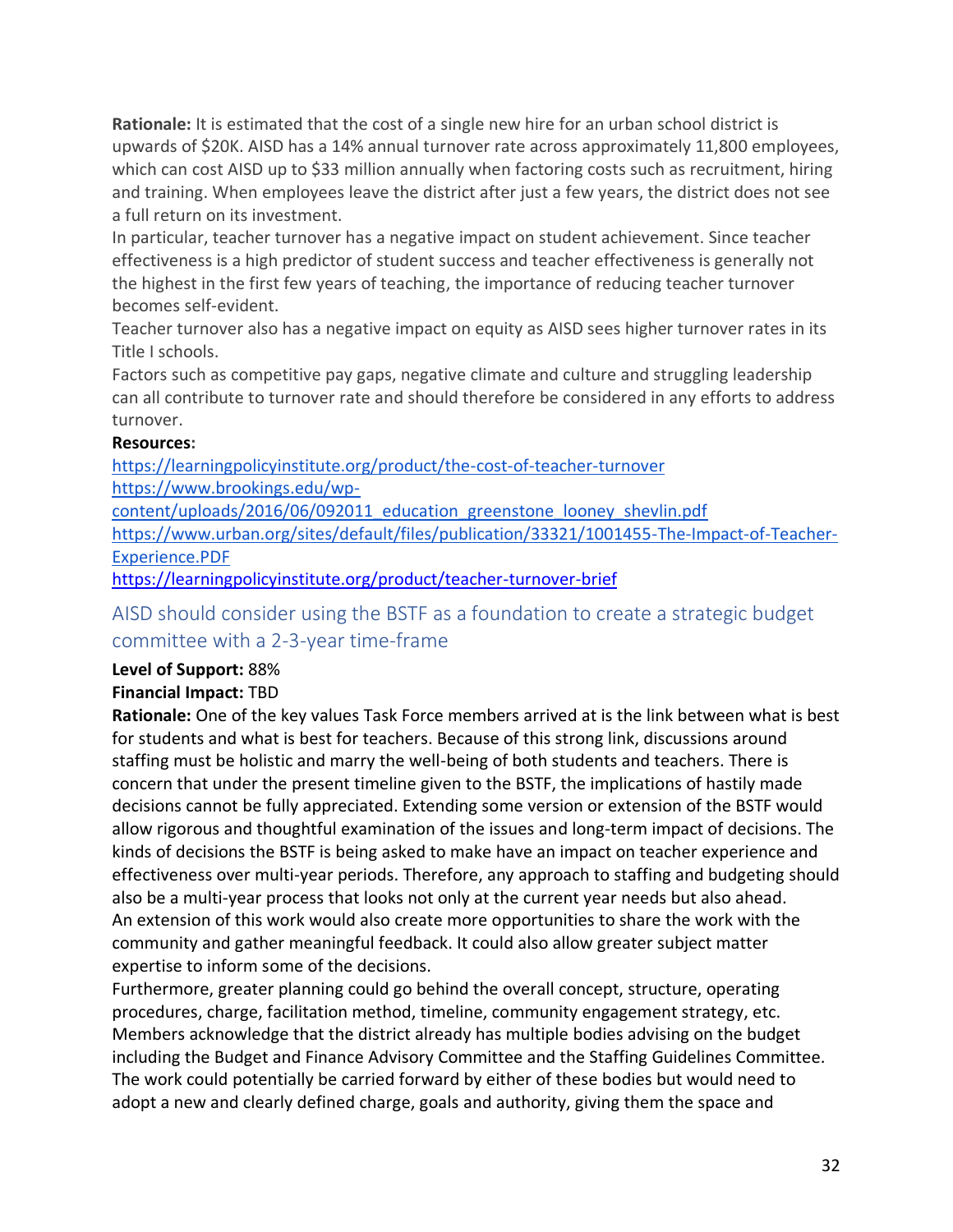resources to accomplish transformative work. Furthermore, the membership of those bodies would have to be revisited if they were to take on this work, as the Staffing Guidelines committee is comprised only of central and campus administrators and the BFAC is largely comprised of parents with just one teacher at the table.

**Auxiliary Options:** Special consideration should be given to those who've participated in one of the district's budget-related advisory groups. The district could create a rubric or scoring as part of how applicants are selected so there is transparency. Strong consideration should be given to board appointments/approval of members and an appropriate balance of staff, community, parents should be attained.

**Dissenting Concerns:** This is a lot to ask individuals to commit to, particularly considering the district continues to do what it wants in spite of the work of Advisory Bodies like the BSTF.

## The district should manage operational expenditures toward peer averages while maintaining a focus on Community, Equity & the Classroom

#### **Level of Support:** 88%

**Financial Impact:** A focus on Plant Maintenance and Operations, Transportation and Data Processing could render an eventual savings of \$32 million.

**Rationale:** AISD outspends peer averages in most categories. The focus here is on devising strategies for the district to work its way toward peer *averages*; this should not be a race to the bottom but an intentional trek toward the middle.

The Task Force acknowledges that peer comparisons have their limitations as one size does not fit all. For this reason, the district should look at both spending per student and spending as a percentage of total budget and should take into consideration district size, demographics and the distinction between rural/urban. All these elements should be used to determine the appropriate benchmark comparison for various functions in the budget.

There are likely areas where the district out-spends its peers for valid reasons, because we have different values or priorities. That is acceptable and welcome but the crux of the issue is that the district should be able to point to those areas with a compelling case as to why we are justifiably different *and* should be able to show how those extra dollars are resulting in better outcomes. For the sake of this recommendation, areas that touch instruction, community services and security were left out as an acknowledgement that our values support greater investment in those areas, particularly if they are linked to increasing equity in outcomes. That being said, there should be an emphasis on ensuring that as spending is further from teachers and the classroom, the district needs to be ensuring that both data and teacher feedback can back up the effectiveness of the spending.

This trek toward the center can be achieved over the course of a few years but clear direction should be given that a shift in culture is taking place where costs falling outside of peer alignment need to be appropriately justified.

The Task Force acknowledges that declining enrollment and under-utilized, aging facilities have a significant impact on student-based peer comparisons. Work orders often already go unfilled longer than is ideal and there are fixed operational and staffing costs that put meaningful pressure on the budget. While it is hard to quantify how much of the district's out-spending of peers can be linked to these challenges, the Task Force is not convinced that those challenges are solely responsible for the higher spending. It is hoped that some of these factors will be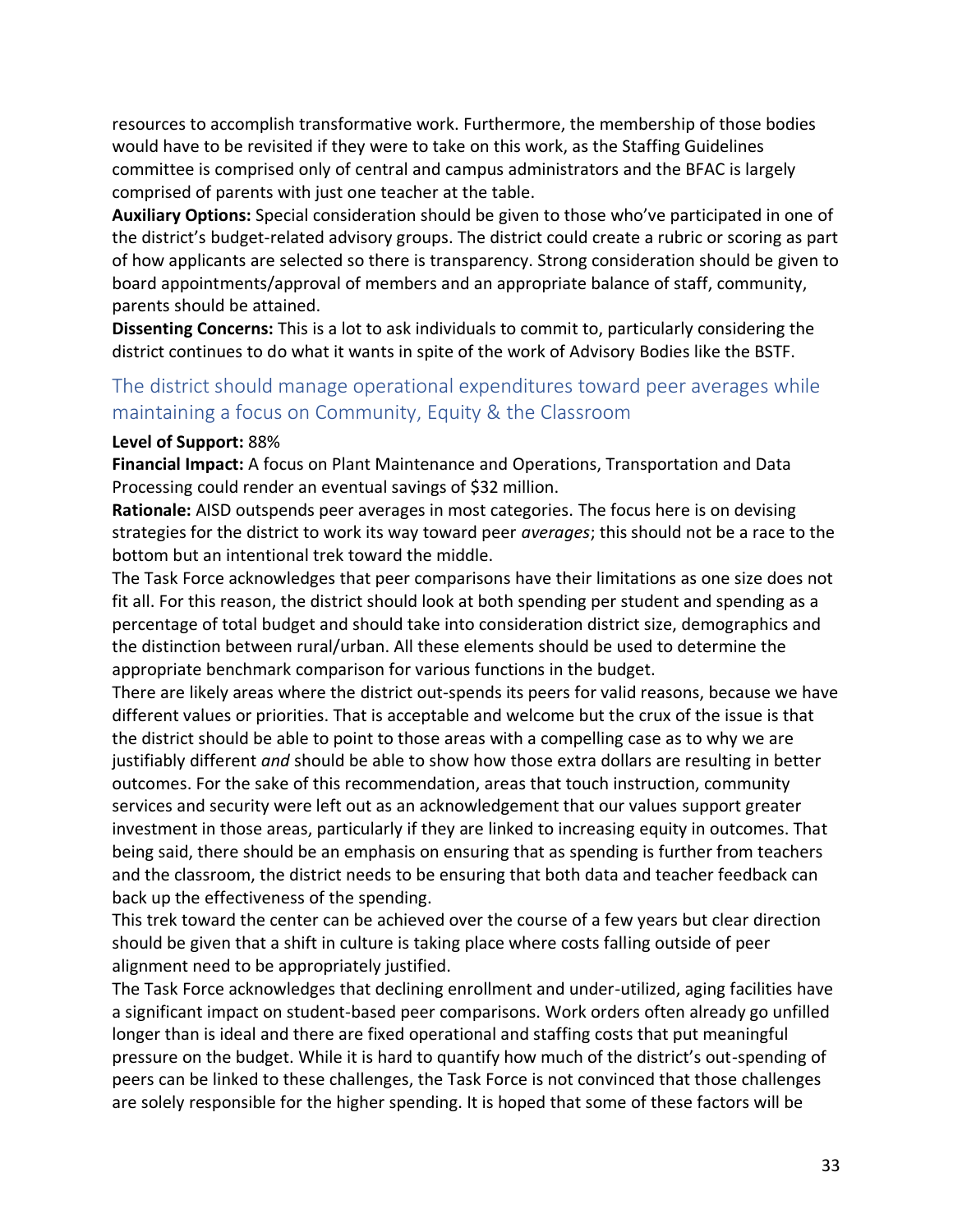mitigated as new facilities come online and old ones are potentially phased out through consolidations.

**Dissenting Concerns:** Due to the complexities that every district has in accounting, comparing ourselves to peer averages is troublesome.

While peer averages can be considered, they should not be considered the "gold standard." Lowering our expectations to match surrounding districts will surely prevent AISD from reinventing the urban school experience.

#### **Resources:**

[Peer-Comparison-Presentation-07302018](https://drive.google.com/drive/u/0/folders/1ENbmqjDRpblp26zuCrC5Il07uwvZcWXh)

## The district should establish and conform to peer-based staffing ratios and expenditures at Central Administration

- Base Central Administration staff ratios on peer district comparisons and total student population
- Establish a baseline of staff included in Central Administration for consistency in which roles are included in this definition
- Establish a 3-year attrition-based plan to meet stated ratios
- Utilize targeted functional limits and reassignment of roles to get there
- Future hiring would be based on staff ratios rather than freezes

### **Level of Support:** 79%

#### **Financial Impact:** up to \$2.5M annually

**Rationale:** Although AISD may be below the state average in Central Administration spending as a percentage of total budget (2.9% vs. 3.1%), AISD is above average among its peers for Central Administration spending per student. AISD's Central Administration became very lean after the 2011 state funding cuts but has gradually grown over the same time period that enrollment has been declining.

While it is understood that many costs are fixed, the district should consider a reduction in Central Administration staff that is tied to enrollment decline. It is plausible that in some areas, a decline in enrollment could result in a lighter workload, while in others, it may not. In instances where it does not, the district would have to consider going without certain capacities or functions that are not as tightly aligned with student achievement or the districts strategic goals.

**Safeguards:** This shift could be achieved through attrition and working with staff to re-define roles. As stated in the previous recommendation, there are likely areas where the district outspends its peers for valid reasons, because we have different values or priorities **Dissenting Concerns:** Same as concerns for the prior option regarding peer comparisons.

## The district should decentralize Central Administration functions by re-assigning some resources and positions directly to the campuses that they serve

- Reassign those roles related to campuses/classrooms to the campus.
- Strategic centralized direction from AISD should focus on resource utilization.
- Let campuses control areas where they are doing well (close to core).
- Central Administration should truly be for non-campus functions & directional goal setting.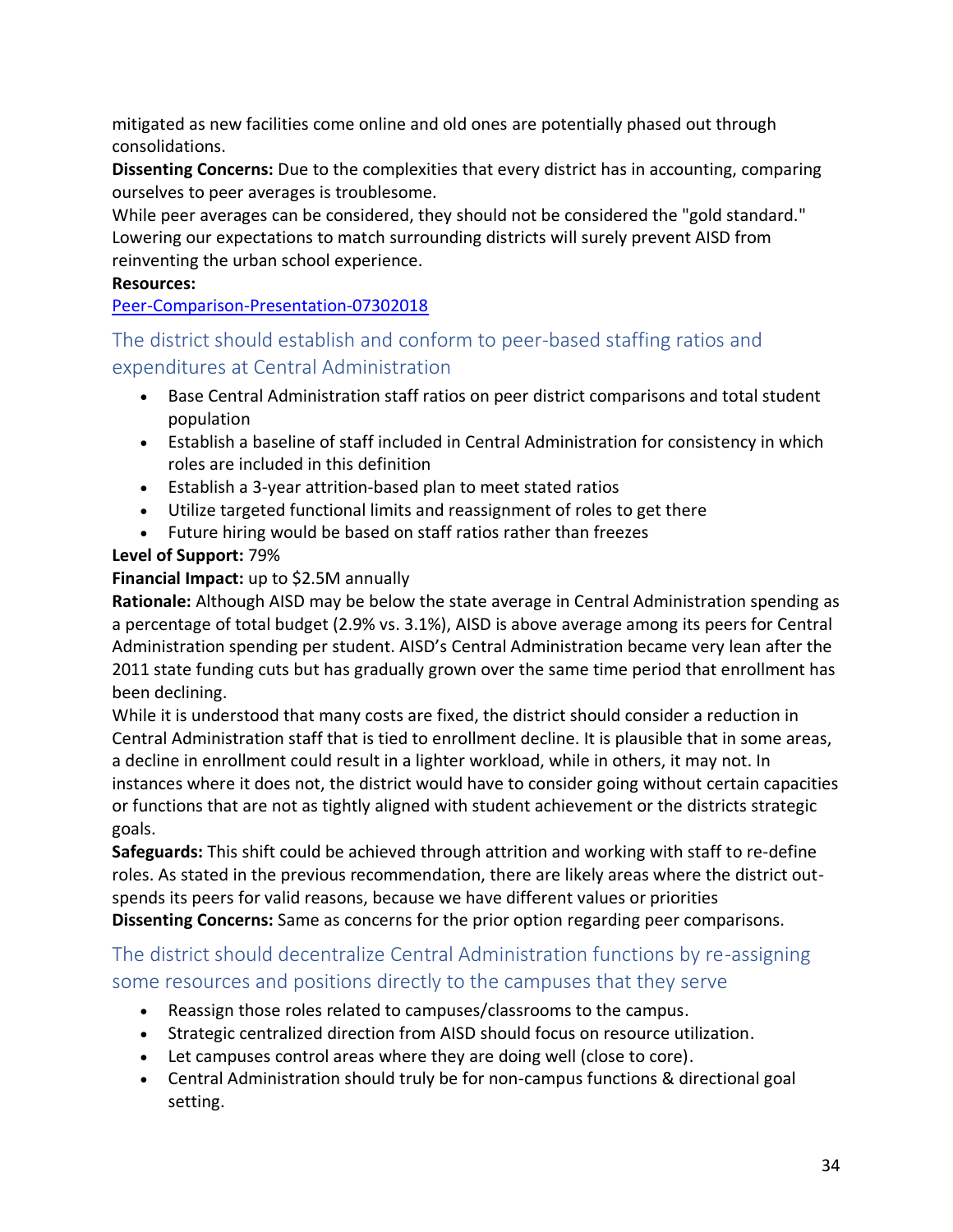• Specialists could teach one section on campus (connection to instructional core).

### **Level of Support:** 88%

**Financial Impact:** Unknown, but should not incur an overall cost.

**Rationale:** While many of the centralized positions exist to support teachers and ensure rich instructional content is made available to them, the distance from the classroom inevitably creates a degree of disconnect. By placing more of those positions at the campus level, it could open up a best of both worlds opportunity where campuses receive high level, centralized support services from someone who is spending a significant amount of their time in the classroom and walking the halls of a campus to support campus goals.

In the face of shrinking resources, the district should prioritize resourcing campuses and flattening the structure of Central. Anecdotal evidence suggests that teachers do not value some of the central supports they receive or it could be the case that they are spread so thinly that their impact is not widely felt—i.e. one staff member supporting an entire vertical team. Central support staff should be expected to live under a structure tied to enrollment, similar to the one that campuses are expected to operate under.

**Auxiliary Options:** Because there may not be enough to go around, a more regional approach might be better for serving multiple schools.

The district's Staffing Guidelines Committee explored the idea of "supercoaches" that could support a campus in all critical areas (SEL, behavior, core subjects, arts, technology, etc.) so that for a campus, instead of seeing numerous people infrequently, you might see one person several days per week. The BSTF was not, however, informed of this option so members did not have the opportunity to discuss it.

**Dissenting Concerns:** Certain items should be examined in the future by creating accurate savings estimates and providing a cost-benefit analysis to clearly understand impacts before implementing.

## The district should investigate which departments and staff from Central Administration could feasibly be located at under-used campuses and sites across the district

#### **Level of Support:** 92%

**Financial Impact:** Has potential to reduce Southfield Building renovation costs and reduce occupancy allowing the district to potentially rent out space as an additional revenue source **Rationale**: The intent here is to reduce renovation expenses at Southfield and more fully utilize existing capacity at campuses. Current renovation expense forecasts are out of line in light of the budget shortfall.

Co-location of centralized staff should be viewed through several lenses:

- Potential benefit to a campus of hosting a central department
- Prop up the usage of a district site, including under-enrolled campuses that could remain open
- Using existing district facilities more efficiently to host central staff and reduce the cost of Southfield renovations and usage
- Recouping cost of renovating Southfield including by subletting portions of the building and having tenants pay for desired renovation/build-out in those areas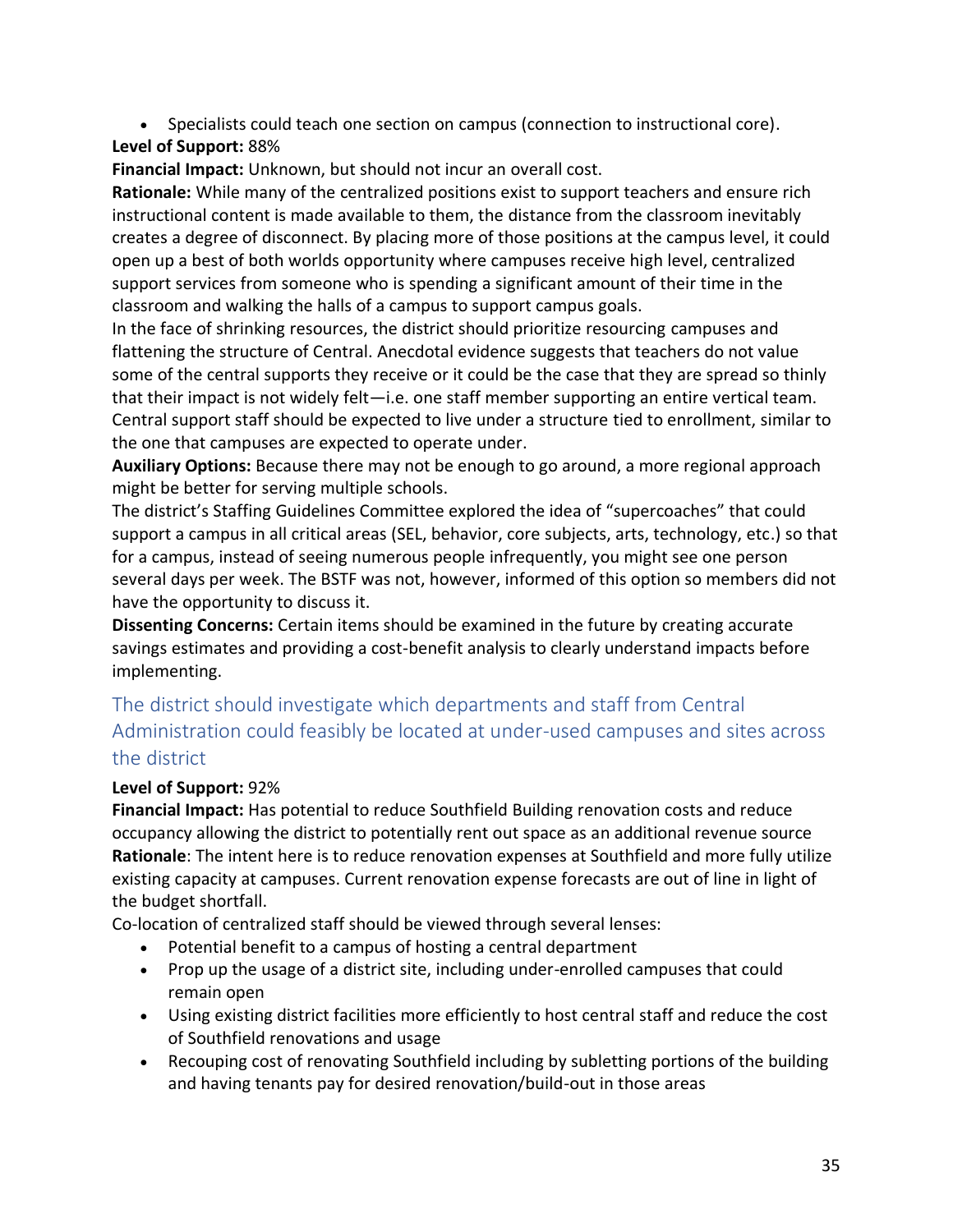• Determining which renovations are necessary at Southfield for remaining staff vs. those that are nice to have--We are not currently in a "Nice to have" budget environment

**Safeguards:** This should only be done assuming it will not create additional challenges to serving children and communities effectively. There is an interest in a trial or pilot of this approach to provide meaningful insight on effectiveness and efficiency, however, the option is time-sensitive as renovations are currently underway.

It is understood that some operational functions need to be centralized and back office efficiencies should not be sacrificed. While whole departments such as payroll or HR may need to stay together for productivity, it may make sense, for example, to put Payroll or Accounting on a particular campus, while Human Resources, which receives many visitors should probably be at Southfield.

## AISD should invest in a Master Teacher program that includes pay differentials for teacher effectiveness and changes the structure for teaching and class assignments to a Team model

- Master teachers should be selected from the 3,500 teachers with 6+ years of experience.
- Program should be developed in a way that funnels more experienced teachers with a demonstrated history of increasing student growth and proficiency into teaching at Title I schools.
- Teachers should have demonstrated experience developing novice teachers and building strong team dynamics that benefit student learning.

#### **Level of Support:** 84%

**Financial Impact:** Would depend on the number of schools that implement and what pay differentials were adopted

**Context:** A team teaching models is where for example, 100 students are assigned to a team of three teachers: a master teacher, a teacher with mid-level experience and a novice teacher, compensated accordingly, rather than four teachers being assigned 25 students each. **Rationale:** AISD teacher salaries are above state averages for starting teachers and those with one to five years of experience but they are \$3,000-\$5,000 below the state average for teachers with 6+ years of experience. AISD has a higher percentage of new, inexperienced teachers than the statewide average. The salary structure is reflected in the outcome, i.e. student achievement suffers if the district cannot retain highly effective, experienced teacher understanding that the two are not *necessarily* correlated.

Title I campuses experience higher teacher turnover and tend to have less experienced teachers, which negatively impacts equity. The program should therefore be modeled to incentivize highly effective teachers to stay at Title I campuses.

Teachers do not always feel valued as professionals and often feel that they lack authentic opportunities to lead and grow as educators. The master teacher model would provide support for new teachers and give more experienced teachers the opportunity to grow their leadership skills while earning a higher salary.

Members are amenable to seeing this type of program incorporated into the current Professional Pathways for Teachers compensation program. Since PPfT is still in its early stages,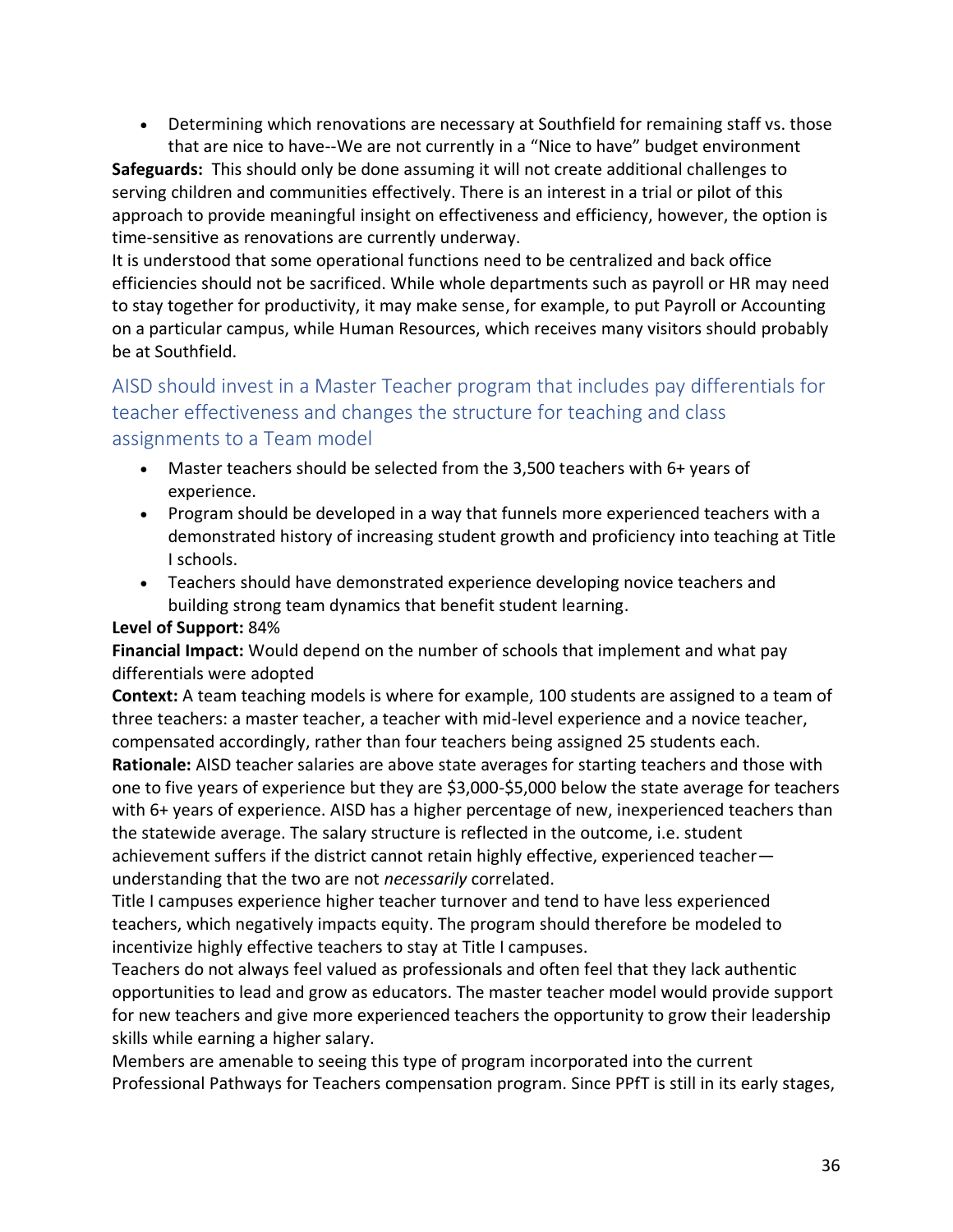conversations should be had as more teachers understand the program and begin to earn additional compensation.

**Safeguards:** This type of decision should be informed by input/consensus from education professionals and administrators along with district leadership.

The district needs to be able to measure a teacher's history of increasing student growth and proficiency, but needs to determine what measures it will use, i.e. PPFT/Student Learning Objectives STAAR scores, etc.

The district should consider this option after looking at best practice data.

**Auxiliary Options:** Although it was not voted on specifically, many members saw an opportunity to tweak PPfT to make it a better instrument for incentivizing strong teachers to teach and stay in Title I schools, Improvement Required schools or schools that have larger populations of ELLs or students receiving Special Education services. The way PPfT is currently structured, teachers teaching in those types of campuses have the opportunity to accumulate points more quickly through their appraisals, which means they could see their base pay increase at an accelerated rate. Some members expressed concerns that teachers could accumulate those points and later transfer to a different campus. The district could explore the option of teachers only keep the "extra" points or some portion of them so long as they are at a Title I/Cohort I school. This would fundamentally change the promise of PPfT permanently building a teacher's base pay.

Members also proposed holding principals accountable for teacher turnover. Understanding that there can be a high level of turnover when there is a transition in leadership, principals should be given a grace period when they first start at a school. Furthermore, principals need to be able to let go of underperforming staff members without it negatively impacting their performance review. If there are any consistently underperforming staff, then the principal should be penalized for holding onto them but they should also be held accountable for losing high performing staff.

**Dissenting Concerns:** While there is support for pay differentials for effectiveness among teachers, the team-teaching model is not always what is best for a campus considering many other factors.

AISD has PPfT for their professional development, compensation and appraisal system. Any additions to a system that develops "master teachers" should be invested in PPfT. **Resources**: [https://www.dmgroupk12.com/docmanlinks/32-spending-money-wisely-getting](https://www.dmgroupk12.com/docmanlinks/32-spending-money-wisely-getting-the-most-from-school-district-budgets-e-book-1/file)[the-most-from-school-district-budgets-e-book-1/file](https://www.dmgroupk12.com/docmanlinks/32-spending-money-wisely-getting-the-most-from-school-district-budgets-e-book-1/file)

The district should create new staffing models for very small schools for the upcoming school year

#### **Level of Support:** 64%

#### **Financial Impact: \$**3.4M

**Context**: The small school staffing model accounts for the growing number of schools with small student populations. The model would bring the student to staff ratios of small schools closer to that of the larger schools. For example, currently a middle school with 450 students gets the same Assistant Principal allocation as a Middle School with 1298 students (2 FTEs). The small school model creates a set of new, lower thresholds so that very small schools would not get the same allocations as larger ones for some positions. This could mean smaller schools may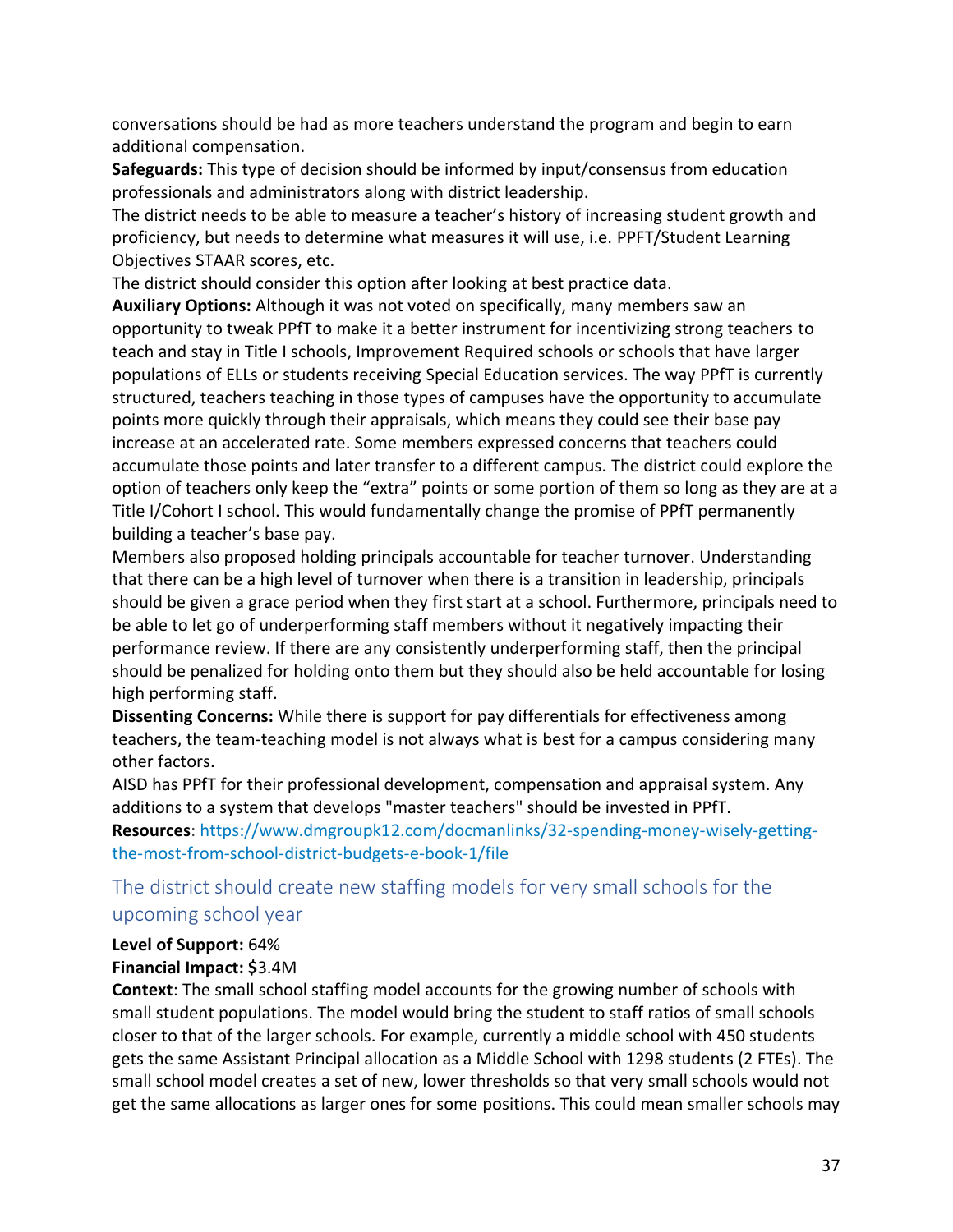have to allocate partial roles to one individual, e.g. one employee may be allocated as  $\frac{1}{2}$ teacher and ½ counselor.

**Rationale**: Many members were ambivalent about this option. While it did not make it out of subcommittee as an official recommendation, members chose to include it in the final survey to see where everyone stands.

It does not seem reasonable that a school with 450 students should have the same assistant principal allocations as a school with 1298 students. In reality, the smaller campuses are likely using those allocations for different positions.

**Safeguards:** Garza should not be included in the small school staffing model as it provides an alternative for the entire district--and staff there provide online modules for the entire district. **Dissenting Concerns:** Small schools already lack economies of scale and cannot offer many of the same benefits of a larger school. Reducing the allocations would create additional challenges for those campuses and have a negative impact on equity. The impacts of this option could be further studied after boundaries and consolidations are addressed and the district moves away from a very small school model.

The district should look at alternative staffing models, but simultaneously consider the impacts to equity and support at small campuses. This should not be hurried for the 2019-20 school year.

## Eliminate cell phone stipends and negotiate with cell phone providers for affordable data-plans for staff, with staff providing their own device and coverage

#### **Level of Support:** 96%

#### **Financial Impact:** 209K

**Context**: Currently 428 staff receive a monthly stipend of \$40-\$60. Historically, AISD provided devices and plans for their staff before cell phones and data plans were as ubiquitous. The district moved to stipends as the most cost-effective way to compensate staff for the use of their personal devices.

**Rationale**: While employers may have the responsibility to provide their staff with the tools needed to perform their jobs, work related data puts an inconsequential burden on a modern cell plan. Furthermore, those who are required to be instantly reachable tend to be more highly compensated for their role. Ideally the district would limit hidden costs of programs such as the cell phone stipends as it is an administrative burden and likely has a trivial impact on recruitment and retention.

**Safeguards:** Any elimination of cell phone stipends for bus drivers, teachers, SROs etc. should be carefully studied for safety implications.

#### **Resources:**

#### [AISD Cell Phone Stipends](https://drive.google.com/drive/u/0/folders/16yOk80zNDY6Ji88-9dKt3NkvW1pPmrxv)

## AISD should establish a rigorous process to factually and fairly evaluate all aspects of big decisions, such as staffing changes

#### **Level of Support:** 92%

#### **Financial Impact:** TBD

Identify and implement best practices for effective decision-making including:

• Analysis of potential outcomes, pros, cons, who is affected, who opposes, who supports